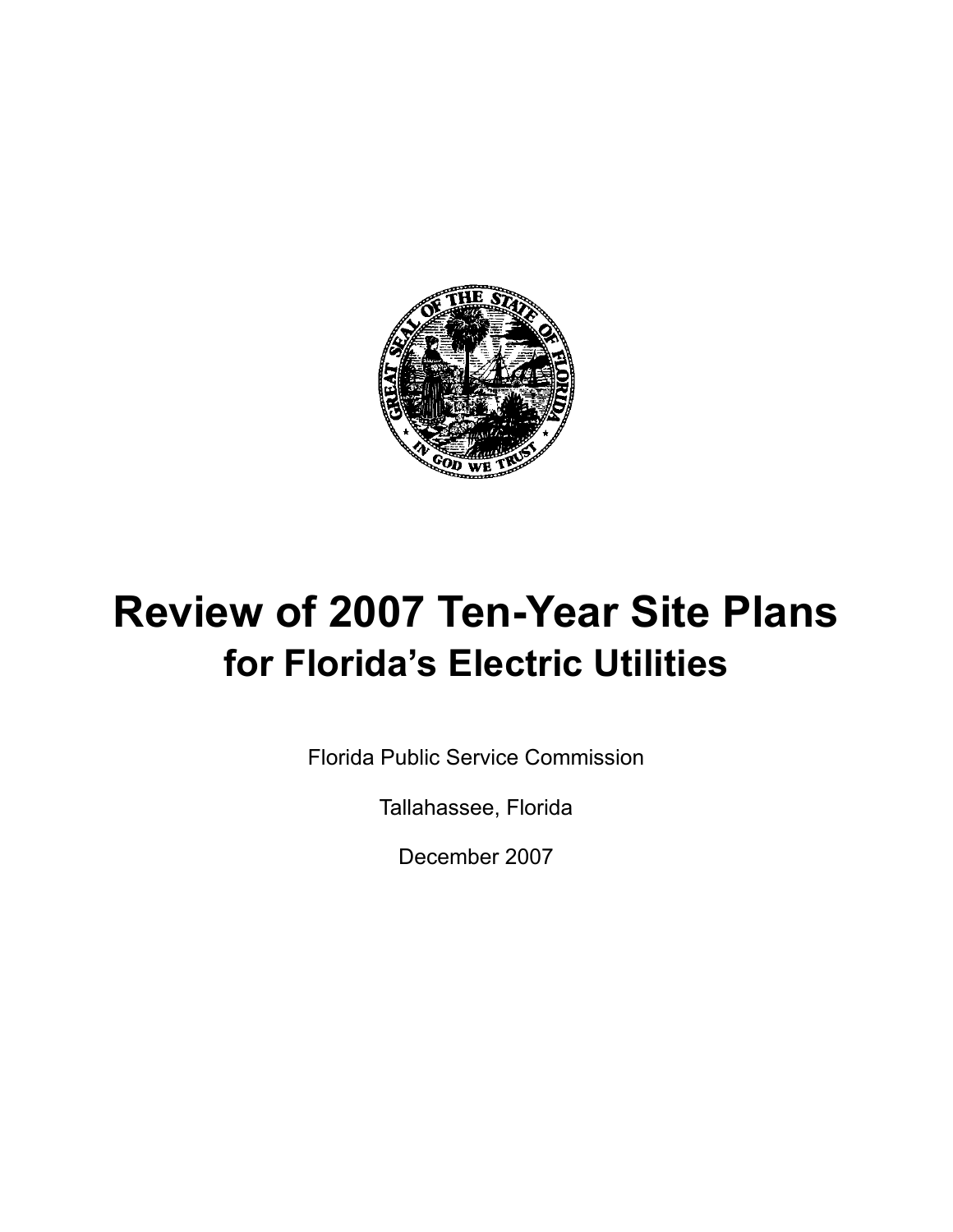# **TABLE OF CONTENTS**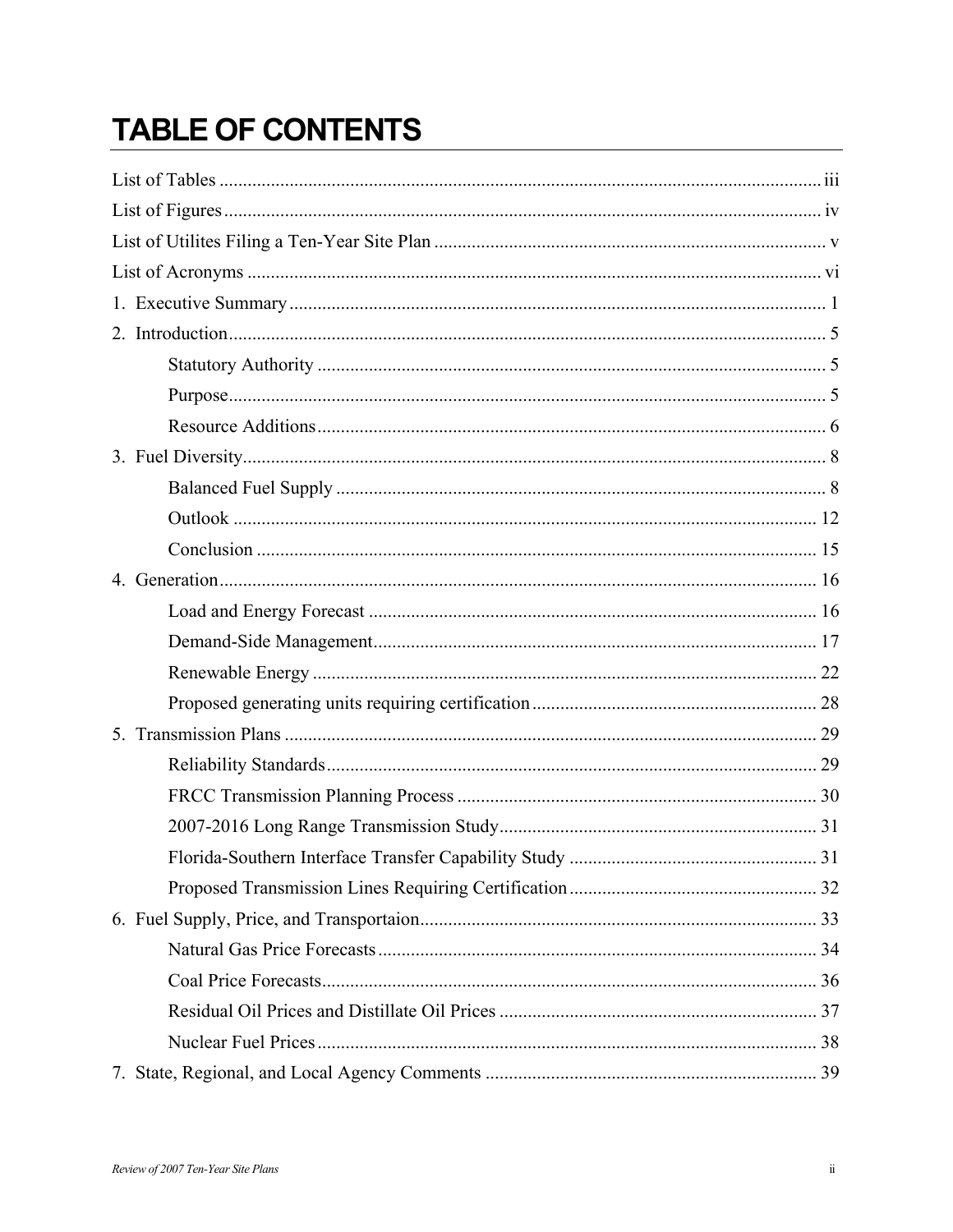## <span id="page-2-0"></span>**LIST OF TABLES**

| Table 5. |                                                                         |  |
|----------|-------------------------------------------------------------------------|--|
| Table 6. | State of Florida: Self-Service and Non-Firm Renewable Energy Sources 24 |  |
|          |                                                                         |  |
|          |                                                                         |  |
|          |                                                                         |  |
|          |                                                                         |  |
|          |                                                                         |  |
|          |                                                                         |  |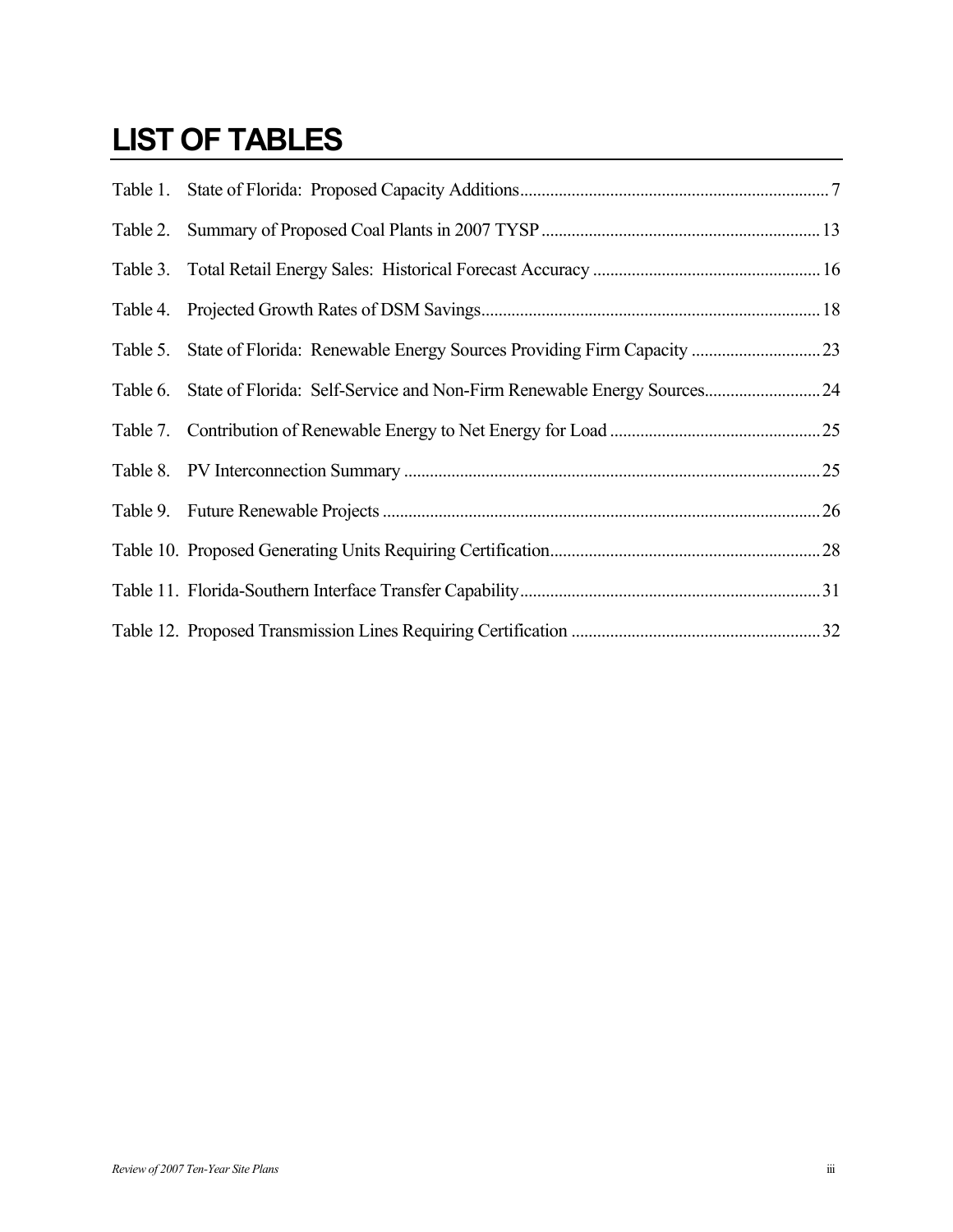# <span id="page-3-0"></span>**LIST OF FIGURES**

| Figure 1. |  |
|-----------|--|
| Figure 2. |  |
| Figure 3. |  |
| Figure 4. |  |
| Figure 5. |  |
| Figure 6. |  |
| Figure 7. |  |
| Figure 8. |  |
| Figure 9. |  |
|           |  |
|           |  |
|           |  |
|           |  |
|           |  |
|           |  |
|           |  |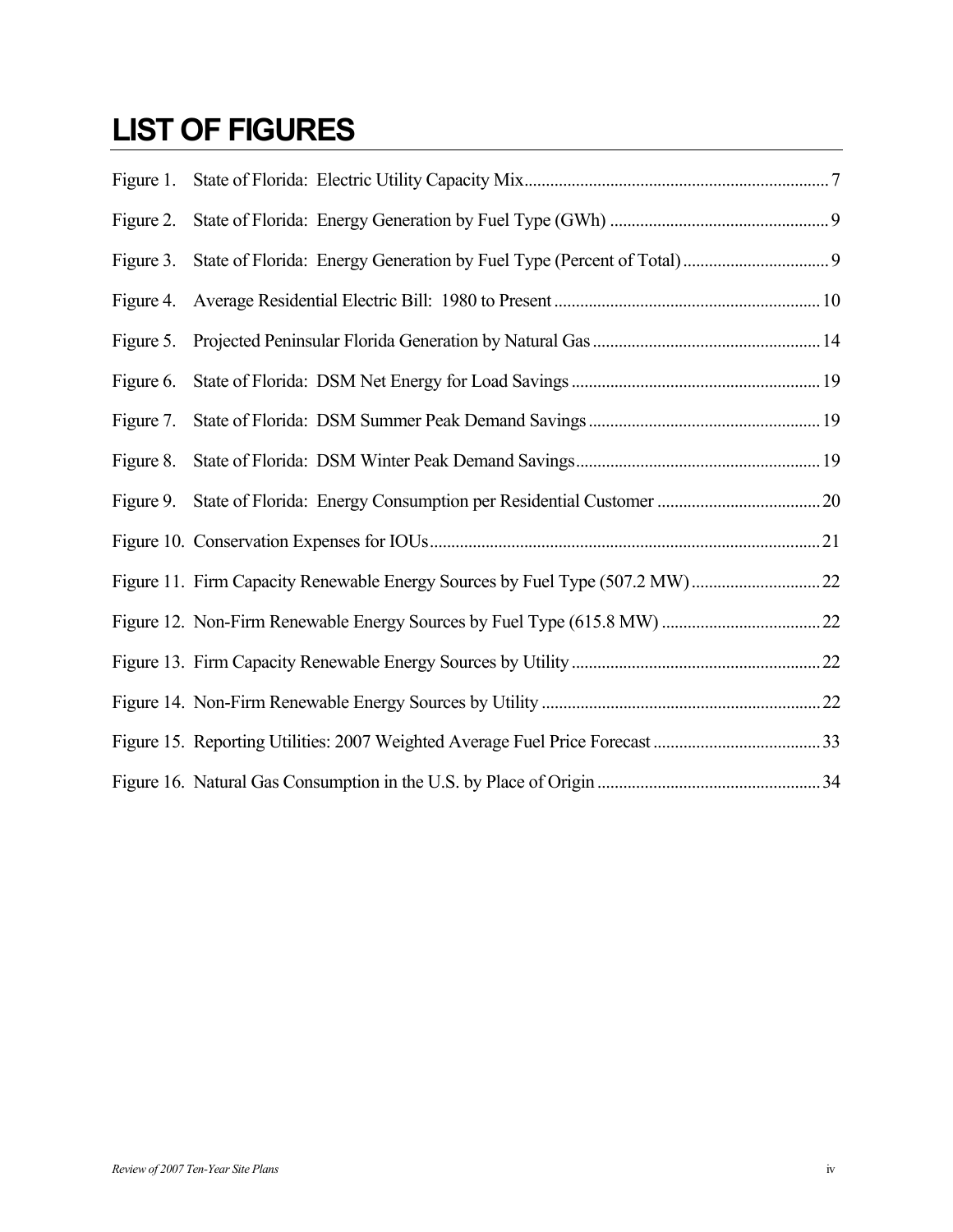# <span id="page-4-0"></span>**LIST OF UTILITIES FILING A TEN-YEAR SITE PLAN**

| FPL         | Florida Power & Light Company                  |
|-------------|------------------------------------------------|
| <b>GULF</b> | <b>Gulf Power Company</b>                      |
| PEF         | Progress Energy Florida                        |
| <b>TECO</b> | Tampa Electric Company                         |
| <b>FMPA</b> | Florida Municipal Power Agency                 |
| JEA         | JEA (formerly Jacksonville Electric Authority) |
| LAK         | City of Lakeland                               |
| <b>OUC</b>  | <b>Orlando Utilities Commission</b>            |
| <b>TAL</b>  | City of Tallahassee                            |
| <b>SEC</b>  | Seminole Electric Cooperative                  |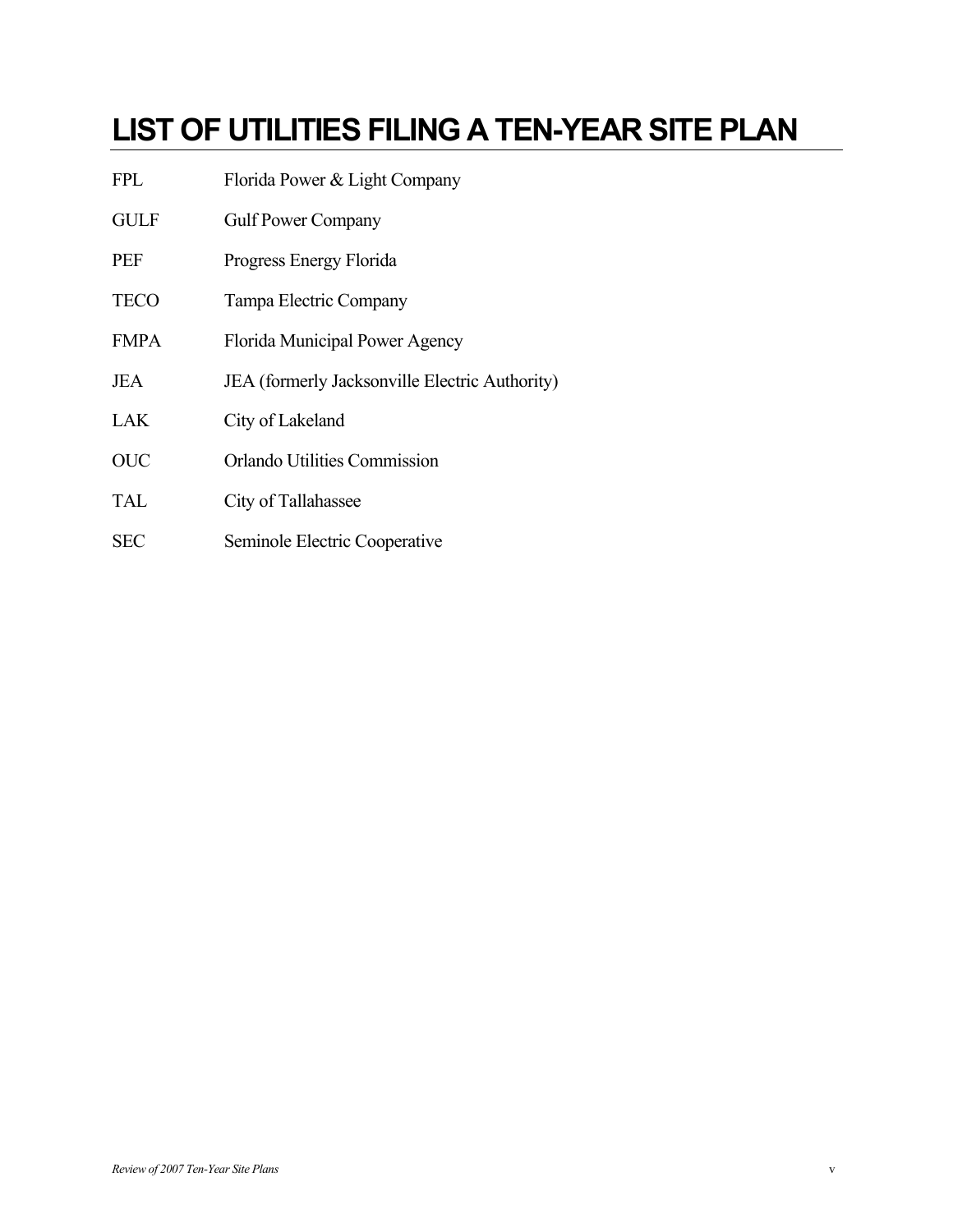# <span id="page-5-0"></span>**LIST OF ACRONYMS**

| CC             | Combined Cycle generating unit                              |
|----------------|-------------------------------------------------------------|
| Commission     | Florida Public Service Commission                           |
| <b>CPVRR</b>   | <b>Cumulative Present Value Revenue Requirements</b>        |
| <b>CT</b>      | Combustion Turbine generating unit                          |
| <b>DEP</b>     | Florida Department of Environmental Protection              |
| <b>DOE</b>     | United States Department of Energy                          |
| <b>DSM</b>     | Demand-Side Management                                      |
| <b>ECCR</b>    | <b>Energy Conservation Cost Recovery Clause</b>             |
| <b>EIA</b>     | <b>Energy Information Administration</b>                    |
| <b>ERO</b>     | Electric Reliability Organization                           |
| <b>EUE</b>     | <b>Expected Unserved Energy</b>                             |
| <b>FEECA</b>   | Florida Energy Efficiency and Conservation Act              |
| <b>FRCC</b>    | Florida Reliability Coordinating Council                    |
| <b>IGCC</b>    | Integrated Coal Gasification Combined Cycle generating unit |
| <b>LNG</b>     | <b>Liquefied Natural Gas</b>                                |
| <b>LOLP</b>    | Loss of Load Probability                                    |
| <b>MMBtu</b>   | Million British Thermal Units                               |
| <b>MSW</b>     | Municipal Solid Waste                                       |
| <b>MW</b>      | Megawatt                                                    |
| <b>NEL</b>     | Net Energy for Load                                         |
| <b>NERC</b>    | North American Electric Reliability Corporation             |
| P <sub>C</sub> | Pulverized Coal generating unit                             |
| <b>PPSA</b>    | Power Plant Siting Act                                      |
| <b>RFP</b>     | <b>Request for Proposals</b>                                |
| <b>RTO</b>     | Regional Transmission Organization                          |
| <b>TLSA</b>    | Transmission Line Siting Act                                |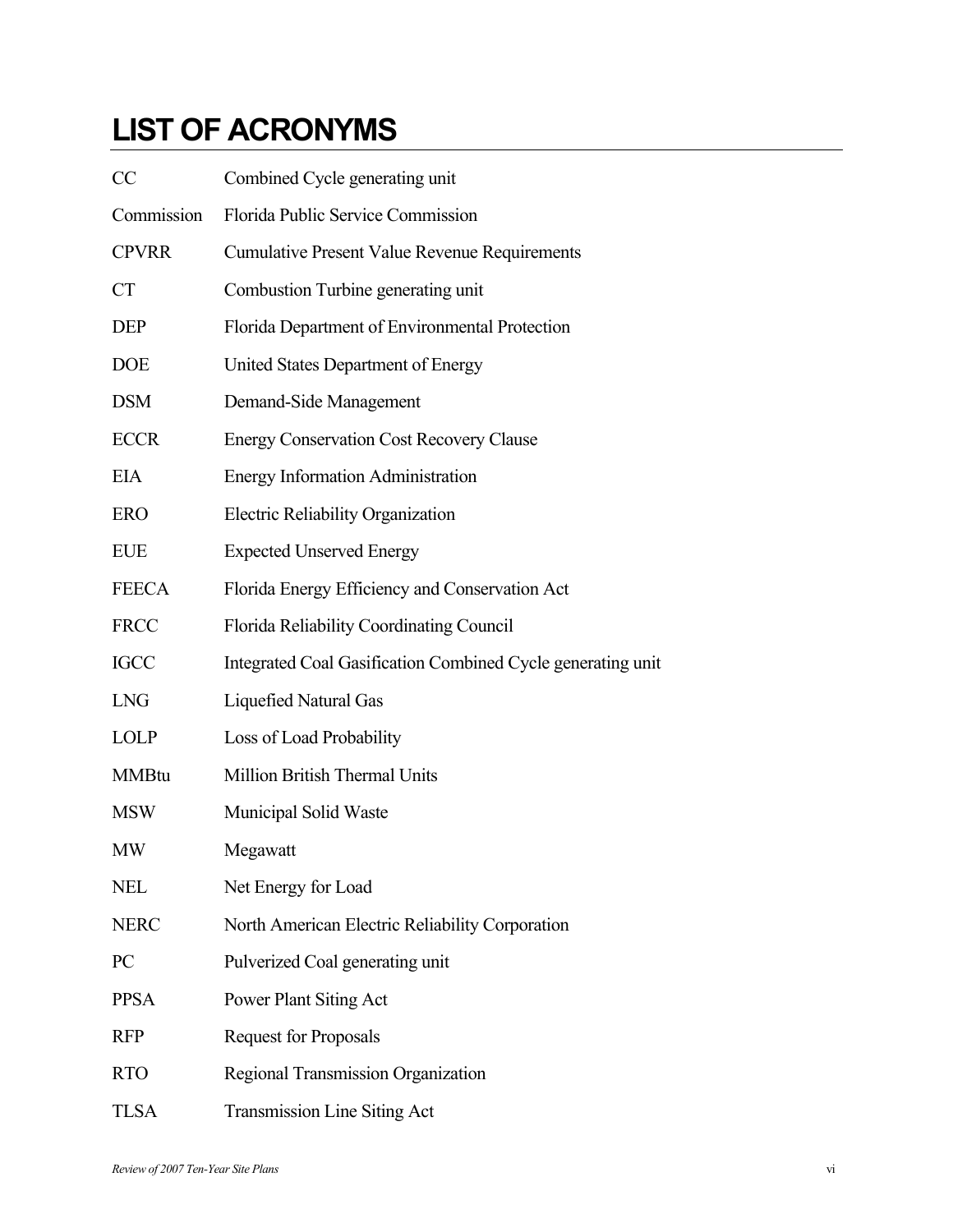# <span id="page-6-0"></span>**1. EXECUTIVE SUMMARY**

### **Suitability**

Over the past few years, the Legislature and the Commission have stressed the importance of utilities maintaining a balanced fuel supply. Florida's utilities responded to these concerns through the inclusion of one nuclear and several coal-fired power plants in their 2007 Ten-Year Site Plans which were filed on April 2, 2007. Subsequent to the filing of the 2007 Ten-Year Site Plans, the uncertainty associated with future natural gas and coal prices and emerging energy policy at the state and federal levels concerning the impact of greenhouse gas emissions have resulted in several coal-fired plants no longer being considered as part of the current planning process. The affected utilities and associated power plants are listed below:

- Florida Power and Light (FPL): Florida Glades Power Park (1980 MW)
- Florida Municipal Power Agency (FMPA), JEA (formerly Jacksonville Electric Authority),Reedy Creek Improvement District (RCI),<sup>2</sup> and City of Tallahassee (TAL): Taylor Energy Center (768 MW)
- Tampa Electric Company (TECO): Polk Unit 6 (630 MW)
- Orlando Utilities Commission (OUC): Stanton Unit B (250 MW)

Additional details regarding the potential replacement of these coal plants are discussed in Chapter 3 of this report.

Pursuant to Section 186.801, Florida Statutes, the Commission has reviewed the utilities' 2007 Ten-Year Site Plans and finds them to be **suitable** because the plans were responsive to the energy policies in place at the time of filing. The Commission does expect, however, that the utilities' 2008 Ten-Year Site Plans will address alternatives to these coal-fired power plants, including a thorough review of additional demand-side conservation and supply-side generation needed to maintain an adequate, reliable, economical, and environmentally-sound supply of electricity for the citizens of Florida.

### **Areas of Concern**

### *Fuel Diversity*

 $\overline{a}$ 

Maintaining a balanced fuel supply adds value in terms of supply reliability and price stability. Fuel diversity is not always a cost-savings measure, but rather a risk mitigation strategy. Maintaining a balanced mix of fuel sources enhances reliability of supply and allows utilities to mitigate the effects of volatile price fluctuations. For example, the actual cost of natural gas for FPL more than doubled between 2002 and 2006. Florida's utilities responded to these concerns by proposing several coalfired plants in their 2007 Ten-Year Site Plans.

<span id="page-6-1"></span><sup>&</sup>lt;sup>1</sup> In addition to the plants listed which are no longer being planned for construction as coal-fired units, Seminole Unit 3 (750 MW) was denied certification by the Department of Environmental Protection. Seminole has appealed this decision and a final decision has not been reached. 2

<span id="page-6-2"></span><sup>&</sup>lt;sup>2</sup> Reedy Creek Improvement District does not file a Ten-Year Site Plan.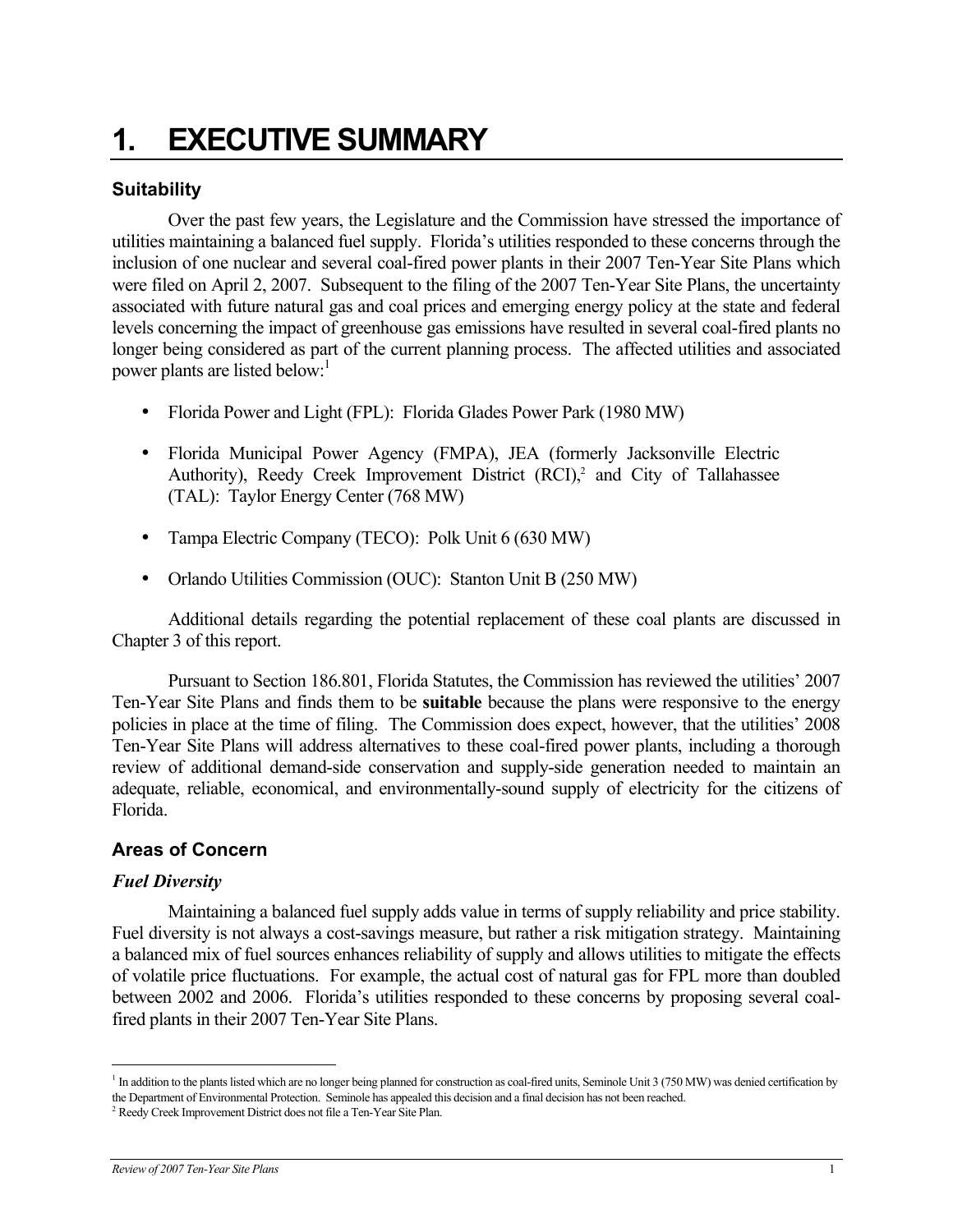Proposed solid fuel plants identified in the utilities' 2007 Ten-Year Site Plans have encountered resistance on many fronts. Fuel cost uncertainties, high capital costs, and uncertainties regarding potential expenses related to future carbon emission regulations have all been cited as concerns. **Consequently, the generation additions identified in many of the utilities' 2007 Ten-Year Site Plans are no longer indicative of Florida's future capacity additions.** As a result, more than 4,000 MW of proposed capacity additions identified in the 2007 Ten-Year Site Plans need to be replaced. If, for example, natural gas becomes the de facto replacement fuel of choice, this option will result in natural gas generation producing more than 50 percent of Florida's energy as early as 2013.

Recent issues and events influencing the level of fuel diversity in Florida are summarized as follows:

- A first step toward attaining fuel diversity is the pursuit of non-generating alternatives to new construction, such as energy conservation and demand-side management (DSM). During 2007, the Commission approved 12 new DSM programs for electric utilities, as well as modifications to 9 existing electric utility DSM programs. These actions should increase customer participation and reduce peak demand by approximately 66 MW over the planning horizon.
- Customer choices to reduce energy consumption will help electric utilities defer the need for future generating units and transmission lines. Using existing resources as long as possible and taking full advantage of DSM and energy conservation measures is important as fossil fuels, plant sites, and transmission corridors become increasingly scarce in the state.
- Renewable generation is another key component of a diversified generation mix. In March 2007, the Commission finalized rules requiring utilities to continuously offer to purchase capacity and energy from renewable generators. On May 22, 2007, the Commission approved standard offer contracts resulting in the continuous offering of approximately 2,400 MW for Florida's four largest investor-owned utilities (IOUs). However, three of the four standard offer contracts filed were protested and a hearing is currently scheduled for early 2008.
- Since January 1, 2007, the Commission has approved two negotiated purchased power contracts with renewable generators totaling approximately 120 MW. Three IOUs have also issued requests for proposals of capacity or energy that would come from renewable sources.
- FPL has recently announced that it is pursuing a wind project, up to approximately 20 MW, in St. Lucie County and as much as 300 MW of solar powered generating capacity. However, the company has not provided estimates of in-service dates or cost-effectiveness analyses for these facilities.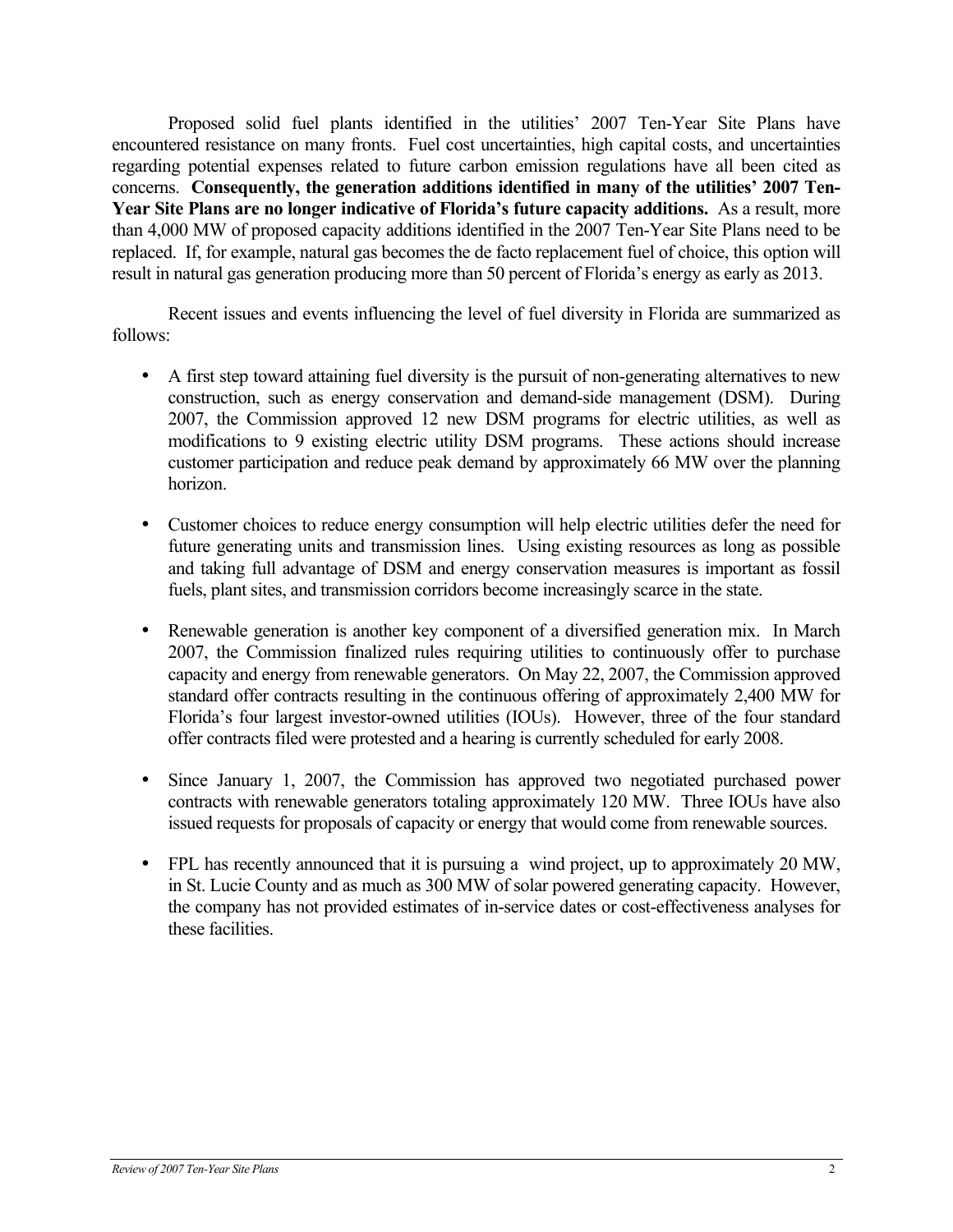- The Commission held workshops in January, April, and July 2007, assessing the availability, development, and facilitation of additional renewable energy in Florida. The Commission conducted a rule development workshop on net metering and interconnection standards for renewable generators in August 2007, followed by a staff workshop in October 2007. On December 18, 2007, the Commission proposed a net metering and interconnection rule that would apply to all renewable generation technologies up to 2 MW in size, expedite the interconnection of customer-owned renewable generation, and allow customers to offset their consumption through net metering. Comments on the proposed rule must be filed by January 25, 2008.
- In 2007, three determination of need petitions, totaling over 3,300 MW of planned coal-fired generation, were filed with the Commission. Two petitions were withdrawn<sup>3</sup> by the utilities and one was denied by the Commission because the utility failed to demonstrate that the proposed project was the most cost-effective alternative available. In addition, the 750 MW coal-fired Seminole Unit 3 was denied final certification by the Department of Environmental Protection (DEP) on August 15, 2007. This decision has been appealed by SEC.
- On May 24, 2006, the Commission approved the need for OUC to construct a 249 MW IGCC plant slated to be in service by 2010. On November 15, 2007, the OUC announced that it was canceling the unit in favor of a natural gas-fired combined cycle unit, again because of economic and environmental uncertainty.
- Both FPL and PEF have announced plans to expand the capacity at each of their existing nuclear plants. The Commission approved the need for the uprate for the PEF unit on February 8, 2007. On December 10, 2007, the Commission approved the need for the uprates of the FPL units. Combined, the uprates of the PEF and FPL units will add approximately 600 MW of additional nuclear capacity for the years 2009 through 2013.
- PEF's Ten-Year Site Plan includes plans to construct a new 1,125 MW nuclear plant by 2016. On October 16, 2007, FPL filed a petition for determination of need for two new nuclear units, up to 1,500 MW each, for the years 2018 and 2020. PEF is expected to file a petition for need determination in early 2008. If constructed and placed into service, these units would further diversify Florida's generation mix.
- Because of the long lead times associated with new nuclear generation and the removal of several coal-fired generating plants from the current planning process utilities are likely to add natural gas-fired power plants in the near future. Therefore, utilities should continue to evaluate diversity within a fuel type, such as liquefied natural gas (LNG) and gas storage, as options to traditional sources and delivery methods for natural gas.

 $\overline{a}$ 

<span id="page-8-0"></span><sup>&</sup>lt;sup>3</sup> The Taylor Energy Center and the Polk Unit 6 projects were withdrawn from the certification process.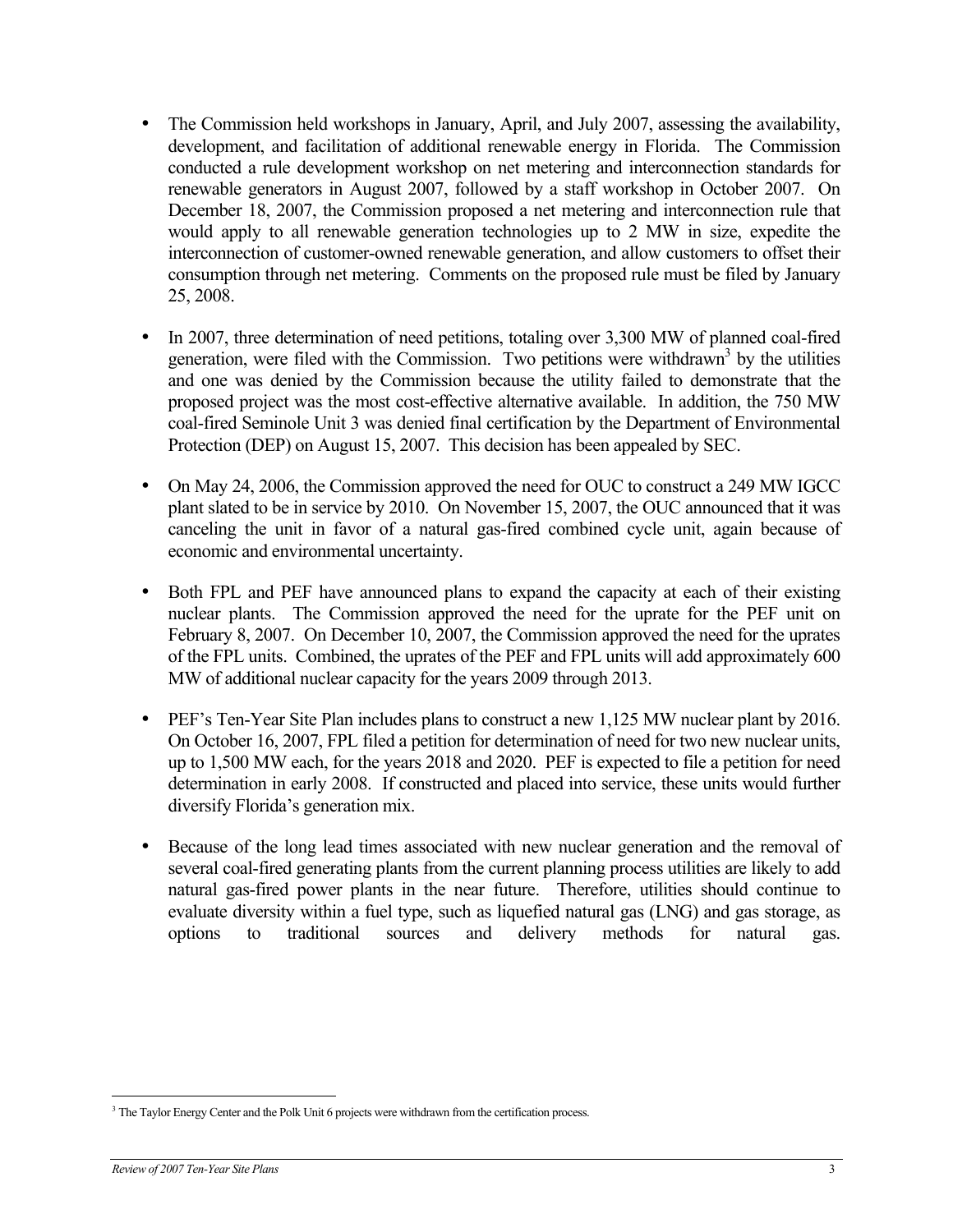### **Outlook**

 Florida's utilities must continue to explore alternatives to natural gas energy generation. Greater emphasis must be placed on increasing public knowledge and awareness of energy conservation. Utilities must continue to develop and employ all cost-effective DSM measures. Ongoing efforts to further develop and employ renewable energy generation by both utilities and customers should provide Florida's utilities with added non-traditional energy generation. The construction of new nuclear generation will not only increase fuel diversity but provide energy without the emission of greenhouse gases. Advancements toward "clean coal" technology and the resolution of greenhouse gas emission standards are needed to address the uncertainties currently associated with the addition of coal generated energy.

Forecasts of the state's growing total energy demand continue to surpass current conservation, DSM, and renewable energy programs offered by Florida's utilities. Meeting this increasing demand will require the addition of traditional generation capacity to satisfy reliability requirements. The recent denial and withdrawal of several coal-fired units from the utilities' plans may result in the addition of natural gas-fired generation over the next several years. Therefore, utilities should continue to evaluate all options of natural gas supply and delivery, such as liquefied natural gas (LNG), natural gas storage, and possibly additional pipelines, to meet the increasing demand for natural gas.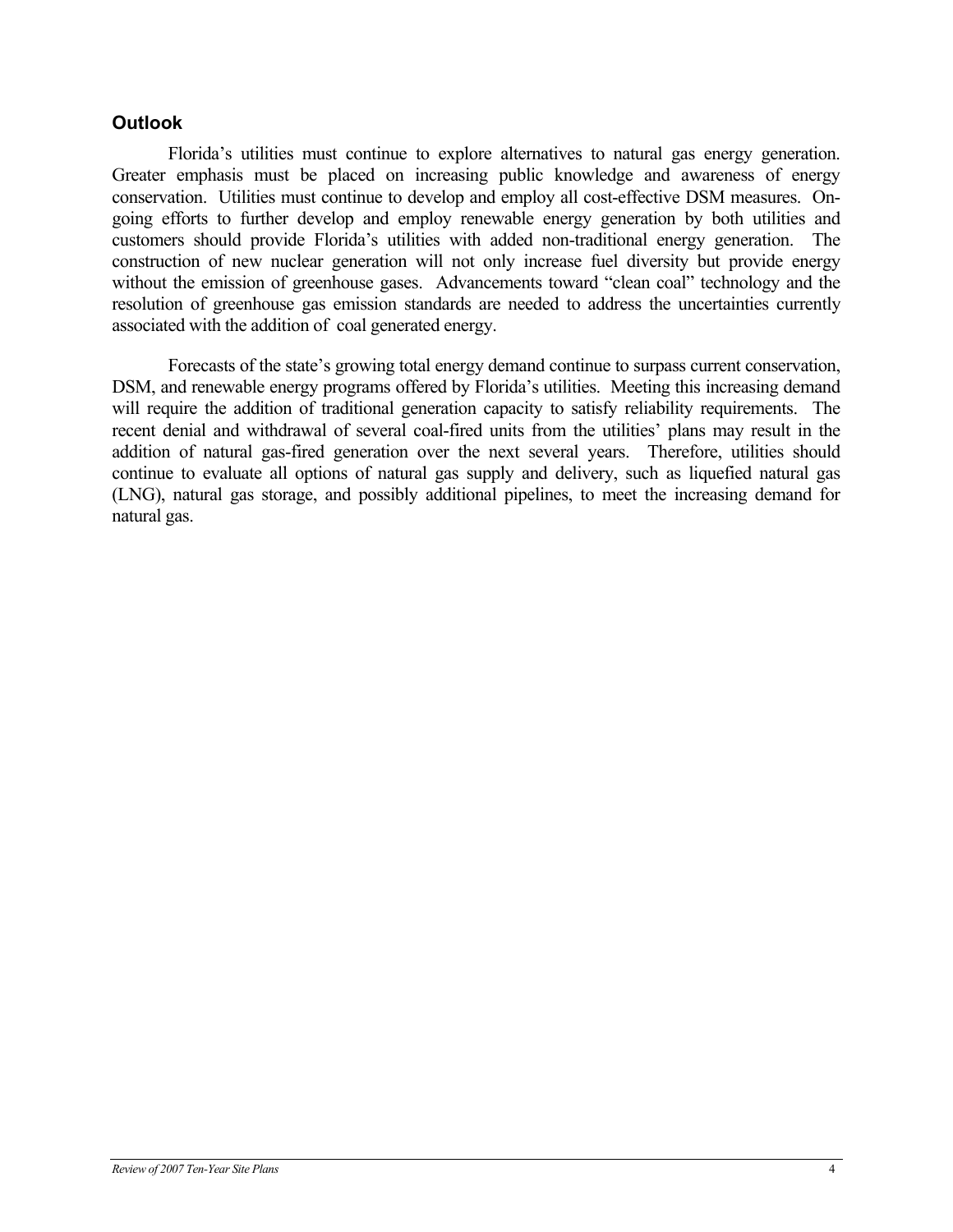# <span id="page-10-0"></span>**2. INTRODUCTION**

## **STATUTORY AUTHORITY**

Section 186.801, Florida Statutes, requires that all major generating electric utilities in Florida submit a Ten-Year Site Plan to the Florida Public Service Commission (Commission) for review. Section 377.703(3)(e), Florida Statutes, requires the Commission to analyze and provide natural gas and electricity forecasts to the Florida Department of Environmental Protection (DEP).

Each utility's Ten-Year Site Plan contains projections of the utility's electric power needs, fuel requirements, and the general location of proposed power plant sites and major transmission facilities. In accordance with the statute, the Commission performs a preliminary study of each Ten-Year Site Plan and is required to determine whether it is **suitable** or **unsuitable**. The results of the Commission's study are contained in this report, *Review of 2007 Ten-Year Site Plans*, which is forwarded to the DEP for use in subsequent power plant siting proceedings.

To fulfill the requirements of Section 186.801, Florida Statutes, the Commission has adopted Rules 25-22.070 through 25-22.072, Florida Administrative Code. Electric utilities must file an annual Ten-Year Site Plan by April 1. Utilities whose existing generating capacity is below 250 megawatts (MW) are exempt from this requirement unless the utility plans to build a new unit larger than 75 MW within the ten-year planning period. Investor-owned utilities (IOUs) filing 2007 Ten-Year Site Plans include Florida Power and Light (FPL), Tampa Electric Company (TECO), Gulf Power Company (GULF), and Progress Energy Florida (PEF). Municipal utilities filing 2007 Ten-Year Site Plans include Florida Municipal Power Agency (FMPA), Orlando Utilities Commission (OUC), City of Lakeland (LAK), City of Tallahassee (TAL), and JEA (formerly Jacksonville Electric Authority). Seminole Electric Cooperative (SEC) also filed a 2007 Ten-Year Site Plan. Gainesville Regional Utilities (GRU) did not file a 2007 Ten-Year Site Plan.

## **PURPOSE**

The Commission has broad-based authority over the reliability of Florida's electric system pursuant to Chapter 366, Florida Statutes, known as the "Grid Bill." The Grid Bill gives the Commission jurisdiction over the "planning, development, and maintenance of a coordinated electric power grid throughout Florida to assure an adequate and reliable source of energy for operational and emergency purposes in Florida." This *Review of 2007 Ten-Year Site Plans* serves as a foundation for exercising the Commission's authority under the Grid Bill.

A Ten-Year Site Plan gives state, regional, and local agencies advance notice of proposed power plants and transmission facilities. The Commission receives comments from the aforementioned agencies regarding various issues of concern. These comments are summarized in Chapter 7. Because a utility's Ten-Year Site Plan is a planning document containing tentative data, it may not contain sufficient information to allow regional planning councils, water management districts, and other review agencies to evaluate site-specific issues within their jurisdictions. Each utility must provide detailed data, based on in-depth environmental assessments, during certification proceedings under the Power Plant Siting Act (PPSA), Sections 403.501 - 403.518, Florida Statutes, or the Transmission Line Siting Act (TLSA), Sections 403.52 - 406.5365, Florida Statutes.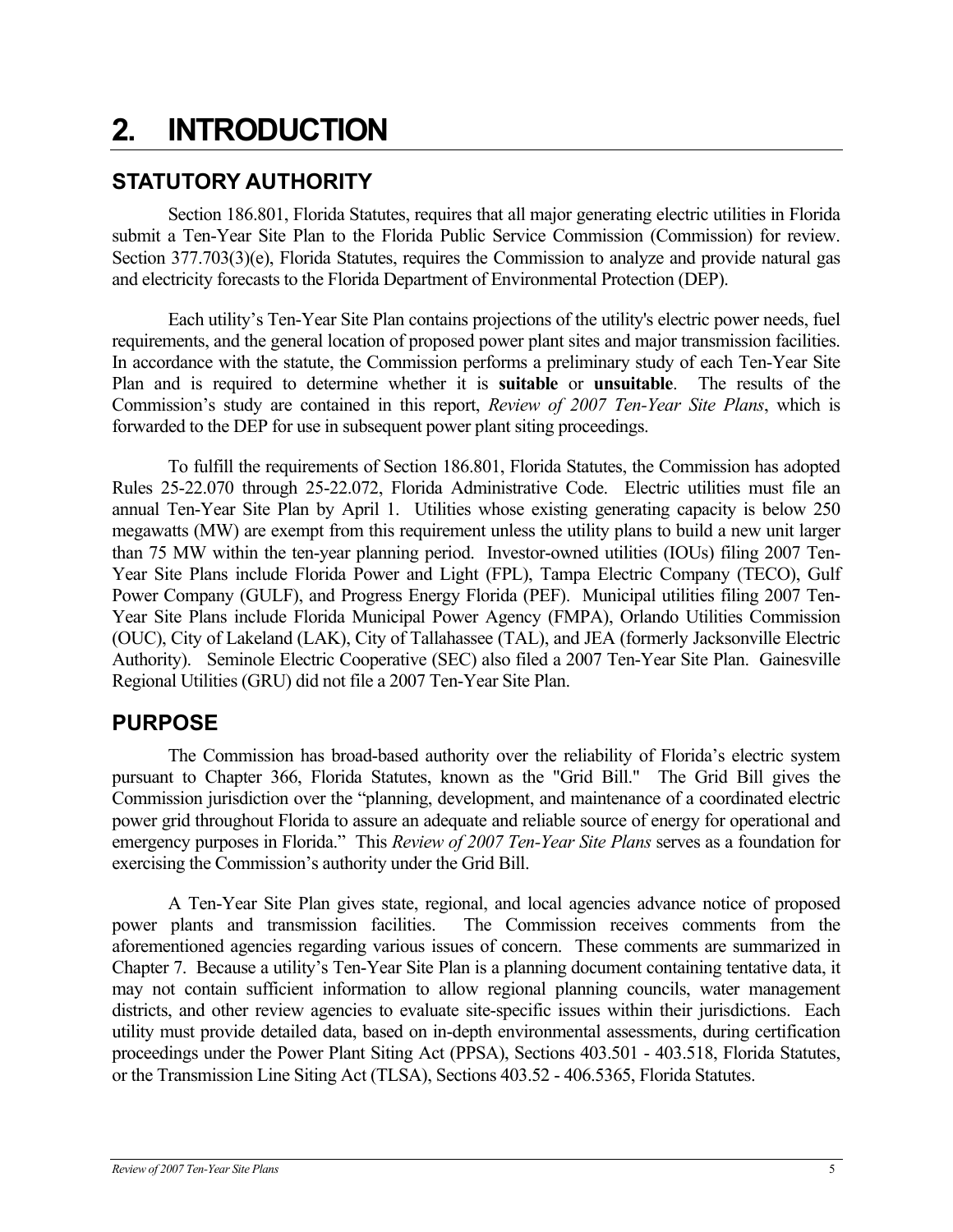<span id="page-11-0"></span>Since the Ten-Year Site Plan is not a binding plan of action on electric utilities, the Commission's classification of a Ten-Year Site Plan as **suitable** or **unsuitable** has no formal effect on the utility. Such a classification does not constitute a finding or determination in docketed matters before the Commission. The Commission may address any concerns raised by a utility's Ten-Year Site Plan at a public hearing.

### **Information Sources**

On April 2, 2007, ten utilities filed Ten-Year Site Plans. The Commission held a public workshop on August 15, 2007, to facilitate discussion of the plans.

In addition to the individual utility filings, the Commission also relies on supplemental data requests made to the reporting utilities, as well as other sources. The Florida Reliability Coordinating Council (FRCC) annually publishes several documents that assess the adequacy and reliability of Peninsular Florida's<sup>4</sup> generating units and transmission system. The Commission used these FRCC documents to supplement its *Review of 2007 Ten-Year Site Plans*:

- The 2007 *Regional Load and Resource Plan* contains aggregate data on demand and energy, capacity and reserves, and proposed new generating unit and transmission line additions for Peninsular Florida as well as statewide. The FRCC submitted this study in July 2007.
- The 2007 *Reliability Assessment* is an aggregate study of generating unit availability, forced outage rates, load forecast methodologies, and gas pipeline availability. The FRCC submitted this study on August 15, 2007.
- The *Long Range Transmission Reliability Study* is an assessment of the adequacy of Peninsular Florida's bulk power and transmission system. The study includes both short-term (1-5 years) detailed analysis and long-term (6-10 years) evaluation of developing trends that would require transmission additions or other corrective action. The FRCC submitted an executive summary of this study on August 15, 2007.

### **RESOURCE ADDITIONS**

Table 1 reflects the aggregate capacity additions, by generating unit type, over the ten-year planning period of 2007-2016, based on the Ten-Year Site Plans filed on April 2, 2007. At the time of filing, the state's electric utilities planned to add a net capacity of 16,338 MW over the next ten years. As stated earlier in this report, the construction of several planned coal-fired units have been canceled. The types and magnitude of replacement capacity will need to be addressed in the 2008 Ten-Year Site Plans. As in past years, the majority of new capacity planned in the 2007 Ten-Year Site Plans had been slated to come from gas-fired combined cycle units. While coal and coal-gasification generating units were projected to contribute a larger amount to the state's proposed capacity additions than was projected in the past, approximately twice as much new gas-fired capacity as solid fuel capacity was being planned during the planning horizon. With the removal of coal as a boiler fuel, the state's dependency on natural gas-fired generation is likely to increase to an even higher percentage.

1

<span id="page-11-1"></span><sup>4</sup> Peninsular Florida refers to the FRCC region which includes all utilities with the exception of Gulf Power Company.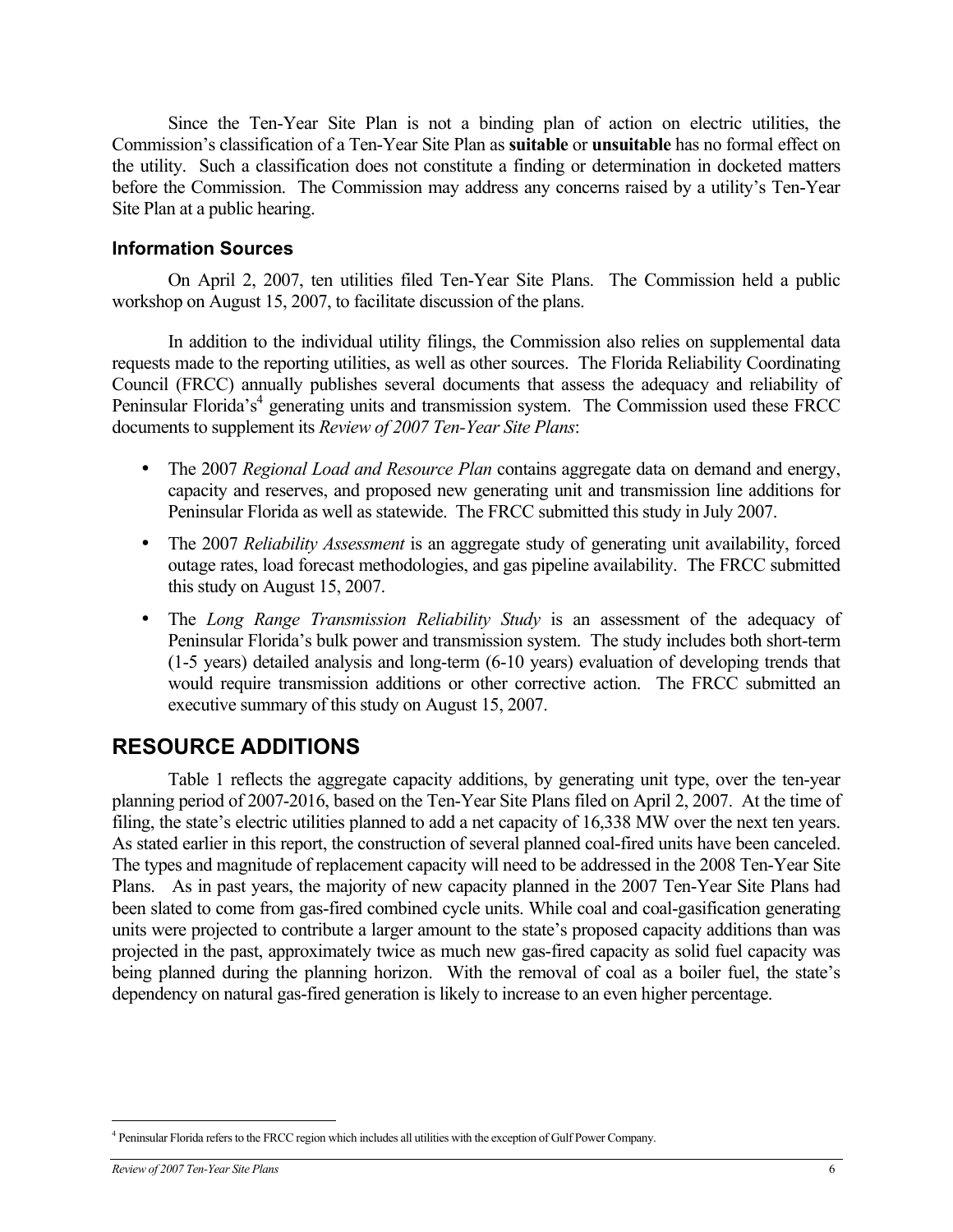<span id="page-12-0"></span>Figure 1 illustrates the present and future aggregate capacity mix. The capacity values in Figure 1 incorporate all proposed additions, changes, and retirements from Table 1. Negative values in the table reflect the retirement of fossil steam units, the expiration of firm capacity interchange contracts, and the expiration of firm capacity contracts with independent power producers, qualifying facilities, and renewable energy providers. If new contracts are signed in the future to replace those that expire, these resources will once again be included in the state's capacity mix. The subsequent effects of these additions as well as recent changes are discussed throughout the text of this report.

<span id="page-12-1"></span>

| <b>Unit Type</b>                                     | <b>Winter Capacity</b><br><b>Additions (MW)</b> |
|------------------------------------------------------|-------------------------------------------------|
| <b>Combined Cycle</b>                                | 12,973                                          |
| Coal (subsequently canceled)                         | 3,676                                           |
| Integrated Coal Gasification (subsequently canceled) | 905                                             |
| Oil & Gas Fossil Steam                               | -674                                            |
| Combustion Turbine & Diesel                          | 1,738                                           |
| Nuclear                                              | 1,305                                           |
| Firm Purchases - IPP                                 | $-2,445$                                        |
| Firm Purchases - Interchange                         | -356                                            |
| Firm Purchases - OF                                  | -680                                            |
| Firm Purchases - Renewables                          | -104                                            |
| <b>NET CAPACITY ADDITIONS</b>                        | 16,338                                          |

| Table 1. State of Florida: Proposed Capacity Additions As Reported on April 2, 2007 <sup>5,6</sup> |  |  |  |
|----------------------------------------------------------------------------------------------------|--|--|--|
|                                                                                                    |  |  |  |

**Figure 1. State of Florida: Electric Utility Capacity Mix As Reported on April 2, 2007**[5](#page-12-1)



<span id="page-12-2"></span> $5$  Values for Coal and Integrated Coal Gasification are as filed on April 2, 2007, and thus contain many proposed generators which are no longer being constructed. Projections, considering the replacement of these generators, are discussed in Chapter 3.

 $\overline{a}$ 

<sup>&</sup>lt;sup>6</sup> Negative values reflect the retirement of fossil steam units and the expiration of firm capacity purchase contracts with other utilities and with independent power producers (IPPs), qualifying facilities (QFs), and renewable generators. As the term of existing contracts for purchased power from IPPs, QFs, and renewable generators expire, new contracts will most likely be signed. Hence, the actual contribution of these types of generators in the future to the state's capacity mix is likely to be significantly greater than shown in Table 1 and Figure 1.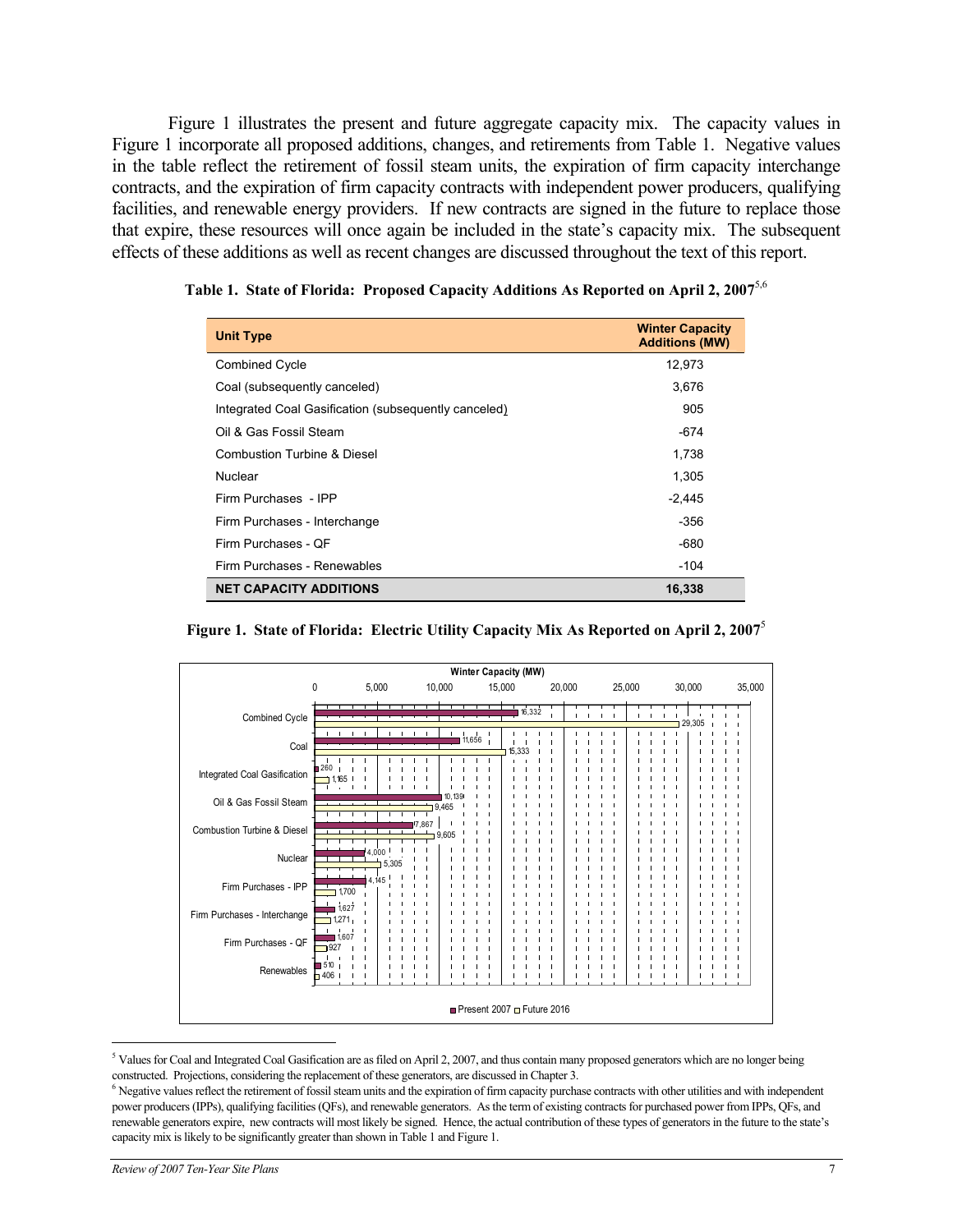## <span id="page-13-0"></span>**3. FUEL DIVERSITY**

## **BALANCED FUEL SUPPLY**

Maintaining a balanced fuel supply is valuable in terms of supply reliability and price stability. The first step toward attaining fuel diversity is pursuing non-generating alternatives to new construction through cost-effective energy conservation and Demand Side Management (DSM) programs. DSM programs have reduced enough peak demand to avoid the construction of approximately ten 500 MW generating plants since the enactment of the Florida Energy Efficiency and Conservation Act (FEECA) in 1980.

Renewable energy provides another important alternative to traditional generating sources. The Commission continues to explore methods to encourage the development of renewable generation. Furthermore, recent nationwide initiatives and heightened societal awareness should increase the development of renewable energy facilities. Both DSM and renewable energy are discussed in greater depth in Chapter 4.

With the adoption of FEECA, coupled with state and federal efforts to strengthen building codes and appliance efficiency standards, much has been accomplished to reduce the growth rates of electrical demand and consumption in Florida. However, in spite of these efforts, the state's growing total energy demand continues to surpass current conservation, DSM, and renewable energy programs offered by Florida's utilities. This increasing demand results in a need for the addition of generation capacity to satisfy reliability requirements, subsequently leading to a greater dependence on liquid and natural gas fuels for energy generation.

Florida's increased dependence on natural gas has caused the state to be more vulnerable to supply disruptions due to severe storms and hurricanes. Such supply disruptions have caused severe price increases and power disruptions. Having a diverse fuel mix can mitigate the impacts of such events. Fuel diversity also serves as a risk mitigation strategy by providing a dampening effect on fuel price volatility caused by daily market conditions, thus allowing utilities to shield ratepayers from volatile price fluctuations.

Prior to the late 1970s, Florida's utilities used oil as the primary fuel source for generating electricity. Following the dramatic increase in oil prices in the 1970s, Florida's utilities made a concerted effort to add generating units that used solid fuels. One early response was the purchase of economical "coal-by-wire" from the Southern Company, which had a temporary surplus of coal-fired generation resources already constructed. The Commission supported the utilities' efforts to maintain fuel diversity with regulatory programs such as the Oil Backout Cost Recovery Factor, which gave utilities an incentive to recover costs of converting from oil-based generation, and the Energy Broker, a computerized system which matched buyers and sellers of economy energy to minimize the real time fuel costs of the participating utilities.

Prior to Congressional repeal of the Power Plant and Industrial Fuel Use Act in 1987, natural gas demand had declined substantially because of restrictions on usage as a boiler utility fuel. These restrictions contributed to a significant oversupply of gas, resulting in falling prices. Shortly after the repeal, a new era of highly efficient, flexible, environmentally preferred combustion turbine (CT) and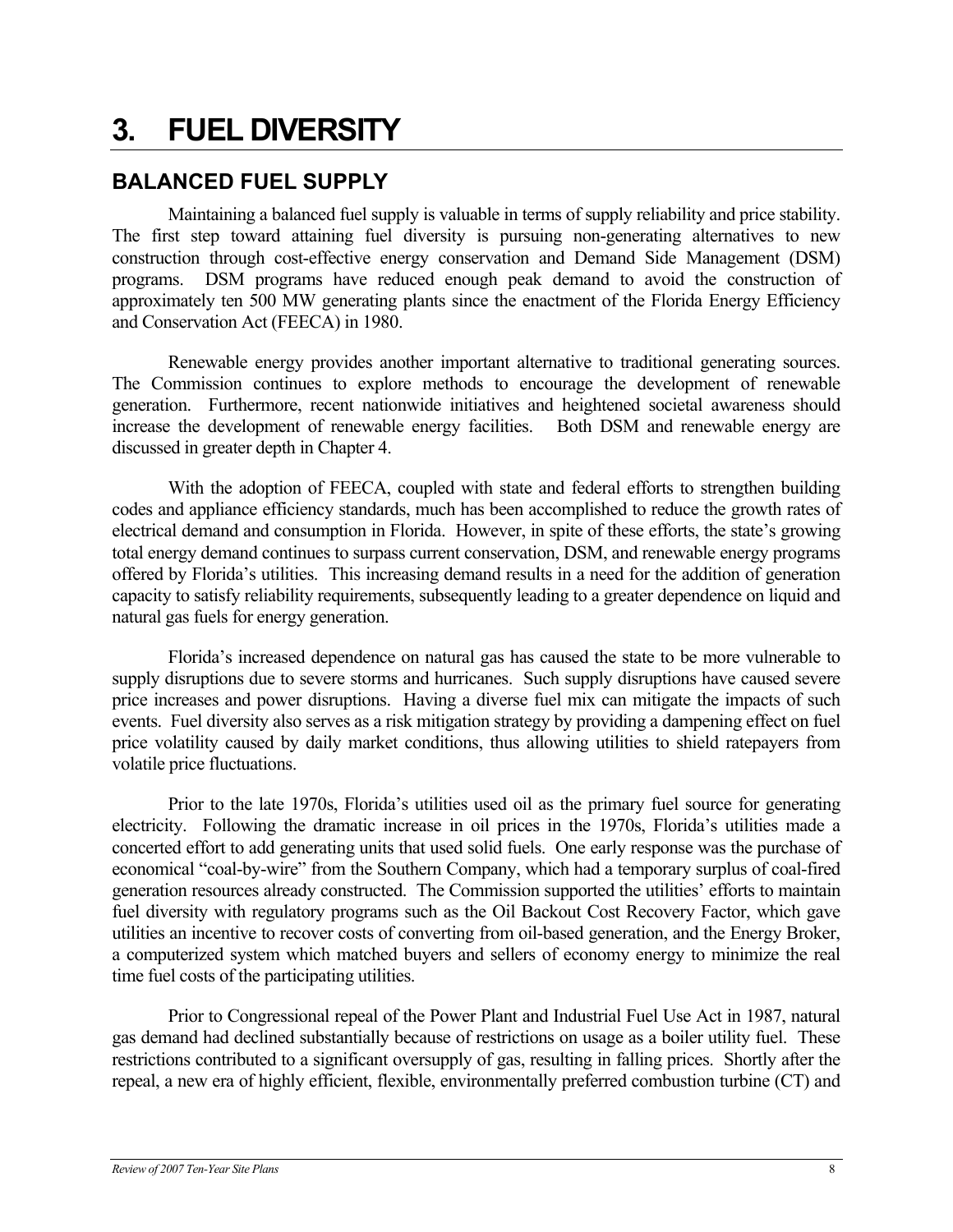<span id="page-14-0"></span>combined cycle (CC) units entered the market. The addition of these technologies by Florida's utilities fostered an increase in the use of natural gas to produce electricity.

Due to the state's continued increase in the demand for electricity and the relatively low natural gas prices during the 1990s, Florida's utilities continued to add gas-fired generating units to satisfy economic and reliability needs. Figure 2 illustrates Florida's energy demand increase and subsequent generation additions. As shown in Figure 3, these additions have resulted in an increase of natural gas generation from roughly 17.5 percent of the state's electricity in 2000 to 38 percent in 2006. Based on the 2007 Ten-Year Site Plans, the use of natural gas to satisfy demand is projected to increase to 45 percent of the state's energy production by 2016.





**Figure 3. State of Florida: Energy Generation by Fuel Type (Percent of Total)**

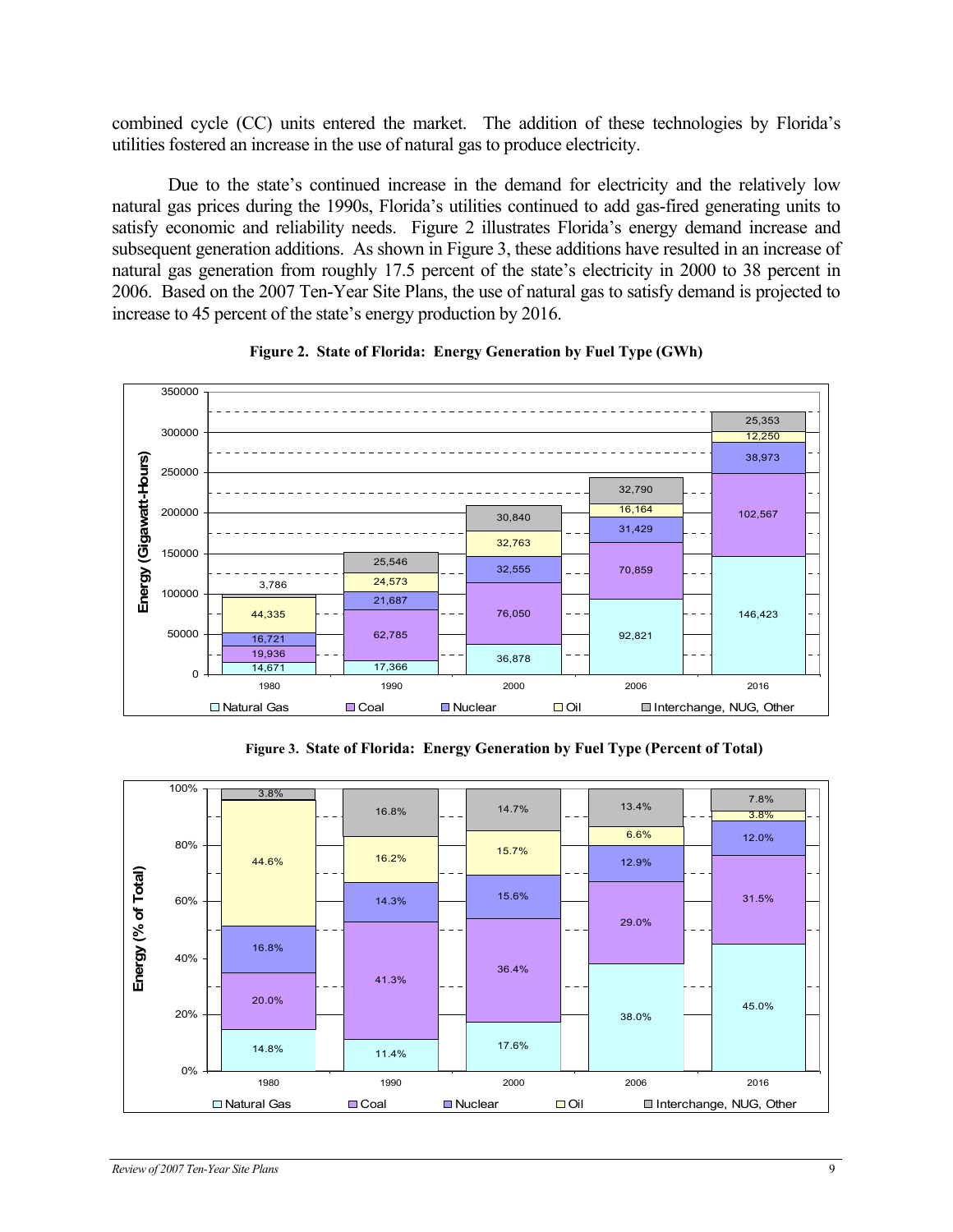<span id="page-15-0"></span>As shown in Figure 4, between 1980 and 2000, moderate fuel prices as well as a balanced planning approach used by Florida's utilities resulted in relatively stable average electricity prices for Florida's ratepayers with real (inflation-adjusted) prices actually declining.



**Figure 4. Average Residential Electric Bill: 1980 to Present** 

Starting in 2001, natural gas prices began to increase nationwide despite electric utility forecasts of flat prices with moderate growth rates. For example, the actual cost of natural gas for FPL more than doubled between 2002 and 2006, rising from approximately \$4.06 per MMBtu in 2002 to \$8.81 per MMBtu in 2006. In 2005, hurricanes and tropical storms in the Gulf of Mexico caused short-term spikes as high as \$12 per MMBtu due to gas supply disruptions. The effects of higher, volatile gas prices can be dramatic on customer bills. Between 2003 and 2005, Florida's IOUs experienced record fuel cost under-recoveries compared to forecasts. Under-recoveries of fuel costs totaled approximately \$670 million in 2003, \$353 million in 2004, and \$1.564 billion in 2005. The three years of higher than predicted fuel costs alone are approximately the same as the capital cost of a new coal-fired plant. The increase in natural gas prices, coupled with Florida's growing dependence on natural gas generation, has reversed the trend of stable electricity prices as the average electric bill has increased in recent years, a trend illustrated in Figure 4 above.

Several uncertainties influence a utility's decision to build a coal-fired power plant: capital costs, fuel price differentials, competitive fuel transportation, environmental compliance costs, and licensing requirements. These areas illustrate the complexity involved in the generation planning process. A key factor in a utility's decision to build a new coal-fired plant is the number of years required for the plant to become cost-effective. Coal-fired plants have higher capital costs relative to natural gas plants. As the price difference between coal and natural gas increases, as has occurred in recent years, the amount of time before a coal-fired plant becomes cost-effective decreases. If the fuel price differential between natural gas and coal does not materialize, the higher fixed capital costs may negatively affect ratepayers for 30 or more years without realizing any fuel savings. Furthermore, the addition of several coal-fired power plants may require additional infrastructure in the form of rail facilities and shipping ports to support fuel transport, thus resulting in greater capital costs.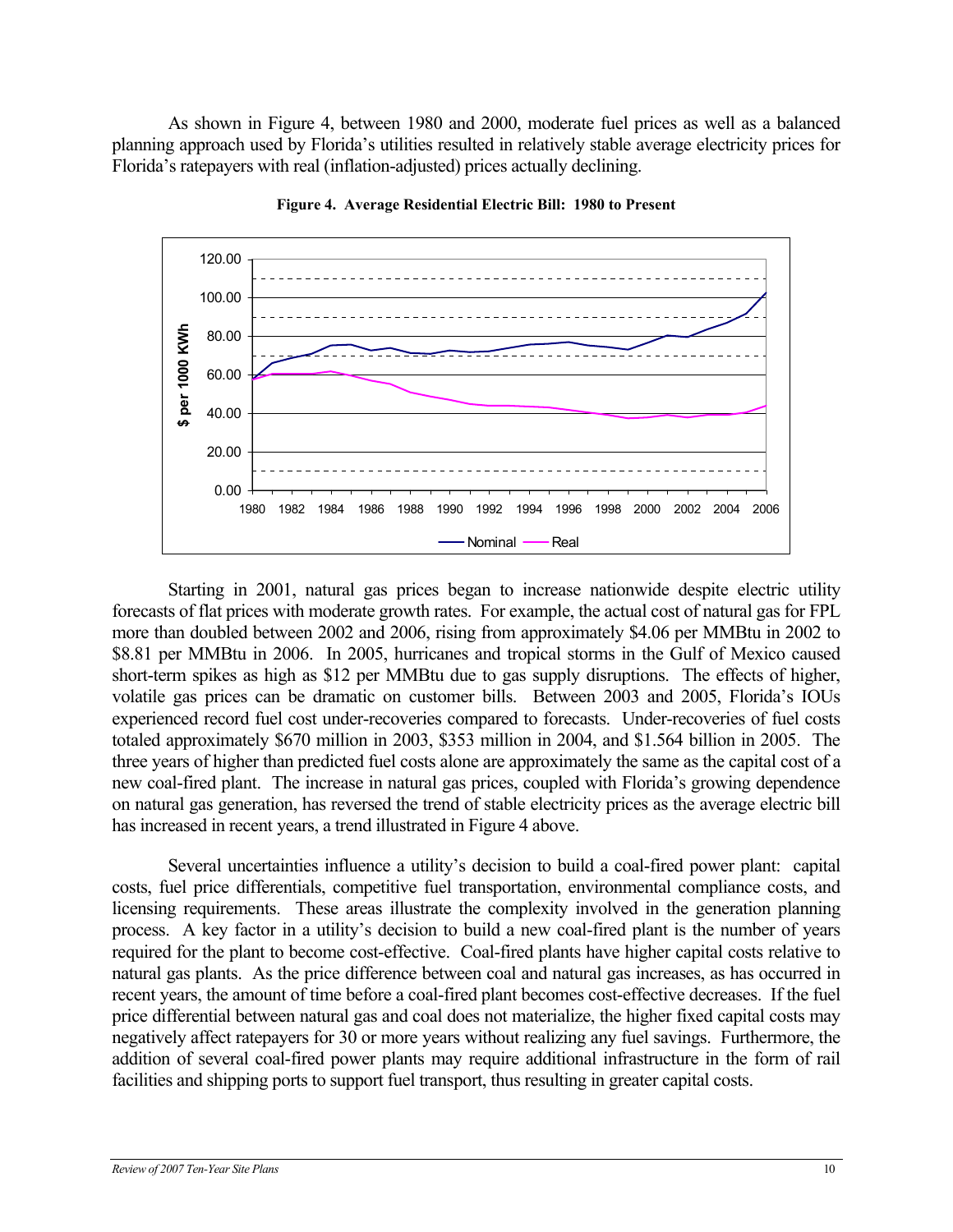Environmental costs and concerns are increasing for all types of generating plants. Coal plants in particular have to overcome a high environmental hurdle. At the national level, discussions are underway for new emission requirements for substances such as mercury and carbon dioxide. Incremental environmental costs are a risk borne by ratepayers because Florida's IOUs are authorized to recover the costs of incremental environmental requirements through the Commission's Environmental Cost Recovery Clause.

Integrated Gasification Combined Cycle (IGCC), an advanced coal technology, has been purported to offer certain advantages with regard to level of emissions and emissions control, when compared to other coal technologies. However, IGCC technology is a relatively new technology requiring federal tax credits or construction subsidies to help mitigate high capital and operating costs. Furthermore, while advocates contend that the overall volume of greenhouse gas emissions will be lower for IGCC units, control technology for  $CO<sub>2</sub>$  capture and sequestration currently does not exist. TECO is the only utility in Florida operating an IGCC plant, Polk Unit 1, which generates 250 MW. A second IGCC unit at Polk was planned by TECO but has now been canceled due to economic and environmental uncertainty. Orlando Utilities Commission (OUC), in partnership with the Southern Company and with funding from the Department of Energy, received certification from the Siting Board to construct a 249 MW IGCC plant with an in-service date of 2010. On November 15, 2007, this unit was canceled in favor of a natural gas-fired combined cycle unit, also because of economic and environmental uncertainty.

Nuclear generation is one generating technology that produces no greenhouse gas emissions. Significant strides have been made nationally to bring this form of generation back to the forefront, including new standardized plant designs preapproved by the Nuclear Regulatory Commission (NRC) and streamlined safety and operating licensing to expedite construction. Nevertheless, it is expected that the licensing, certification, and construction of a new nuclear power plant in Florida will take approximately ten years or more. Coupled with extremely high capital costs, due in part to worldwide industrialization and demand for construction materials and labor, the commitment to the construction of new nuclear power plants entails its own set of financial risks. In an effort to mitigate the economic risks associated with the long lead time and high capital costs associated with nuclear power plants, the Florida Legislature enacted Section 366.93, Florida Statutes, in June 2006. The Florida Legislature directed the Commission to establish new rules to provide for early cost recovery mechanisms for costs related to the siting, design, licensing, and construction of nuclear power plants in Florida.<sup>7</sup> Rule 25-6.0423, Florida Administrative Code, enacted April 8, 2007, fulfills the legislative mandate for nuclear power plant cost recovery.

Both FPL and PEF have announced plans to expand the capacity of their existing nuclear power plants and to construct new nuclear units. The Commission approved the need for an uprate to PEF's Crystal River 3 nuclear unit on February 8, 2007. On September 17, 2007, FPL filed a petition of need for uprates at their Turkey Point and St. Lucie nuclear facilities. On December 10, 2007, the Commission approved the need for the uprates of the FPL units. Combined, the uprates of the PEF and FPL units will add approximately 600 MW of additional nuclear capacity for the years 2009 through 2013. In addition to these uprates to existing units, PEF's Ten-Year Site Plan currently includes plans to construct a new 1,125 MW nuclear plant by 2016. PEF is expected to file a petition

 $\overline{a}$ 

<span id="page-16-0"></span><sup>&</sup>lt;sup>7</sup> In 2007, the Legislature amended Section 366.93, Florida Statutes, to include IGCC technology. The Commission is currently considering revisions to Rule 25-6.0423, Florida Administrative Code, to provide an alternative cost-recovery mechanism for IGCC plants.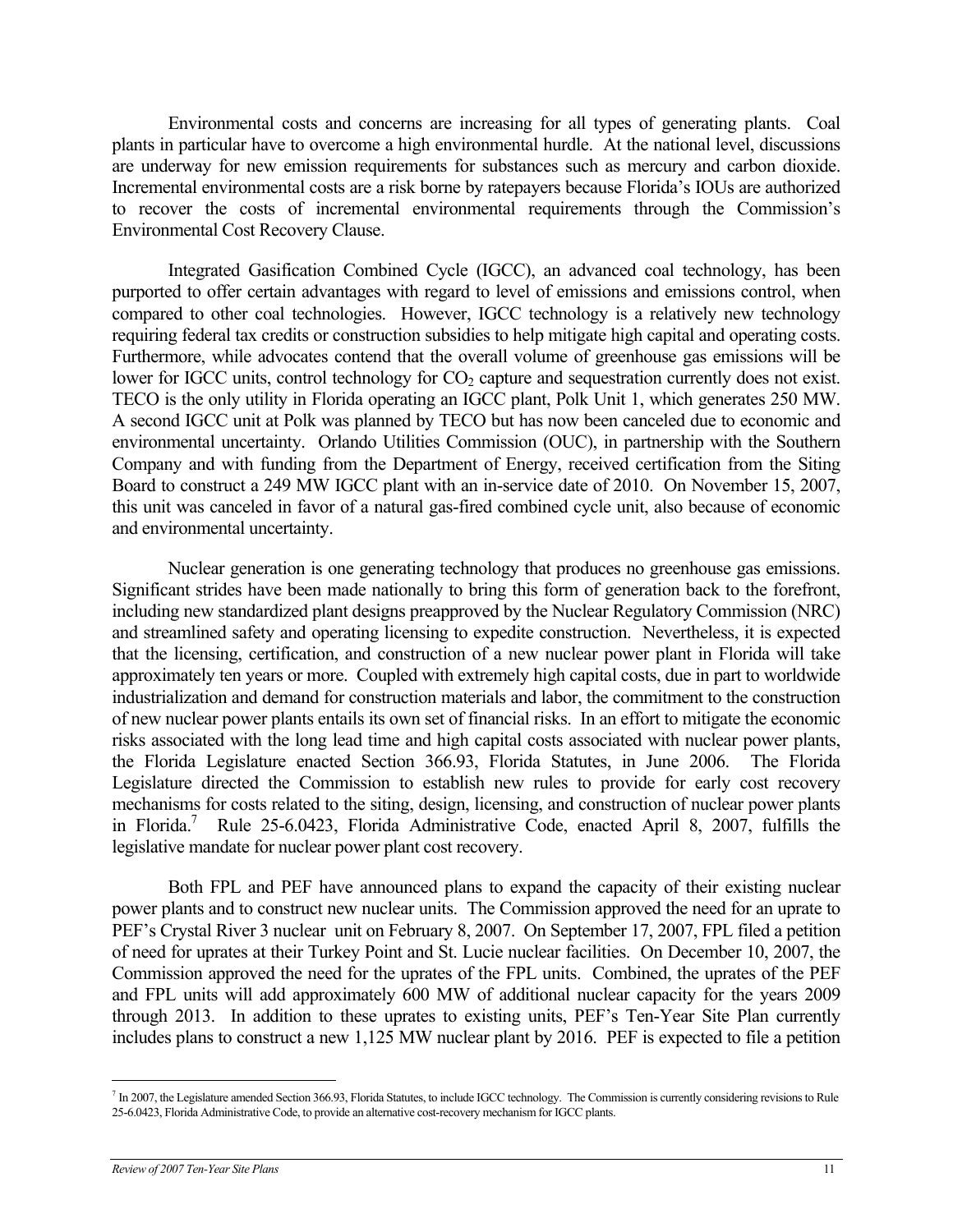<span id="page-17-0"></span>for need determination in early 2008. On October 16, 2007, FPL filed a petition for determination of need for two new nuclear units, up to 1,500 MW each, for the years 2018 and 2020. If constructed and placed into service, these nuclear additions will help to provide further diversity to Florida's generation mix.

## **OUTLOOK**

Over the past few years, the Legislature and the Commission have stressed the importance of utilities maintaining a balanced fuel supply. Florida's utilities responded to these concerns by proposing several solid fuel plants in their 2007 Ten-Year Site Plans. Such plans would have improved fuel diversity but would concurrently significantly increase capital costs that would be recovered from ratepayers and significantly increase carbon emissions.

The first of these planned additions to come before the Commission was OUC's IGCC unit, whichwas approved by the Commission in 2006 and subsequently received PPSA certification.<sup>8</sup> This plant, currently under construction, was scheduled to be in service by 2010 providing 250 MW. The Department of Energy was to contribute \$235 million to this project as part of the Clean Coal Power Initiative. On November 15, 2007, OUC and its partner, the Southern Company, announced plans to cancel the IGCC unit in favor of only continuing construction of the gas-fired combined cycle portion of the project. The reason given for the change in plans were cost uncertainty associated with potential future carbon regulations.

In 2006, the Commission also approved the need for a 750 MW supercritical pulverized coal plant planned by SEC.<sup>9</sup> This plant, originally scheduled for commercial operation in 2012, was denied certification by the Secretary of the DEP on August 15, 2007. SEC has appealed this decision.

In September 2006, a petition was jointly filed by FMPA, JEA, RCI, and TAL requesting Commission approval for a 765 MW pulverized coal plant to be located in Taylor County, with an inservice date of 2012. Following a formal hearing in January 2007, the Commission deferred consideration of staff's post-hearing recommendation to March 13, 2007. On March 9, 2007, the Applicants filed a motion for leave to submit supplemental testimony. On July 12, 2007, the Applicants filed a Notice of Withdrawal of this petition, and the docket was subsequently closed.<sup>[10](#page-17-3)</sup>

On February 1, 2007, FPL filed a petition proposing to build two ultra-supercritical pulverized coal generating units rated at 980 MW each. The first unit was scheduled for service in 2013, and the second would follow in 2014. FPL maintained that benefits from the two units would include an increased reliability through fuel diversity and a reduction of risk from natural gas price volatility.

The Commission denied FPL's petition for need stating that "FPL has failed to demonstrate that the proposed plants are the most cost-effective alternative available, taking into account the fixed costs that would be added to base rates for the construction of the plants, the uncertainty associated with future natural gas and coal prices, and the uncertainty associated with currently emerging energy

1

<span id="page-17-1"></span><sup>&</sup>lt;sup>8</sup> Order No. PSC-06-0457-FOF-EC, issued May 24, 2006, in Docket No. 060155-EM, In re: Petition for Determination of need for proposed Stanton Energy Center Combined Cycle Unit B electrical power plant Orange County, by Orlando Utilities Commission.

<span id="page-17-2"></span><sup>&</sup>lt;sup>9</sup> Order No. PSC-06-0674-FOF-EC, issued August 7, 2006, in Docket No. 060220-EC, In re: Petition for determination of need for Seminole Generating Station Unit 3 electrical power plant in Putnam County, by Seminole Electric Cooperative, Inc.

<span id="page-17-3"></span><sup>&</sup>lt;sup>10</sup> Order No. PSC-07-0725-FOF-EU, issued September 5, 2007, in Docket No. 060635-EU, In re: Petition for determination of need for electrical power plant in Taylor County by Florida Municipal Power Agency, JEA, Reedy Creek Improvement District, and City of Tallahassee.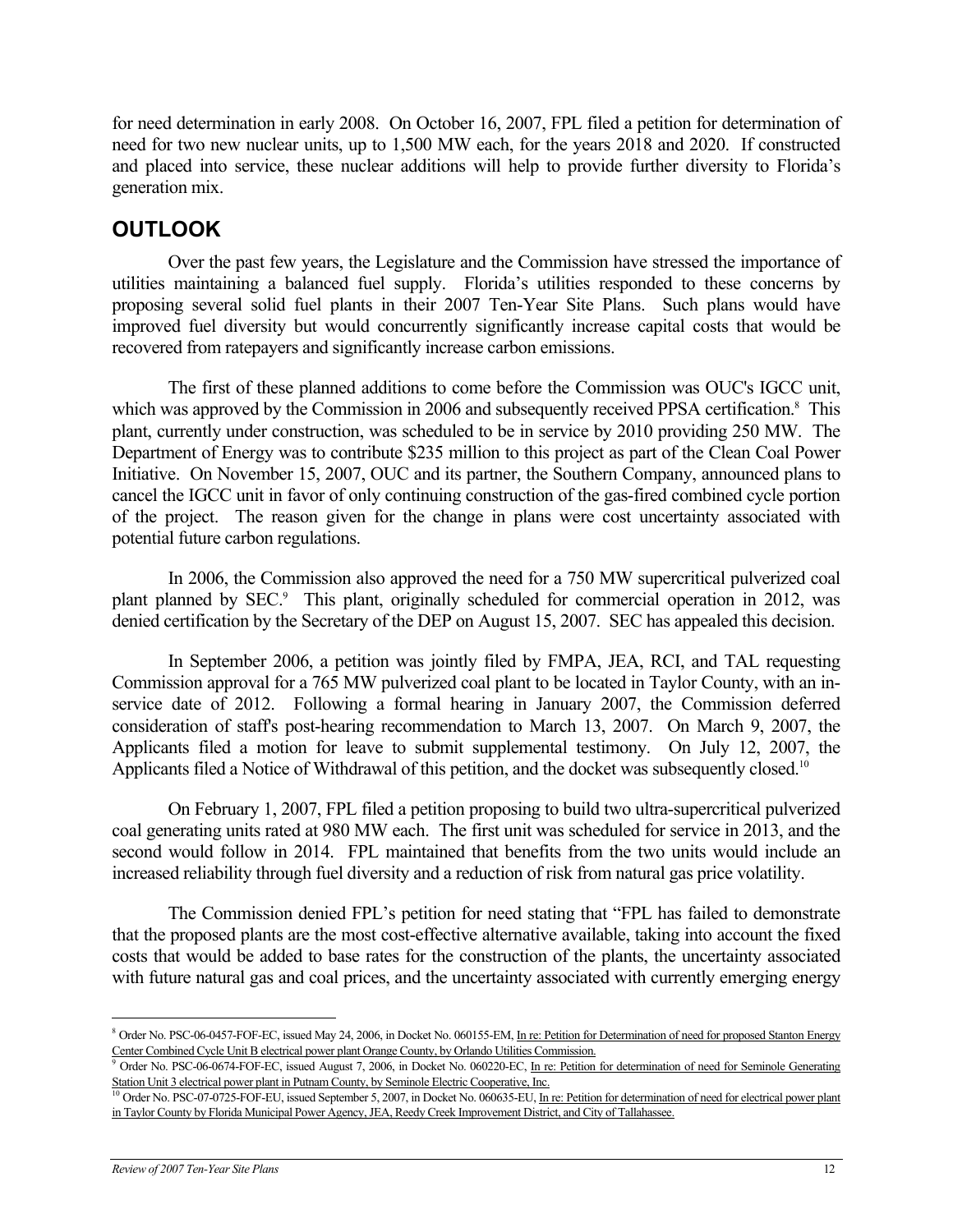<span id="page-18-0"></span>policy decisions at the state and federal level."<sup>11</sup> Key in this decision was the fact that the Glades Power Plant was cost-effective in only 7 of 16 scenarios projected by FPL.

Currently TECO is the only utility in Florida operating an IGCC plant, Polk Unit 1, which generates 250 MW. On July 20, 2007, TECO filed a petition proposing the construction of the Polk Unit 6 IGCC generating plant rated at approximately 600 MW, with a commercial in-service date of 2013. TECO had been approved for a \$133.5 million dollar tax credit available through the Federal Energy Policy Act of 2005. However, on October 4, 2007, TECO withdrew its petition citing economic risks related to potential future  $CO<sub>2</sub>$  regulations pertaining to carbon capture and sequestration.<sup>12</sup>

As seen in Table 2, over 4,000 MW of proposed coal-fired capacity described in certain utility Ten-Year Site Plans have been canceled or denied certification.

| Owner(s)            | <b>Plant Name</b>      | <b>Type</b> | <b>Winter</b><br>Capacity<br>(MW) | Year | <b>Status</b>                           |
|---------------------|------------------------|-------------|-----------------------------------|------|-----------------------------------------|
| <b>OUC</b>          | Stanton B              | <b>IGCC</b> | 249                               | 2010 | Gas Only                                |
| <b>SEC</b>          | Palatka                | <b>BIT</b>  | 750                               | 2012 | Certificate Denied by DEP <sup>13</sup> |
| FMPA, JEA, TAL, RCI | Taylor Energy Center   | <b>BIT</b>  | 768                               | 2012 | Need Petition Withdrawn                 |
| <b>TECO</b>         | Polk Unit 6            | <b>IGCC</b> | 630                               | 2013 | Need Petition Withdrawn                 |
| <b>FPL</b>          | Glades Power Park (I)  | <b>BIT</b>  | 990                               | 2013 | Need Denied by PSC                      |
| <b>FPL</b>          | Glades Power Park (II) | <b>BIT</b>  | 990                               | 2014 | Need Denied by PSC                      |
| <b>SEC</b>          | Seminole Unit          | <b>BIT</b>  | 340                               | 2015 | Not Yet Filed                           |

**Table 2. Summary of Proposed Coal Plants in 2007 TYSP** 

As filed in its 2007 Ten-Year Site Plan, PEF plans an addition of over 1,300 MW from nuclear generation. The Crystal River Unit 3 will be uprated by 40 MW in 2009 and by 140 MW in 2011; the Crystal River Unit 3 uprate was granted a need determination in February 2007.<sup>14</sup> PEF also expects to bring on line in 2016 an advanced light water reactor to provide 1,125 MW of generation. A determination of need for this unit should be filed in early 2008.

Information provided by FPL in the context of the August 15, 2007, workshop indicates that by 2012, the company expects to uprate existing nuclear generating plants to gain 400 MW of increased capacity. FPL also discussed the construction of two new nuclear power units providing a combined capacity of 3,000 MW with target dates of 2018 and 2020. The 400 MW of uprates and the new nuclear generators, which would improve fuel diversity and reduce the percentage energy

<span id="page-18-1"></span> $\overline{a}$ <sup>11</sup> Order No. PSC-07-0557-FOF-EI, issued July 2, 2007, page 4, in Docket No. 070098-EI, In re: Petition for determination of need for Glades Power Park Units 1 and 2 electrical power plants in Glades County, by Florida Power & Light Company.

<span id="page-18-2"></span><sup>&</sup>lt;sup>12</sup> Order No. PSC-07-0877-FOF-EI, issued October 31, 2007, in Docket No. 070467-EI, In re: Petition to determine need for Polk Unit 6 electrical power plant, by Tampa Electric Company.

<span id="page-18-3"></span> $13$  SEC has appealed the denial.

<span id="page-18-4"></span><sup>&</sup>lt;sup>14</sup> Order No. PSC-07-0119-FOF-EI, issued February 8, 2007, Docket No. 060642-EI, In re: Petition for determination of need for expansion of Crystal River 3 nuclear power plant, for exemption from Bid Rule 25-22.082, Florida Administrative Code, and for cost recovery through fuel clause, by Progress Energy Florida, Inc.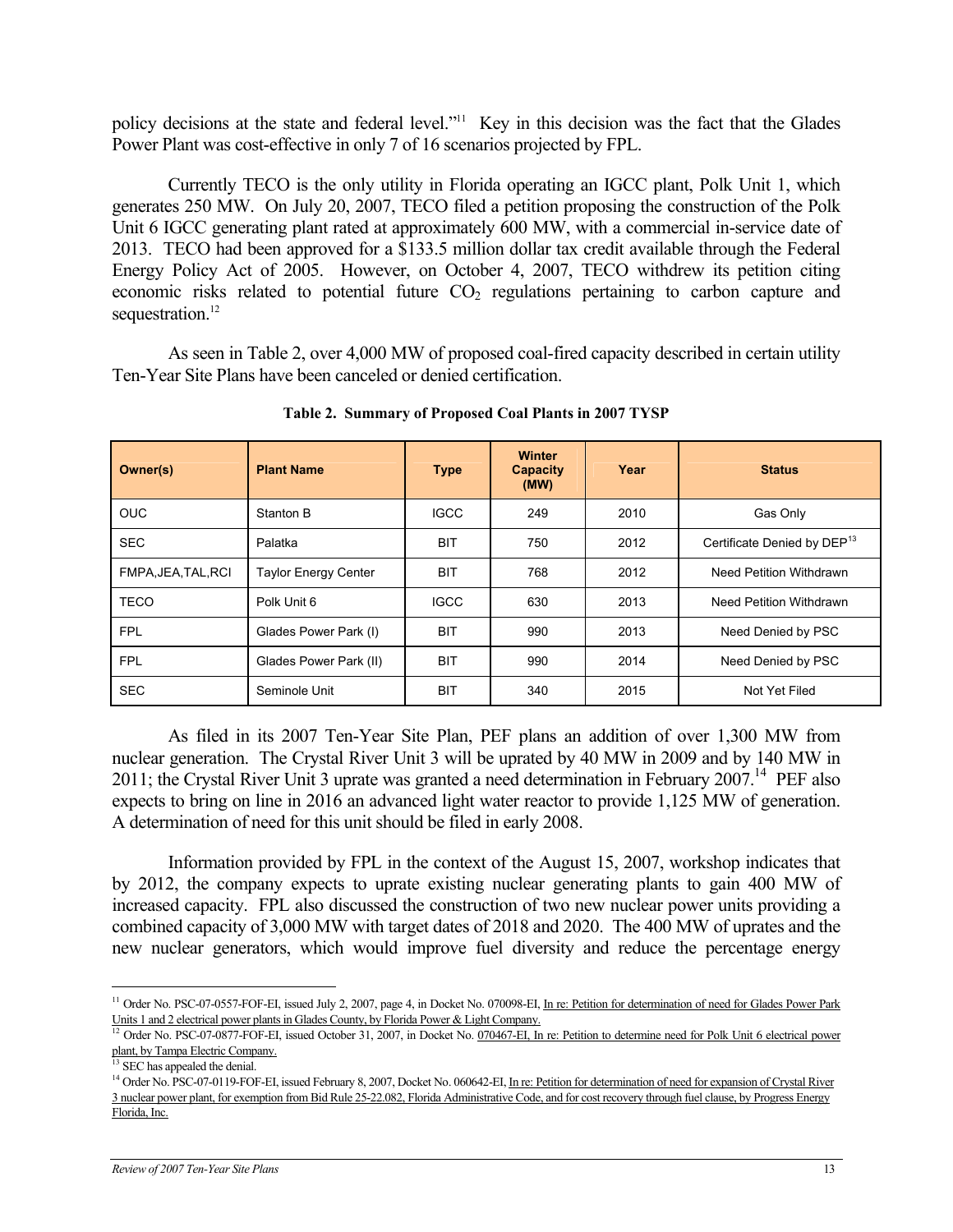<span id="page-19-0"></span>generated by natural gas, were not filed in FPL's 2007 Ten-Year Site Plan. On September 17, 2007, FPL filed a petition for determination of need of the aforementioned uprates. On December 10, 2007, the Commission approved the need for the uprates of the FPL units. On October 16, 2007, FPL filed a petition for a determination of need for the two new nuclear units. A hearing for these units is scheduled for January 30-February 1, 2008.

Removal from consideration of the earlier mentioned coal plants leaves a void of necessary capacity additions. Due to the long permitting and construction periods involved with nuclear generating plants, significant additional generation from a new nuclear plant would not be expected until 2016. Alternatively, gas generators have a relatively short lead time making gas generation the most feasible option to fill the void left by canceled coal projects. The effects from denied and/or canceled coal plants will be reflected in the 2008 Ten-Year Site Plans. An estimate of the impacts from the increase in gas usage was provided by the FRCC at the August 15, 2007, workshop and is depicted in Figure 5 below.



**Figure 5. Projected Peninsular Florida Generation by Natural Gas**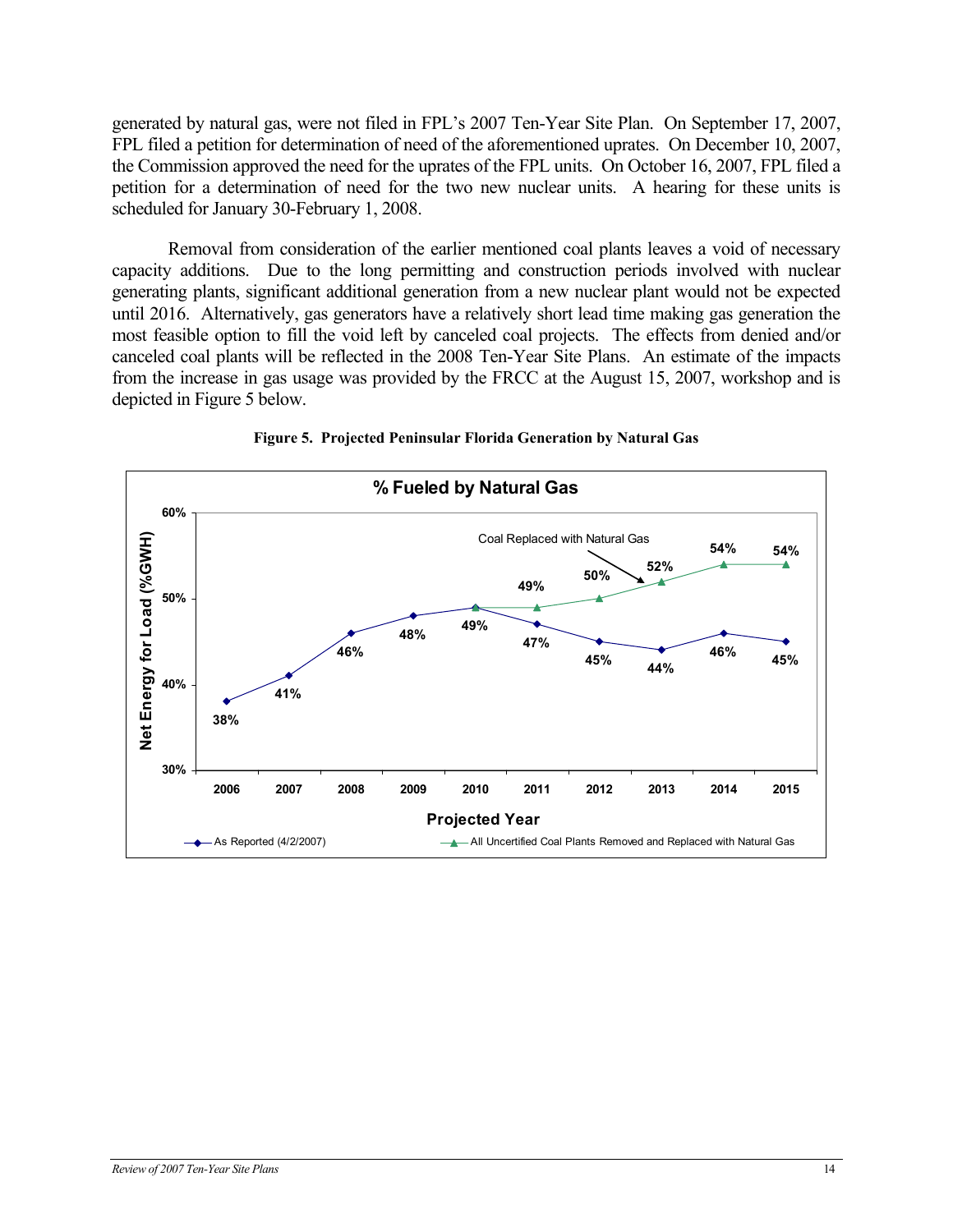## **CONCLUSION**

As per capita use and total demand for electricity continue to outpace increased energy conservation, DSM, and renewable generation efforts, the need for traditional generating capacity continues to grow. Over the last 20 years, Florida's utilities have turned to natural gas to satisfy the state's growing energy demand. The recent volatility of natural gas prices, however, has shown that the overdependence on a single fuel can lead to an unacceptable risk of supply disruptions and rate increases. Unfortunately, fuel diversity cannot be achieved overnight. Utilities must address several issues and concerns before constructing a solid fuel generator. Solid fuel units raise environmental concerns despite the fact that these units meet or exceed stringent emissions requirements for currently regulated pollutants. Solid fuel units also require large plant sites in order to accommodate fuel transport infrastructure for coal sites and waste fuel facilities for nuclear sites. Additional issues include a site's feasibility for multiple fuel usage, such as the ability to convert an existing gas-fired plant to coal gasification in the future if such conversion becomes cost-effective. Solid fuel plants require long lead times, as much as seven years for a coal plant and ten or more years for a nuclear plant, for regulatory approval and construction. With the removal from consideration of recently proposed coal plants, the remaining baseload generation choice is likely to be natural gas for the next several years.

As the state's dependence on natural gas-fired generation continues to grow, gas supply and deliverability become increasingly important. Therefore, utilities should continue evaluation of natural gas supply and delivery options, such as liquefied natural gas, alternate gas pipelines, and natural gas storage. Having multiple options can serve as risk mitigation to unforeseen supply and delivery disruptions.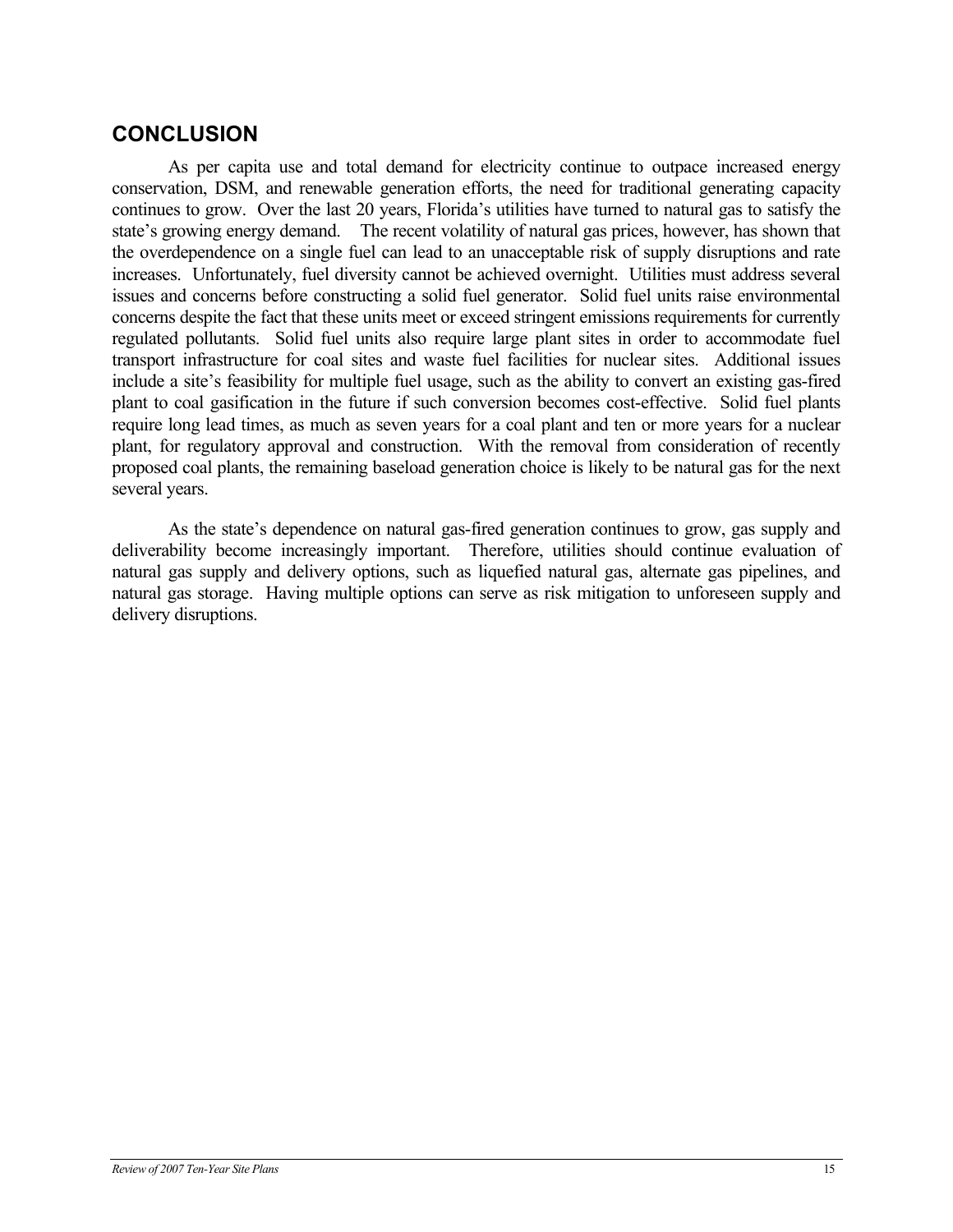## <span id="page-21-0"></span>**4. GENERATION**

## **LOAD AND ENERGY FORECAST**

A utility's load and energy forecast is the starting point for determining the timing and size of new capacity additions needed to reliably serve load. As such, forecast accuracy plays an essential role in a utility's determination of future needs. For 8 of the 10 reporting utilities, the Commission reviewed the historical forecast accuracy of total retail energy sales for the five-year period from 2002-2006. Insufficient historical data were available to analyze the historical forecast accuracy of FMPA and OUC. The Commission's analysis compared actual energy sales for each year to energy sales forecasts made three, four, and five years prior. For example, actual 2006 energy sales were compared to 2006 forecasts made in 2001, 2002, and 2003. These differences, expressed as a percentage error rate, were used to calculate two measures of a utility's historical forecast accuracy: average forecast error<sup>15</sup> and average absolute forecast error.<sup>[16](#page-21-2)</sup>

Table 3 shows the historical forecast accuracy of total retail energy sales for the 2005, 2006, and 2007 Ten-Year Site Plans for the eight reporting utilities with sufficient historical data. Overall forecast errors over the last three years have steadily decreased.

|                                      | <b>FORECAST ERROR (%)</b> |                                   |  |  |
|--------------------------------------|---------------------------|-----------------------------------|--|--|
| <b>UTILITY</b>                       | <b>AVERAGE</b>            | <b>AVERAGE</b><br><b>ABSOLUTE</b> |  |  |
| Progress Energy Florida              | $-0.39$                   | 0.69                              |  |  |
| Florida Power & Light Company        | $-1.27$                   | 1.27                              |  |  |
| <b>Gulf Power Company</b>            | $-0.34$                   | 0.69                              |  |  |
| Tampa Electric Company               | $-0.23$                   | 0.35                              |  |  |
| <b>JEA</b>                           | 0.77                      | 0.93                              |  |  |
| City of Lakeland                     | 0.21                      | 0.58                              |  |  |
| City of Tallahassee                  | $-0.11$                   | 0.52                              |  |  |
| Seminole Electric Cooperative        | $-1.16$                   | 1.49                              |  |  |
| WEIGHTED AVG (2002-2006) - 2007 TYSP | $-0.28$                   | 0.80                              |  |  |
| WEIGHTED AVG (2001-2005) - 2006 TYSP | $-0.29$                   | 0.88                              |  |  |
| WEIGHTED AVG (2000-2004) - 2005 TYSP | $-0.41$                   | 1.02                              |  |  |

#### **Table 3. Total Retail Energy Sales: Historical Forecast Accuracy**

<span id="page-21-1"></span><sup>&</sup>lt;sup>15</sup> Average forecast error indicates a utility's tendency to overforecast (positive values) or underforecast (negative values).

<span id="page-21-2"></span><sup>&</sup>lt;sup>16</sup> Average absolute forecast error accumulates the magnitude of past forecast errors, ignoring positive and negative signs.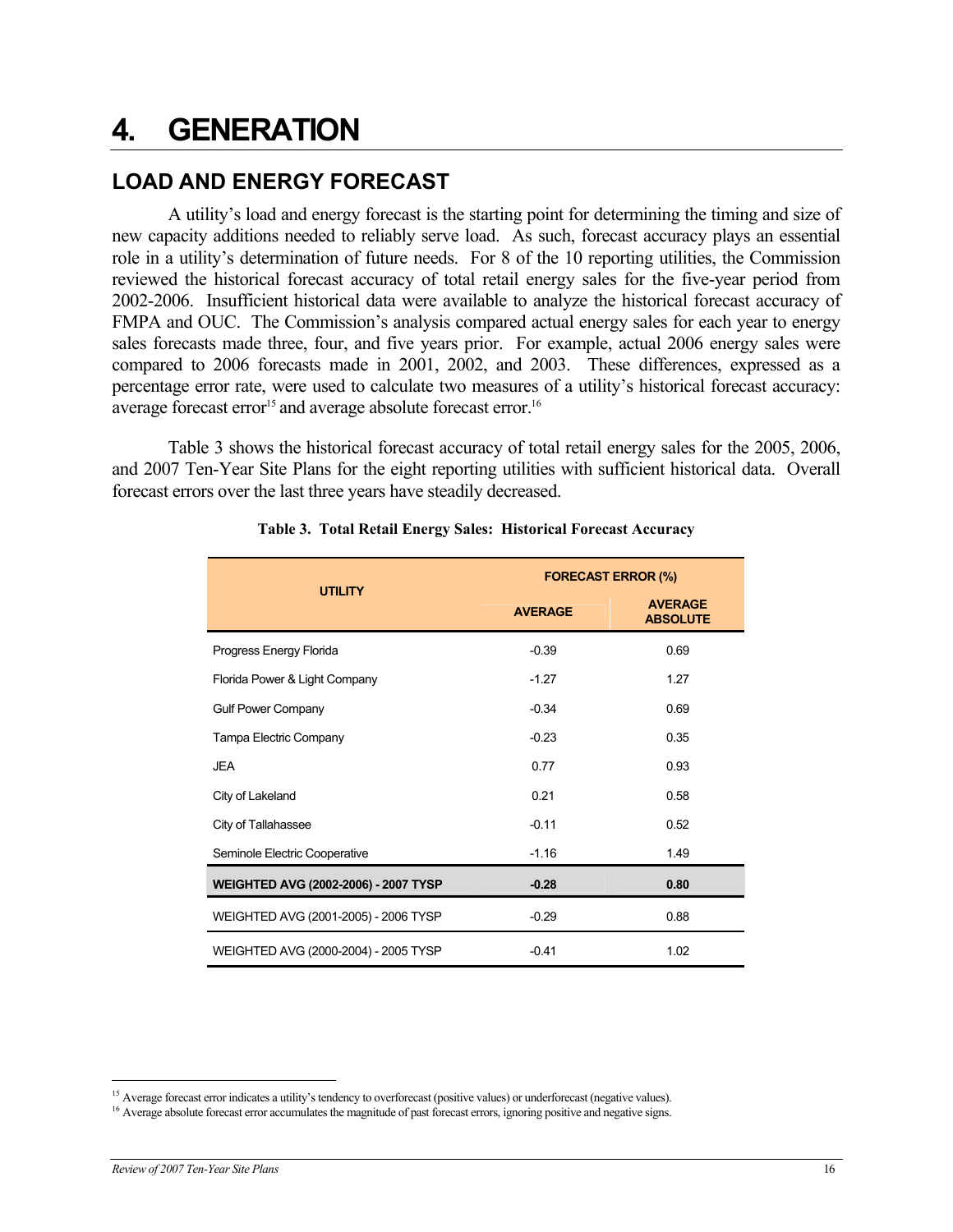### <span id="page-22-0"></span>**DEMAND-SIDE MANAGEMENT**

Demand-side management (DSM) reduces customer peak demand and energy requirements, resulting in the deferred need for new generating units. Dispatchable DSM, such as load management and interruptible service, are utility-controlled measures that allow quick reductions in system peak demand when needed. Non-dispatchable DSM, such as ceiling insulation or building efficiency measures, enables utilities and customers to realize sustained energy savings over time. Nondispatchable DSM savings are embedded in a utility's demand and energy forecast.

Utilities have offered DSM programs since 1980 based on the requirements of the FEECA. FEECA emphasizes reducing the growth rate of weather-sensitive peak demand, reducing and controlling the growth rate of electricity consumption, and reducing the consumption of expensive resources such as petroleum fuels. To meet these objectives, the Commission sets numeric conservation goals, and utilities are responsible for continuing to develop and implement DSM programs to meet these goals. The Commission's broad-based authority over electric utility conservation measures and programs is contained in Rules 25-17.001 through 25-17.015, Florida Administrative Code. Florida's utilities have reduced enough peak demand to avoid the construction of approximately ten 500 MW generating plants since the enactment of FEECA.

### **DSM Goals and Plans**

FEECA requires that all IOUs and any municipal or cooperative utility with annual energy sales of at least 2,000 GWh as of July 1, 1993, meet numeric conservation goals set by the Commission. Seven Florida utilities are subject to FEECA: PEF, FPL, GULF, TECO, Florida Public Utilities Company (FPUC),<sup>17</sup> JEA, and OUC.

The Commission last set numeric demand and energy goals for these seven utilities in July 2004. The new numeric goals were generally lower than the previous goals set by the Commission in 1999 for the following reasons:

- The Florida Building Code contains increased minimum energy efficiency levels, thus limiting the amount of incremental savings from utility sponsored programs.
- Many utility DSM programs have reached a saturation in participation levels.
- The cost of new generating units had declined, which reduced the cost-effectiveness of several DSM programs. However, the Commission has seen this trend begin to reverse.

The US Department of Energy (DOE) has revised the efficiency standards for air conditioning equipment for residential and commercial applications. The new standards took effect on January 23, 2006. Currently, all residential central air conditioners manufactured must have a seasonal energy efficiency rating (SEER) of 13 or higher. Similar efficiency improvements are required for other appliances and for various commercial equipment. These recent revisions to the efficiency standards required the FEECA utilities to modify their residential and business demand-side management programs related to heating, ventilation, and air conditioning (HVAC). FPL, PEF, TECO, and GULF have received Commission approval for modifications to their DSM programs addressing the SEER

 $\overline{a}$ 

<span id="page-22-1"></span><sup>&</sup>lt;sup>17</sup> FPUC is a non-generating, investor-owned utility subject to FEECA's requirements.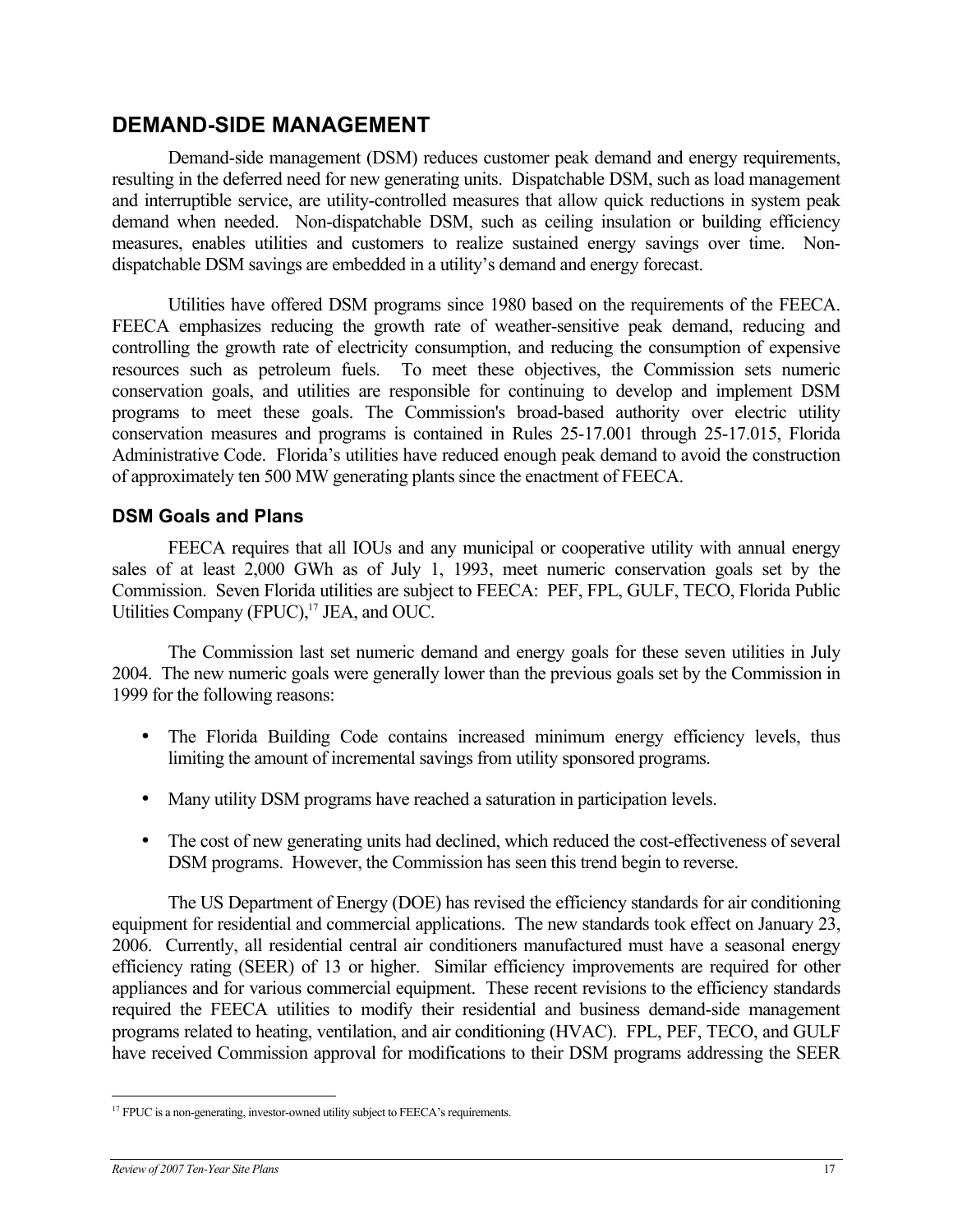<span id="page-23-0"></span>increases. These program modifications also include greater customer incentives to help maintain the same level of customer participation.

Each February, the Commission publishes an annual report describing the utilities' conservation and DSM activities pursuant to FEECA.<sup>18</sup> Included in the Commission's report is a summary of all utility DSM programs, a comparison of current and previous numeric goals, and a general assessment of utility conservation activities. Overall, Florida's utilities have been successful in meeting the overall objectives of FEECA. Since the enactment of FEECA, utility conservation programs have resulted in cumulative statewide peak demand savings of 5,332 MW for summer and 5,655 MW for winter, as well as annual energy savings of 6,269 GWh for 2007.

Overall, demand and energy savings from utility-sponsored conservation programs are expected to surpass current goals by as much as 50 percent. Furthermore, the projected average annual growth rate of DSM program savings, as illustrated in Table 4, has increased, reflecting the effectiveness and success of current programs. The Commission will continue to explore means of cost-effectively increasing the amount of DSM savings available from utility conservation programs.

|                     | <b>AVERAGE ANNUAL GROWTH RATE (%)</b> |       |  |
|---------------------|---------------------------------------|-------|--|
|                     | <b>DSM PROGRAM SAVINGS</b>            |       |  |
|                     | 2006<br>2007                          |       |  |
| Summer Peak Demand  | 2.20%                                 | 3.01% |  |
| Winter Peak Demand  | 1.62%                                 | 2.43% |  |
| Net Energy For Load | 2.47%                                 | 2.93% |  |

### **Table 4. Projected Growth Rates of DSM Savings**

DSM programs are projected to increase summer peak demand savings from just over 5,600 MW of capacity in 2007 to nearly 7,500 MW of capacity in 2016. Similarly, winter peak demand savings are projected to increase from 6,100 MW of capacity in 2007 to over 7,500 MW of capacity in 2016. The projected demand savings of more than 1,000 MW of peak capacity for both summer and winter are significant in the deferral of traditional generation. These savings, in addition to non-peak demand savings, translate to net energy savings of more than 9,000 GWh in 2016, an increase of more than 2,000 GWh over the planning period.

Figures 6, 7, and 8 on the next page illustrate, in greater detail, the projected total amounts of annual energy consumption, summer peak demand, and winter peak demand savings from utilitysponsored DSM programs over the ten-year planning horizon.

 $\overline{a}$ 

<span id="page-23-1"></span><sup>&</sup>lt;sup>18</sup> Annual Report on Activities Pursuant to the Florida Energy Efficiency and Conservation Act, February 2006.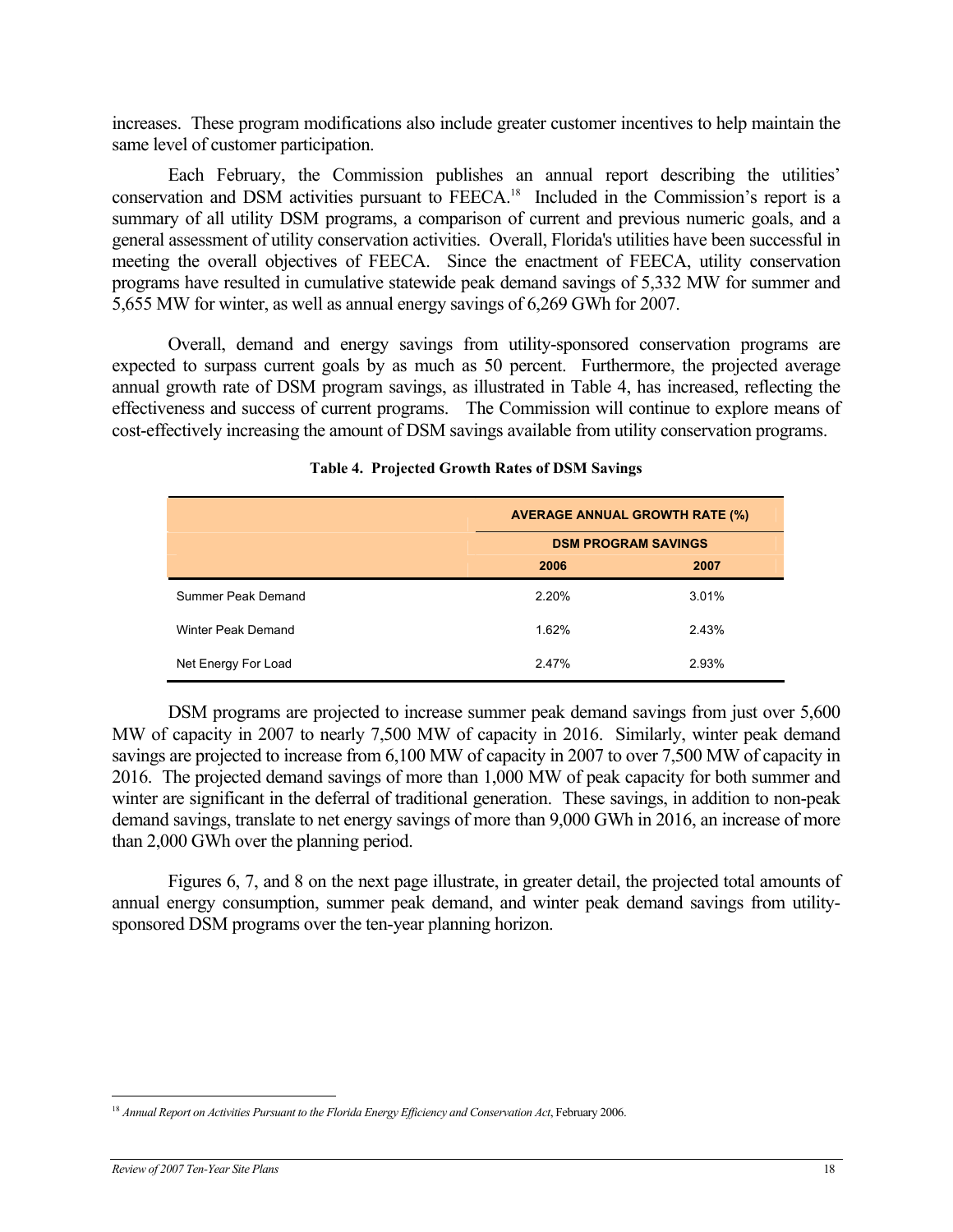<span id="page-24-0"></span>

**Figure 6. State of Florida: DSM Net Energy for Load Savings** 





**Figure 8. State of Florida: DSM Winter Peak Demand Savings** 

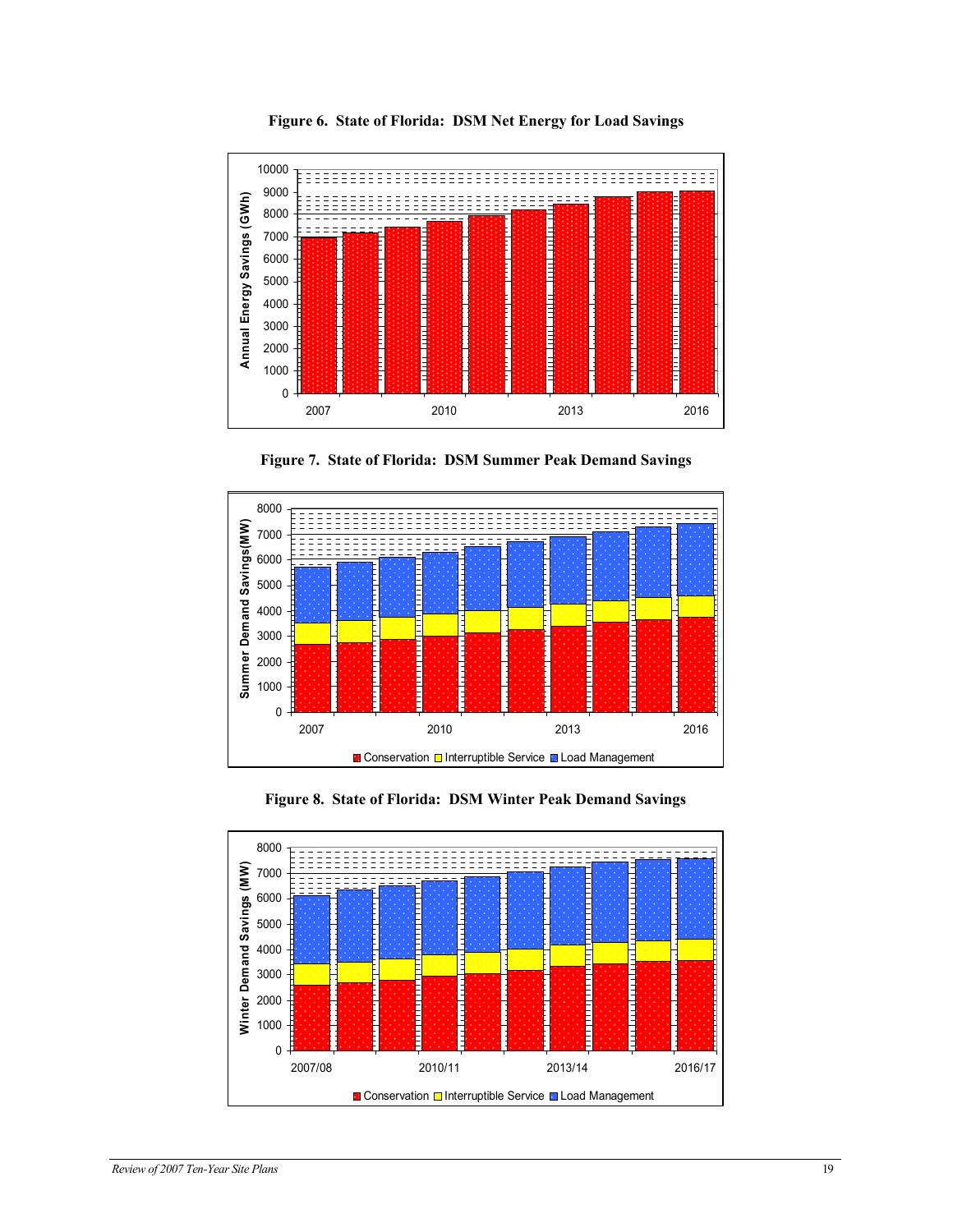<span id="page-25-0"></span>On June 15, 2007, TECO petitioned the Commission to modify 9 existing programs and approve 12 new programs. Both of these actions should increase customer participation and reduce peak demand by approximately 66 MW over the planning horizon. These savings are not reflected in current filings but will be accounted for in the 2008 Ten-Year Site Plans.

### **Consumer Demand**

For residential customers, per capita energy consumption has increased over the past ten years. This trend is expected to continue to rise during the planning horizon. Possible reasons for these increases include the following explanations:

- Average home size continues to grow over time.
- Today's homes have more, and larger, electricity-consuming appliances than in past years.
- Natural gas, used by many residents nationwide for heating, water heating, and cooking, is still relatively unavailable in parts of Florida.
- Per capita income has risen since the mid-1980s, while electric rates remained stable between 1980 and 2000, as shown previously in Figure 3, resulting in more affordable electricity.

Figure 9 shows that the statewide per capita energy consumption usage increased an average of 0.75 percent per year over the past ten years. Forecasts for the next ten years project an average growth rate of 0.84 percent per year. The 2007 forecast of per capita residential energy consumption is lower than comparable period forecasts made in 2005 and 2006 due in part to the improved DSM savings discussed earlier.



**Figure 9. State of Florida: Energy Consumption per Residential Customer**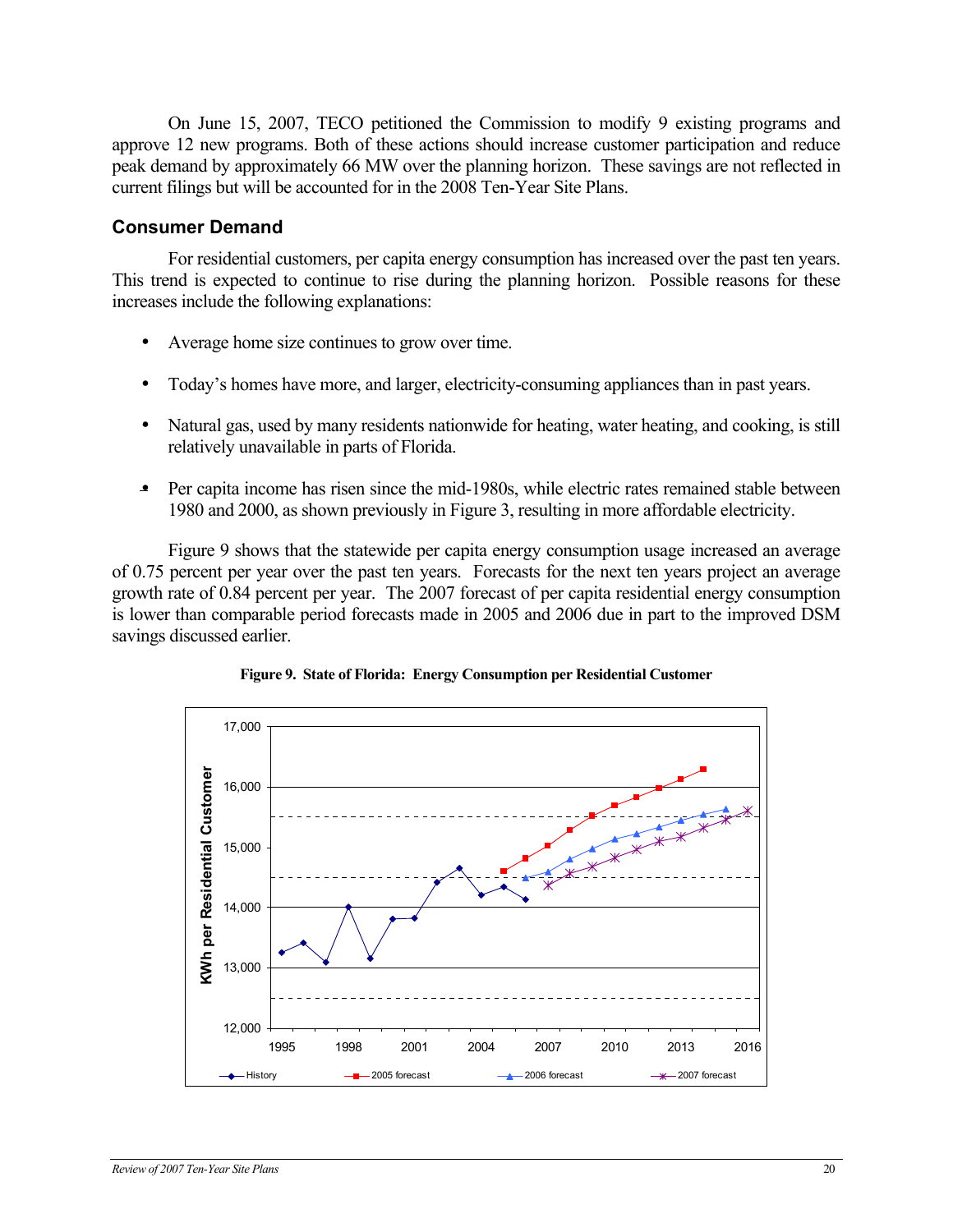### <span id="page-26-0"></span>**Energy Conservation Cost Recovery**

IOUs have the opportunity to recover prudently incurred expenditures associated with Commission-approved DSM programs through the Energy Conservation Cost Recovery Clause (ECCR). Since 1981, Florida's IOUs have collected approximately \$4.61 billion through the ECCR clause, with nearly \$2.45 billion of that amount recovered in the last ten years. As illustrated in Figure 10, annual ECCR expenditures have stabilized at just under \$237 million per year in recent years for two primary reasons: DSM programs have reached saturation in participation levels, and DSM program cost-effectiveness declined due to the relatively lower cost of new generating units. However, this trend is beginning to reverse. With increased avoided cost, DSM program costeffectiveness should improve, and expenditures, for DSM programs may increase.



#### **Figure 10. Conservation Expenses for IOUs**

While Florida's utilities have been successful overall in meeting the objectives of FEECA, the Commission believes that customer choice plays a role in helping the state's utilities achieve the overall goals of FEECA. Electric customers can contribute to meeting these goals through buying smaller homes; owning energy-efficient appliances including air conditioning systems; making energy-efficiency improvements to their homes to reduce energy losses; and taking advantage of natural gas for heating, water heating, and cooking where available and cost-effective. As plant sites and transmission corridors grow more and more scarce, utility efforts to defer future generating units and transmission lines becomes increasingly important. Customer participation in utility offered DSM and energy conservation programs are paramount in such efforts.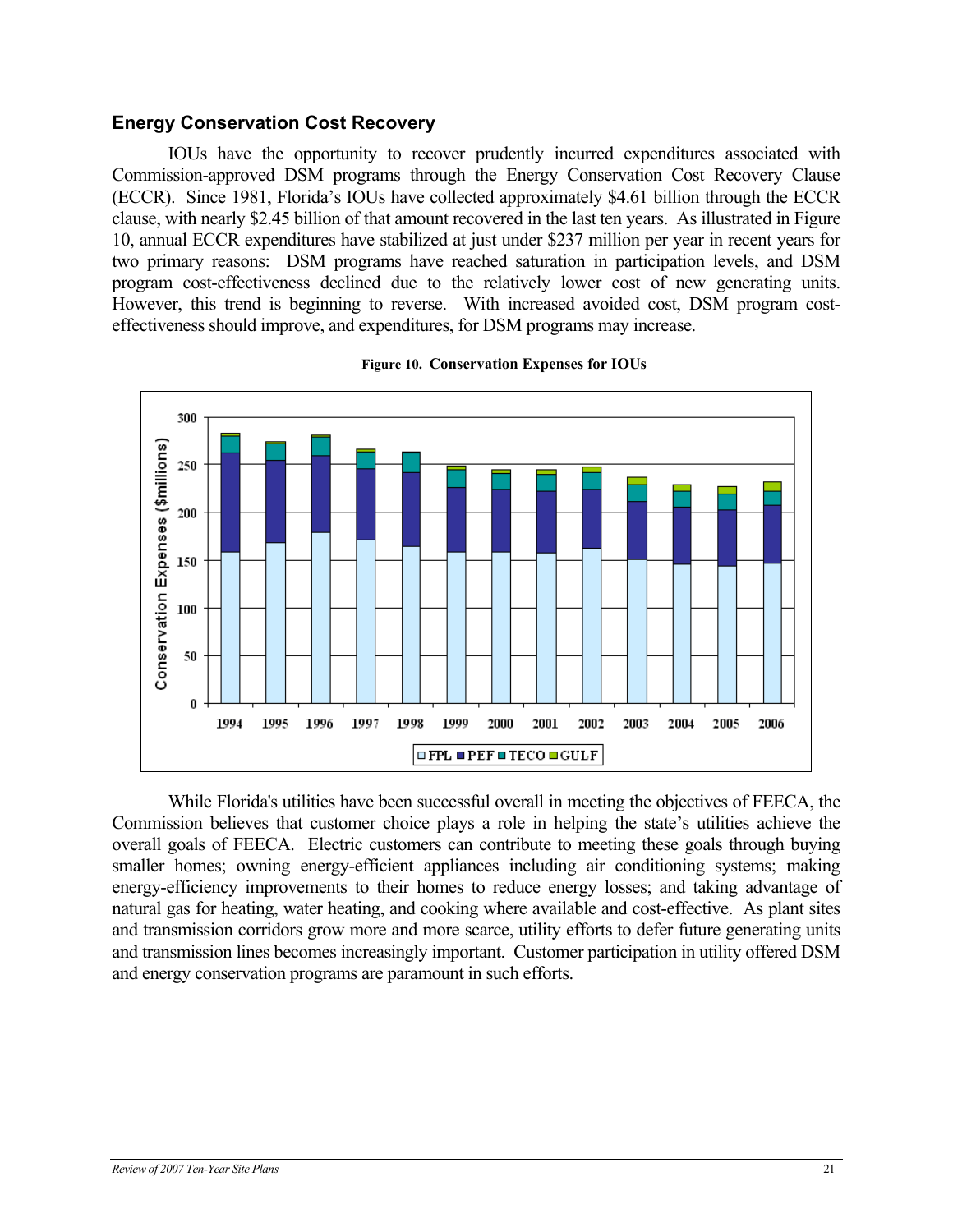### <span id="page-27-0"></span>**RENEWABLE ENERGY**

Currently in Florida, over 1,100 MW of renewable generation facilities are fueled by biomass, hydroelectric sources, waste heat, landfill gas, and municipal solid waste. Florida's electric utilities purchase just over 500 MW of firm capacity from these renewable energy sources which can defer the need for utilities to construct power plants. The majority, approximately 380 MW, is fueled by municipal solid waste.

Renewable energy facilities also produce over 610 MW of non-firm capacity for internal use (self-service) or for sale to utilities on an as-available basis. As a result, the state's utilities do not count on this non-firm energy for reliability purposes; however, this energy can give a utility the ability to avoid burning fossil fuels from existing generators. The primary contributors to this category are biomass and waste heat. Figures 11 and 12 illustrate the current renewable generation mix by fuel type as reported by the utilities. Figures 13 and 14 illustrate current renewable generation by utility. Comprehensive lists of both firm and non-firm renewable generators are listed on Tables 5 and 6 on the following pages.

#### **Figure 11. Firm Capacity Renewable Energy Sources by Fuel Type (507.2 MW)**



**Figure 13. Firm Capacity Renewable Energy Sources by Utility**



**Figure 12. Non-Firm Renewable Energy Sources by Fuel Type (615.8 MW)** 



**Figure 14. Non-Firm Renewable Energy Sources by Utility**

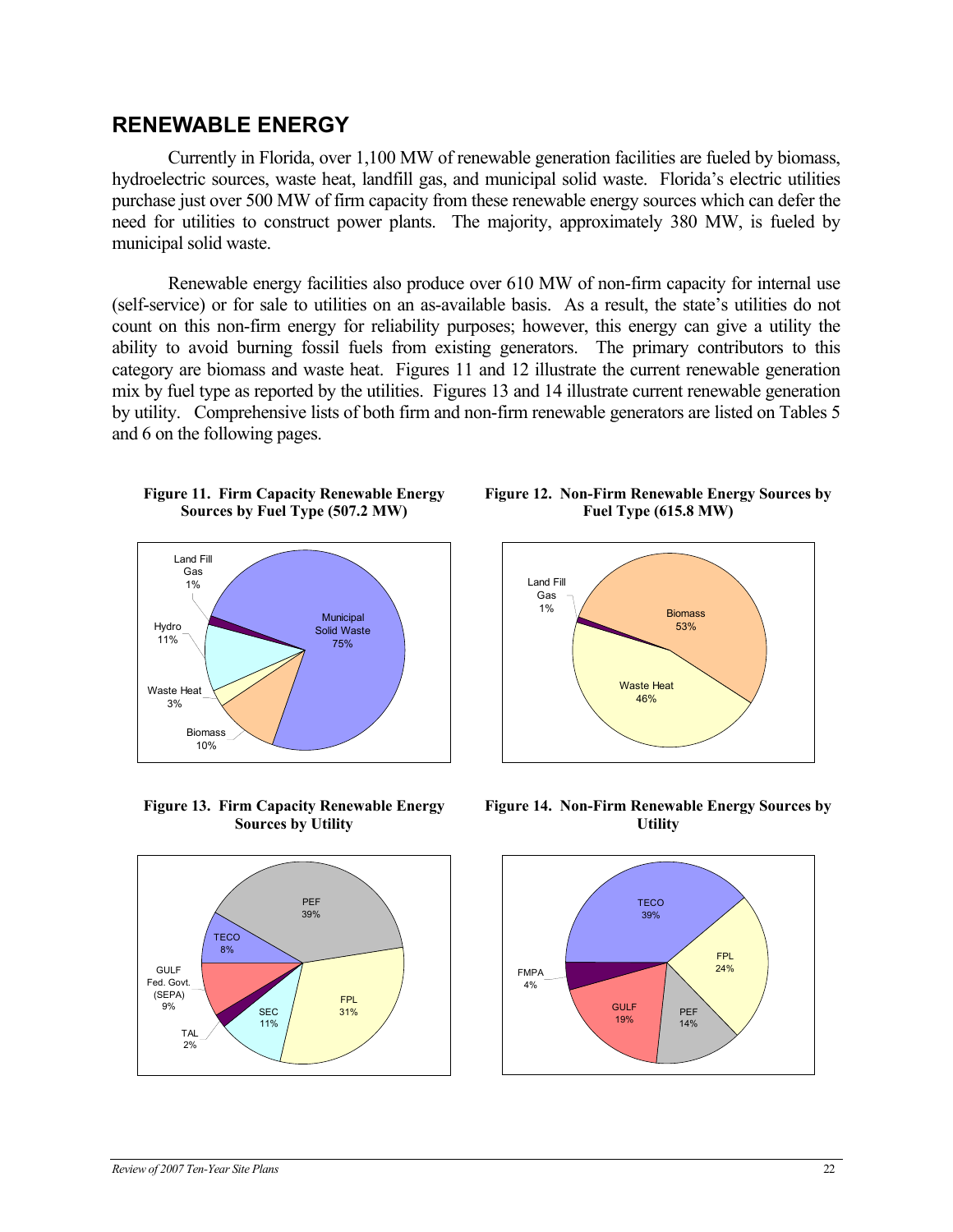<span id="page-28-0"></span>

| <b>Utility</b>                                 | <b>Facility</b>                 | <b>Fuel Type</b>               | <b>Capacity (MW)</b> |
|------------------------------------------------|---------------------------------|--------------------------------|----------------------|
| <b>FPL</b>                                     | <b>Broward North</b>            | <b>MSW</b>                     | 56.0                 |
| <b>FPL</b>                                     | <b>Broward South</b>            | <b>MSW</b>                     | 54.1                 |
| <b>FPL</b>                                     | Palm Beach County               | <b>MSW</b>                     | 47.5                 |
| PEF                                            | Bay County Res. Recov.          | <b>MSW</b>                     | 11.0                 |
| PEF                                            | Dade County Res. Recov.         | <b>MSW</b>                     | 43.0                 |
| PEF                                            | Lake County Res. Recov.         | <b>MSW</b>                     | 12.8                 |
| PEF                                            | Pinellas County Res. Recov.     | <b>MSW</b>                     | 23.0                 |
| PEF                                            | Pasco County Res. Recov.        | <b>MSW</b>                     | 54.8                 |
| <b>TECO</b>                                    | City of Tampa Refuse Energy     | <b>MSW</b>                     | 19.0                 |
| <b>TECO</b>                                    | Hillsborough City Refuse Energy | <b>MSW</b>                     | 22.9                 |
| <b>SEC</b>                                     | Lee County Res. Recov.          | <b>MSW</b>                     | 35.0                 |
|                                                |                                 | MUNICIPAL SOLID WASTE SUBTOTAL | 379.1                |
| PEF                                            | <b>Ridge Generating Station</b> | <b>Biomass</b>                 | 39.6                 |
| <b>SEC</b>                                     | <b>Timber Energy</b>            | <b>Biomass</b>                 | 12.0                 |
|                                                |                                 | <b>BIOMASS SUBTOTAL</b>        | 51.6                 |
| PEF                                            | Cargill                         | WH                             | 15.0                 |
|                                                |                                 | <b>WASTE HEAT SUBTOTAL</b>     | 15.0                 |
| <b>TAL</b>                                     | C.H. Corn Dam                   | Hydro                          | 11.0                 |
| GULF-Fed. Govt. (SEPA)                         | Jim Woodruff Dam                | Hydro                          | 43.5                 |
|                                                |                                 | <b>HYDRO SUBTOTAL</b>          | 54.5                 |
| <b>SEC</b>                                     | Bioenergy                       | LFG                            | 7.0                  |
|                                                |                                 | <b>LANDFILL GAS SUBTOTAL</b>   | 7.0                  |
| <b>TOTAL FIRM CAPACITY RENEWABLES</b><br>507.2 |                                 |                                |                      |

#### **Table 5. State of Florida: Renewable Energy Sources Providing Firm Capacity**

Several firm capacity renewable contracts are slated for expiration within the ten-year site plan period. If all of these contracts are not renewed, the total of the firm capacity will be reduced by more than 250 MW.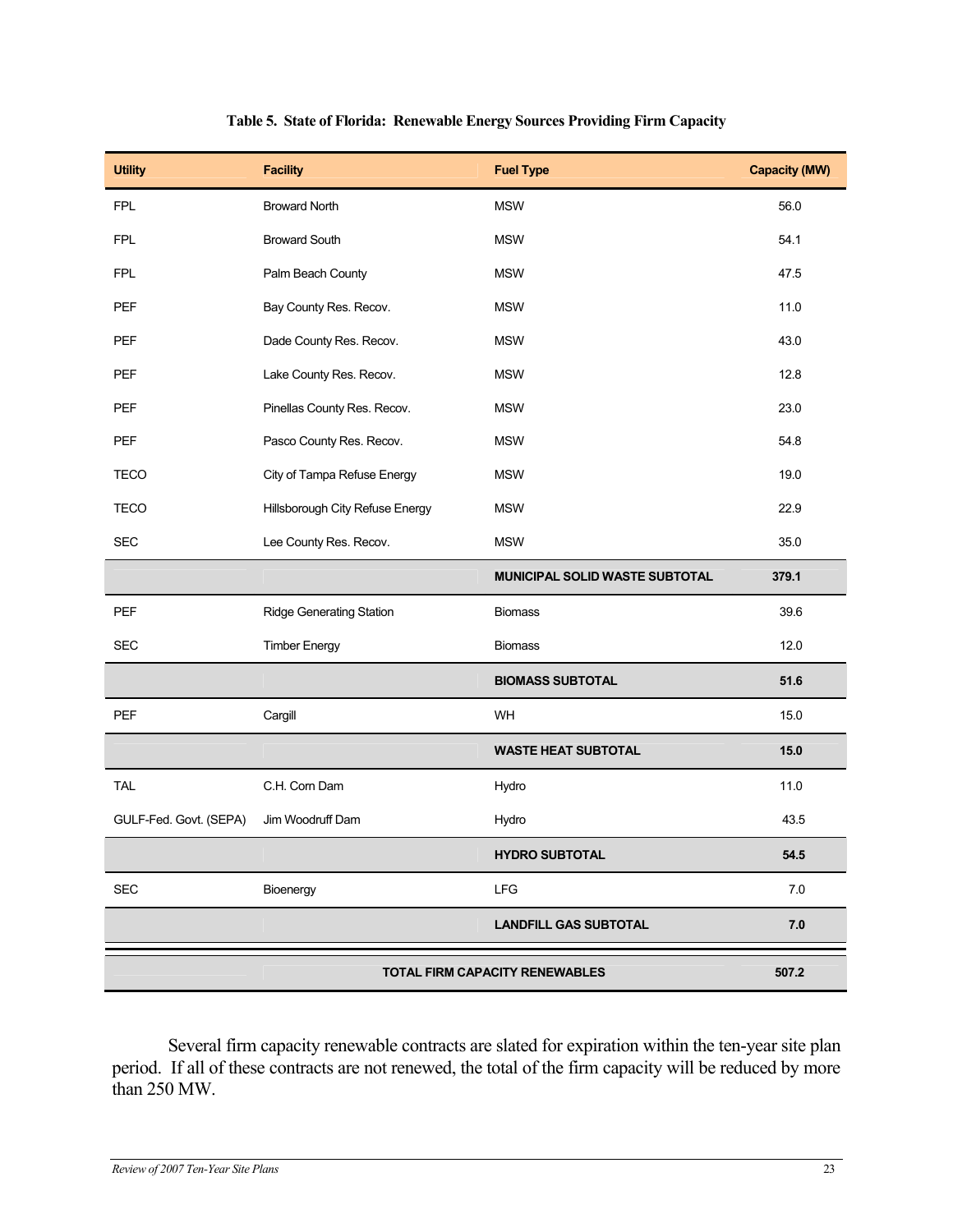<span id="page-29-0"></span>

| <b>Utility</b> | <b>Facility</b>                                  | <b>Fuel Type</b>             | <b>Capacity (MW)</b> |  |
|----------------|--------------------------------------------------|------------------------------|----------------------|--|
| <b>FPL</b>     | Tomoka Farms                                     | LFG                          | 3.8                  |  |
| <b>TECO</b>    | City of Tampa Sewage                             | LFG                          | 1.4                  |  |
|                |                                                  | <b>LANDFILL GAS SUBTOTAL</b> | 5.2                  |  |
| <b>PEF</b>     | Potash of Saskatchewan                           | WH                           | 42.0                 |  |
| <b>TECO</b>    | Millpoint                                        | WH                           | 41.3                 |  |
| <b>TECO</b>    | Ridgewood                                        | WH                           | 55.0                 |  |
| <b>TECO</b>    | CF Industries                                    | WH                           | 33.1                 |  |
| <b>TECO</b>    | Greenbay                                         | WH                           | 28.2                 |  |
| <b>TECO</b>    | New Wales                                        | WH                           | 46.1                 |  |
| <b>TECO</b>    | South Pierce                                     | WH                           | 34.9                 |  |
|                |                                                  | <b>WASTE HEAT SUBTOTAL</b>   | 280.6                |  |
| <b>FPL</b>     | Georgia Pacific                                  | <b>Biomass</b>               | 52.0                 |  |
| <b>FPL</b>     | Okeelanta                                        | <b>Biomass</b>               | 70.0                 |  |
| <b>FPL</b>     | US Sugar-Bryant                                  | <b>Biomass</b>               | 20.0                 |  |
| PEF            | Jefferson Power                                  | <b>Biomass</b>               | 6.0                  |  |
| <b>PEF</b>     | Proctor & Gamble (Buckeye)                       | <b>Biomass</b>               | 38.0                 |  |
| <b>FMPA</b>    | US Sugar Corporation                             | <b>Biomass</b>               | 27.0                 |  |
| <b>GULF</b>    | International Paper Company                      | <b>Biomass</b>               | 78.0                 |  |
| <b>GULF</b>    | <b>Stone Container</b>                           | <b>Biomass</b>               | 39.0                 |  |
|                |                                                  | <b>BIOMASS SUBTOTAL</b>      | 330.0                |  |
|                | <b>TOTAL NON-FIRM ENERGY RENEWABLES</b><br>615.8 |                              |                      |  |

### **Table 6. State of Florida: Self-Service and Non-Firm Renewable Energy Sources**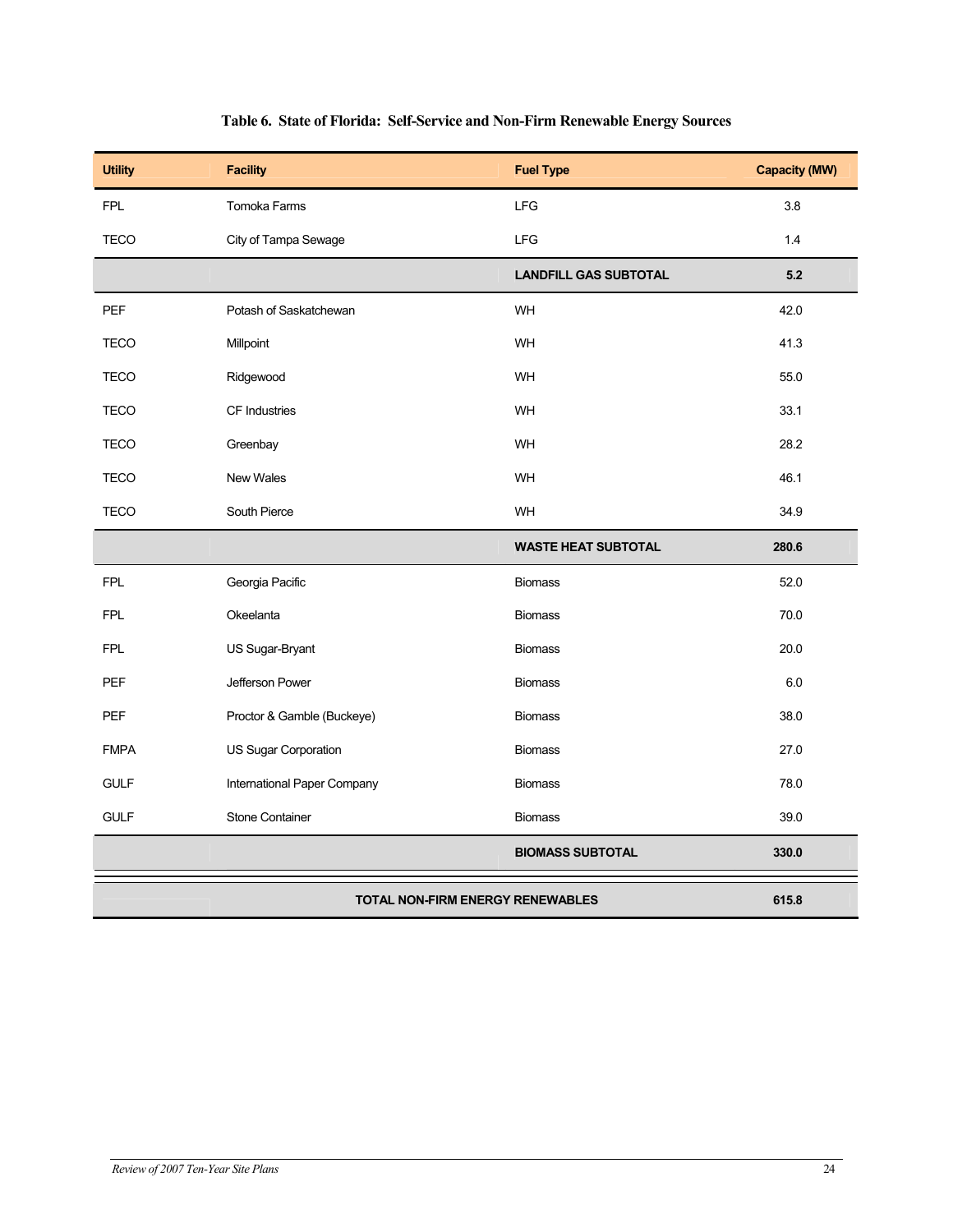<span id="page-30-0"></span>Despite providing over 1,100 MW of capacity, renewable energy facilities do not account for a large portion of Florida's energy generation. Historically, relatively high capital and operating costs as well as limited applications have hampered the development of renewable energy in the state. Table 7 lists the reporting utilities that rely upon renewable energy sources for greater than 1 percent of their total net energy for load.

| <b>Utility</b>                | 2001 | 2002 | 2003 | 2004 | 2005 | 2006 |
|-------------------------------|------|------|------|------|------|------|
| Progress Energy Florida       | 3.5% | 3.4% | 3.3% | 3.1% | 2.8% | 3.0% |
| Seminole Electric Cooperative | 2.6% | 2.4% | 2.2% | 2.4% | 2.7% | 2.6% |
| Tampa Electric Company        | 1.7% | 1.9% | 1.8% | 1.7% | 2.2% | 2.4% |
| Orlando Utilities Commission  | 1.7% | 1.7% | 1.6% | 1.6% | 1.6% | 1.5% |
| Florida Power & Light Company | 1.4% | 1.5% | 1.5% | 1.5% | 1.4% | 1.5% |

**Table 7. Contribution of Renewable Energy to Net Energy for Loa[d](#page-30-1)**<sup>19</sup>

Throughout the state, utility-owned self generation projects produce more than 15 MW of capacity using landfill and sewer gas. The bulk of this capacity, 10 MW, comes from the OUC Stanton Landfill with other significant contributions coming from JEA and FMPA. Several of the reporting utilities are also active in photovoltaic and solar thermal projects. Many of these projects are associated with programs such as Solar for Schools and SunSmart Schools in which a solar array is placed on school grounds, allowing students to experience firsthand the benefits of renewable generation. The utilities' photovoltaic and solar thermal projects combine to produce nearly 0.5 MW of capacity. Six of the reporting utilities have customers who own photovoltaic (PV) systems and are interconnected to the grid. The totals of these systems, listed in Table 8, reflect an average capacity factor of close to 10 percent.

|  |  | <b>Table 8. PV Interconnection Summary</b> |  |
|--|--|--------------------------------------------|--|
|--|--|--------------------------------------------|--|

| <b>Utility</b> | <b>Number of</b><br><b>Connections</b> | <b>MW</b> | <b>MWH</b>   | <b>Capacity Factor</b> |
|----------------|----------------------------------------|-----------|--------------|------------------------|
| <b>PEF</b>     | 61                                     | 0.362     | 528.5        | 17%                    |
| <b>FPL</b>     | 31                                     | 0.108     | 80.7         | 9%                     |
| <b>TECO</b>    | 6                                      | 0.018     | 3.0          | 2%                     |
| <b>GULF</b>    | 1                                      | 0.005     | 3.3          | 8%                     |
| <b>OUC</b>     | $\overline{4}$                         | 0.020     | Not Reported | N/A                    |
| <b>SEC</b>     | $\overline{2}$                         | 0.004     | Not Reported | N/A                    |
| <b>TOTAL</b>   | 105                                    | 0.516     | 615.5        | 20<br>9% (avg.)        |

 $\overline{a}$ 

<span id="page-30-1"></span><sup>&</sup>lt;sup>19</sup> GULF, FMPA, GRU, JEA, and LAK reported a contribution of less than 1 percent.

<span id="page-30-2"></span><sup>20</sup>Average Capacity Factor does not include OUC and SEC.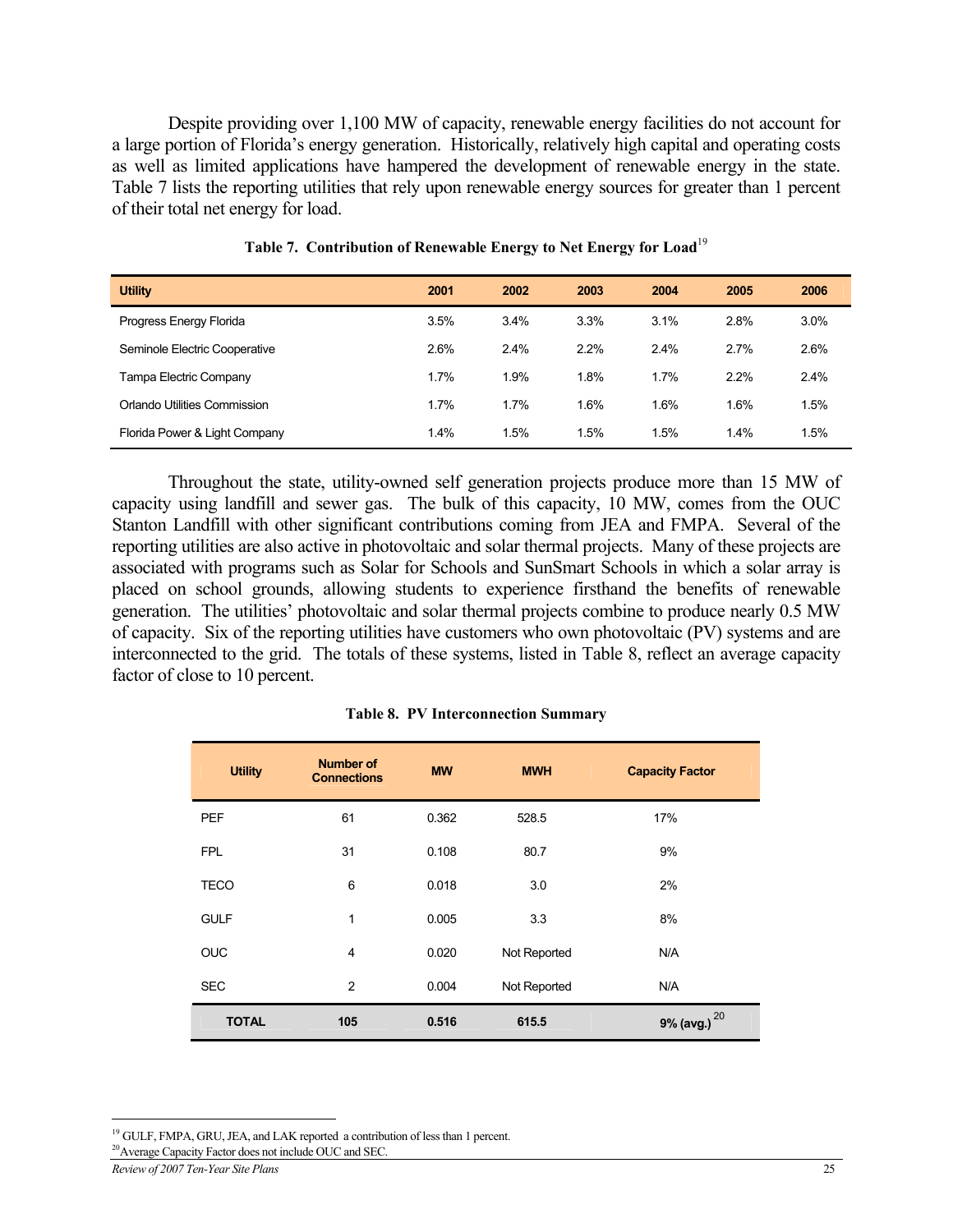<span id="page-31-0"></span>Based on the April 2, 2007, Ten-Year Site Plans, several renewable generation projects are proposed to be in service within the next five years. These projects will produce nearly 300 MW of capacity. Table 9 summarizes these projects, some of which are still in contract negotiations. FPL has recently announced that it is pursuing a wind project, up to approximately 20 MW, in St. Lucie County and as much as 300 MW of solar powered generating capacity. However, the company has not provided estimates of in-service dates or cost-effectiveness analyses for these facilities.

| <b>Utility</b> | <b>Fuel Type</b>    | <b>Capacity (MW)</b> |
|----------------|---------------------|----------------------|
| <b>PEF</b>     | E-Grass             | 116.60               |
|                | <b>Biomass Wood</b> | 75.00                |
|                | <b>LFG</b>          | 11.00                |
| <b>TECO</b>    | <b>WH</b>           | 35.00                |
|                | Solid Waste         | 16.00                |
|                | Solar               | 0.20                 |
| <b>JEA</b>     | <b>LFG</b>          | 9.60                 |
| <b>LAK</b>     | Solar               | 18.00                |
|                | Solar               | 6.00                 |
| <b>OUC</b>     | <b>MSW</b>          | 20.00                |
|                | <b>LFG</b>          | Undetermined         |
| <b>FPL</b>     | Solar               | 0.25                 |
|                | Solar               | 0.04                 |
| <b>GRU</b>     | PV                  | 0.25                 |
| <b>TOTAL</b>   |                     | 307.94               |

### **Table 9. Future Renewable Projects**

### **Legislative and Commission Actions to Encourage Renewables**

The 2005 Florida Legislature enacted Section 366.91, Florida Statutes, requiring that FEECA utilities continuously make available a standard offer contract for purchase of capacity and energy from renewable energy resources. The 2006 Florida Legislature sought to further encourage the development of renewable generation in Florida by enacting Section 366.92, Florida Statutes, authorizing the Commission to adopt appropriate goals to increase the use of existing and new renewable energy resources in the state. Both statutes were intended to protect the economic viability of existing renewable energy facilities while promoting further development of renewable energy resources in the state.

### *Standard Offer Contracts for Renewables*

In December 2006, the Commission adopted Rules 25-17.200 through 25-17.310 Florida Administrative Code, which became final in March 2007. These rules implement Section 366.91, Florida Statutes, requiring each utility to continuously offer a separate contract for each type of fossil fuel technology that is included in the Ten-Year Site Plan. The required standard offer contracts were filed by Florida's investor-owned utilities on April 1, 2007, and approved by the Commission on May 22, 2007. The contracts result in a continuous offer to purchase approximately 2,400 MW of renewable capacity and energy. On July 2, 2007, the orders approving the standard offer contracts for PEF, FPL, and TECO were protested. A hearing to address the protest will likely be held in early 2008.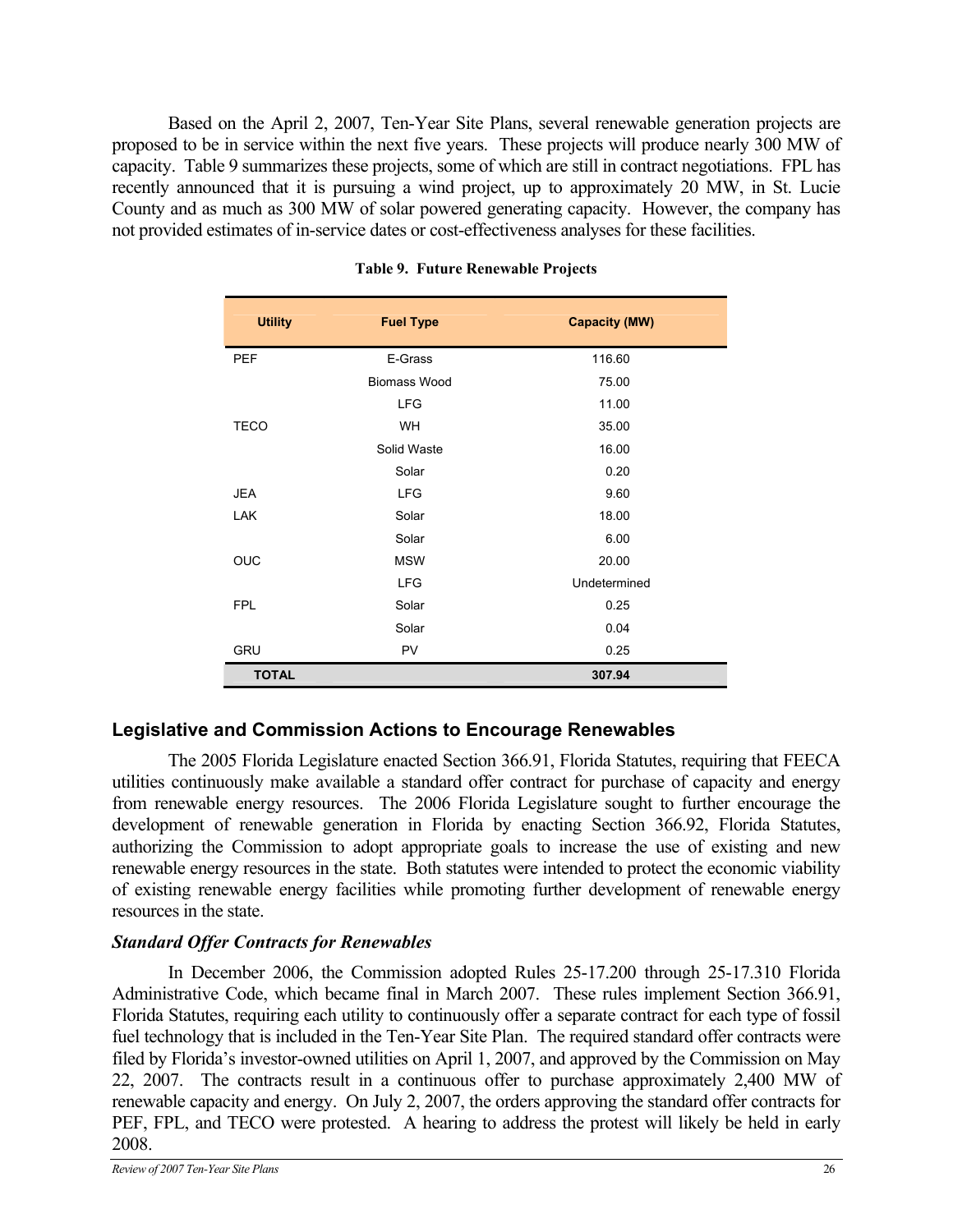### *Net Metering and Interconnection Rules*

Current Commission rules require investor-owned utilities to interconnect with photovoltaic systems rated at 10 kW or less. Net metering, which allows a meter to turn backward as interconnected customers generate their own electricity, is allowed but not required.

In April 2007, the Commission staff conducted a workshop to explore whether net metering should be required, and if so, for what size and type of renewable generators. Representatives of the renewable industry stated that net metering would provide a significant incentive for customers to install renewable generators, such as photovoltaic systems. The workshop also explored methods to expedite the interconnection of larger customer-owned renewable generators, including technologies in addition to photovoltaic systems.

Following the April workshops, the staff reviewed comments of the parties and began drafting a rule which addressed both the interconnection and net metering of renewable generators. The draft rule would expand the Commission's existing policy by requiring the expedited interconnection of customer-owned renewable generators. The draft rule would also enhance the Commission's existing policy on net metering to further encourage renewable development. The draft rule was provided to interested persons and discussed at an August 30, 2007, Commission rule development workshop. Comments from the workshop were considered, and a staff workshop was held October 15, 2007, to further develop the draft rule. On December 18, 2007, the Commission proposed a net metering and interconnection rule that would apply to all renewable generation technologies up to 2 MW in size, expedite the interconnection of customer-owned renewable generation, and allow customers to offset their consumption through net metering. Comments on the proposed rule must be filed by January 25, 2008.

### *Renewable Portfolio Standard (RPS) for Florida*

To begin the process of developing renewable energy goals or an RPS, the Commission held a workshop on July 26, 2007, in which more than 30 speakers from renewable industries, electric utilities, and government entities gave presentations. Speakers discussed the feasibility and achievability of a wide array of renewable technologies, both proven and unproven, ranging from solar and wind technology to ocean current technology.

On August 23, 2007, the Commission's staff conducted a follow-up workshop to continue discussion on specific issues relevant to the development and implementation of an RPS for Florida. Participants included representatives of electric utilities, renewable developers, environmental organizations, and government entities. The workshop focused on the goals, objectives, applicability, structure, resources eligible for inclusion, and the role of renewable energy credits in an RPS.

A staff workshop held on September 27, 2007, focused on issues relating to compliance and enforcement. A representative for the U.S. Environmental Protection Agency's state outreach efforts provided an overview of compliance and enforcement policies in other states.

On December 6, 2007, staff held a workshop to address, in more detail, matters pertaining to provisions such as carve-outs<sup>21</sup> and set-asides,<sup>22</sup> which can be used to encourage the use of specific renewable energy resources. Additional discussion will cover the establishment and monitoring of goals as well as multipliers,<sup>23</sup> which can be used to aid utilities in achieving renewable goals.

 $\overline{a}$ 

<span id="page-32-0"></span><sup>&</sup>lt;sup>21</sup> Carve-out: Allotting a specific percentage of generation to one type of generation.

<span id="page-32-1"></span><sup>&</sup>lt;sup>22</sup> Set-aside: Allocating a specific capacity for generation by a specific type of generation.

<span id="page-32-2"></span><sup>&</sup>lt;sup>23</sup> Multiplier: Allowing a capacity or percentage of renewable generation to be multiplied by a determined number in order to enhance results.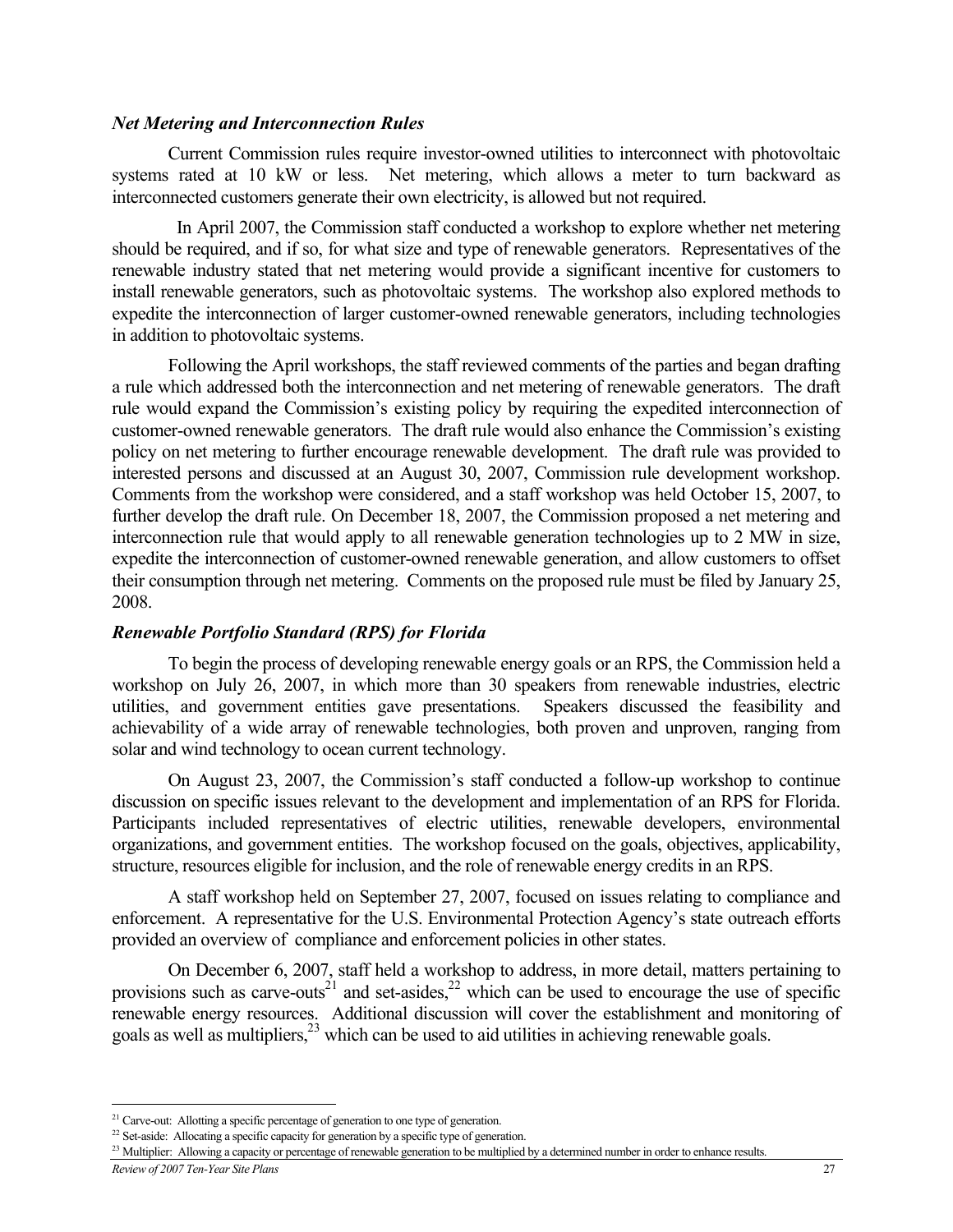## <span id="page-33-0"></span>**PROPOSED GENERATING UNITS REQUIRING CERTIFICATION**

To require certification under Florida's PPSA, a proposed generating unit addition must be at least 75 MW of steam-fired generating capacity. The Commission has granted a Determination of Need for several generating units in recent years. Many of these facilities have received certification under the PPSA by Florida's Governor and Cabinet. Table 10 lists all proposed generating units in the 2007 Ten-Year Site Plans that meet the criteria for requiring certification under the PPSA. Solid fuel units are shown in *BOLD ITALIC CAPS*.

|                                     | <b>GENERATING UNIT NAME &amp; TYPE</b> |                                          | <b>DATES</b>                                   |                                |                       |  |
|-------------------------------------|----------------------------------------|------------------------------------------|------------------------------------------------|--------------------------------|-----------------------|--|
| <b>UTILITY</b>                      |                                        | <b>WINTER</b><br><b>CAPACITY</b><br>(MW) | <b>NEED</b><br><b>APPROVED</b><br>(Commission) | <b>PPSA CERTIFIED</b><br>(DEP) | IN-<br><b>SERVICE</b> |  |
| <b>FPL</b>                          | Turkey Point CC Unit 5                 | 1181                                     | Jun-04                                         | Feb-05                         | <b>Jun-07</b>         |  |
| <b>PEF</b>                          | Hines CC Unit 4                        | 517                                      | Nov-04                                         | Jun-05                         | Dec-07                |  |
| <b>FMPA</b>                         | Treasure Coast Energy Center CC Unit 1 | 318                                      | <b>Jul-05</b>                                  | May-06                         | Jun-08                |  |
| <b>FPL</b>                          | West County Energy Center CC Unit 1    | 1335                                     | Jun-06                                         | Dec-06                         | Jun-09                |  |
| <b>FPL</b>                          | West County Energy Center CC Unit 2    | 1335                                     | Jun-06                                         | Dec-06                         | Jun-10                |  |
| <b>OUC</b>                          | <b>STANTON UNIT B</b> <sup>24</sup>    | 275                                      | Jun-06                                         | Dec-06                         | Jun-10                |  |
| <b>SEC</b>                          | <b>SEMINOLE UNIT 3</b>                 | 750                                      | <b>Jul-06</b>                                  | Denied $(Jul-07)^{25}$         | $May-12$              |  |
| <b>FMPA / JEA</b><br><b>RCI/TAL</b> | <b>TAYLOR ENERGY CENTER PC UNIT</b>    | 768                                      | Withdrawn<br>$(Jul-07)$                        |                                | <b>Jun-12</b>         |  |
| <b>FPL</b>                          | <b>FLORIDA GLADES POWER PARK 1</b>     | 990                                      | Denied (Jul-07)                                |                                | <b>Jun-12</b>         |  |
| <b>TECO</b>                         | <b>POLK UNIT 6</b>                     | 630                                      | Withdrawn<br>$(Oct-07)$                        |                                | Jan-13                |  |
| <b>FPL</b>                          | <b>FLORIDA GLADES POWER PARK 2</b>     | 990                                      | Denied (Jul-07)                                |                                | $Jun-13$              |  |
| <b>SEC</b>                          | Unnamed CC                             | 180                                      |                                                |                                | $Dec-10$              |  |
| <b>FMPA</b>                         | Cane Island 4                          | 318                                      |                                                |                                | Jun-11                |  |
| <b>PEF</b>                          | <b>Combined Cycle</b>                  | 618                                      |                                                |                                | Jun-13                |  |
| <b>SEC</b>                          | Unnamed CC                             | 720                                      |                                                |                                | Dec-13                |  |
| <b>GULF</b>                         | Unlocated Unit                         | 620                                      |                                                |                                | Jun-14                |  |
| <b>SEC</b>                          | Unnamed CC                             | 180                                      |                                                |                                | Dec-14                |  |
| <b>PEF</b>                          | <b>Combined Cycle</b>                  | 618                                      |                                                |                                | Dec-14                |  |
| <b>FPL</b>                          | South Florida CC                       | 1335                                     |                                                |                                | Jun-15                |  |
| <b>SEC</b>                          | <b>UNNAMED BASE</b>                    | 340                                      |                                                |                                | Dec-15                |  |
| <b>PEF</b>                          | <b>UNNAMED NUCLEAR</b>                 | 1125                                     |                                                |                                | <b>Jun-16</b>         |  |
|                                     | <b>TOTAL REQUIRING CERTIFICATION</b>   | 6054                                     |                                                |                                |                       |  |

### **Table 10. Proposed Generating Units Requiring Certification**

<span id="page-33-1"></span><sup>24</sup> On November 15, 2007, OUC announced that it would continue with the gas only portion of this generating unit.

<span id="page-33-2"></span><sup>&</sup>lt;sup>25</sup> Seminole Unit 3 (750 MW) was denied certification by the Department of Environmental Protection. Seminole has appealed this decision and a final decision has not been reached.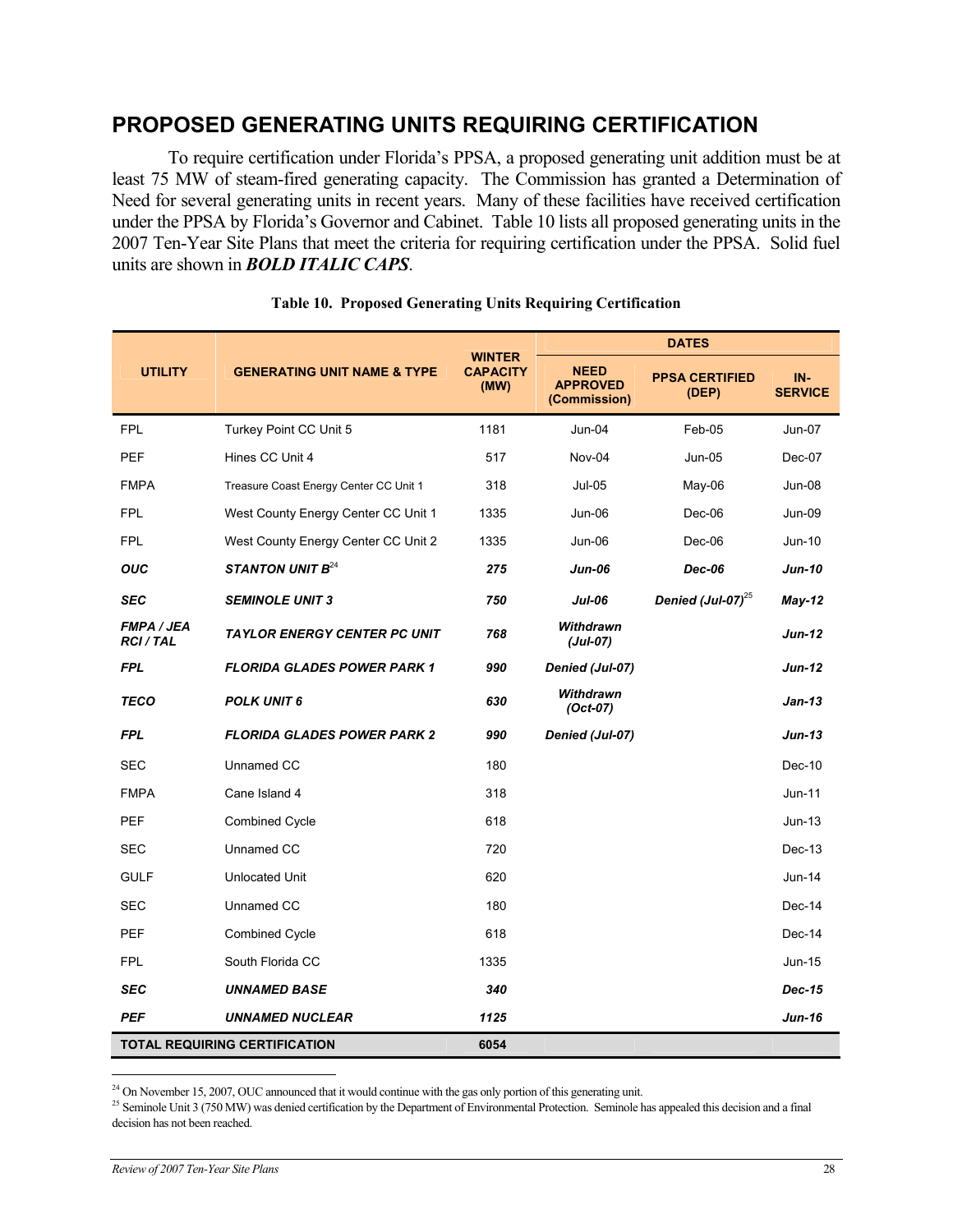# <span id="page-34-0"></span>**5. TRANSMISSION PLANS**

As generation capacities increase, the transmission system must grow accordingly in order to maintain the capability of delivering the energy to the end user. The Commission has been given broad authority under certain sections of Chapter 366, Florida Statutes, known as the Grid Bill, to require reliability within Florida's coordinated electric grid and to ensure the planning, development, and maintenance of adequate generation, transmission, and distribution facilities within the state.

## **RELIABILITY STANDARDS**

Nationwide, electric utilities plan their bulk power systems (100 kV and above) to comply with North American Electric Reliability Corporation (NERC) and regional reliability standards. NERC's mission is to ensure that the bulk electric system in North America is reliable, adequate, and secure. Since its formation in 1968, NERC operated successfully as a self-regulatory organization, and the electric industry voluntarily complied with NERC reliability standards. However, changes in the electric industry have rendered the voluntary compliance system inadequate. In response to these industry changes, Congress required the Federal Energy Regulatory Commission (FERC) to develop a new mandatory system of reliability standards and compliance. The Energy Policy Act of 2005 authorized the creation of an electric reliability organization (ERO) with the statutory authority to enforce compliance with reliability standards among all market participants. NERC received certification as the ERO from the FERC in July 2006.

NERC works with all stakeholder segments of the electric industry, including electricity users, to develop standards for the reliable planning and operation of the bulk power systems. Fundamentally, a power system should always operate in such a way that no credible contingency could trigger cascading outages or another form of instability. Reliability standards are generally applied as follows:

- Under a single-contingency criterion, a utility's transmission system experiences no equipment overloads, voltage violations, or instability following a contingency outage of the single most crucial element, whether that piece of equipment is a generator, a transmission line, or a transformer. The single-contingency criterion is generally the minimum reliability standard at which electric utilities plan their bulk power systems.
- Under a multiple-contingency criterion, a utility's transmission system must withstand the simultaneous failure of two or more elements with a controlled loss of load and no cascading outages which affect neighboring utilities. The transmission system must subsequently be able to adjust so that all elements operate within their emergency ratings for the duration of the outage.

In response to congressional actions to require mandatory reliability standards, which were supported by the Commission, the FRCC has implemented a compliance program that will monitor and enforce compliance with NERC and FRCC reliability standards. The program relies on selfassessment, periodic reporting, and on-site audits to ensure compliance. In administering the compliance program, the FRCC works closely with all owners, operators, and users of the state's bulk electric system. The Commission staff attends FRCC meetings and maintains an open dialog with the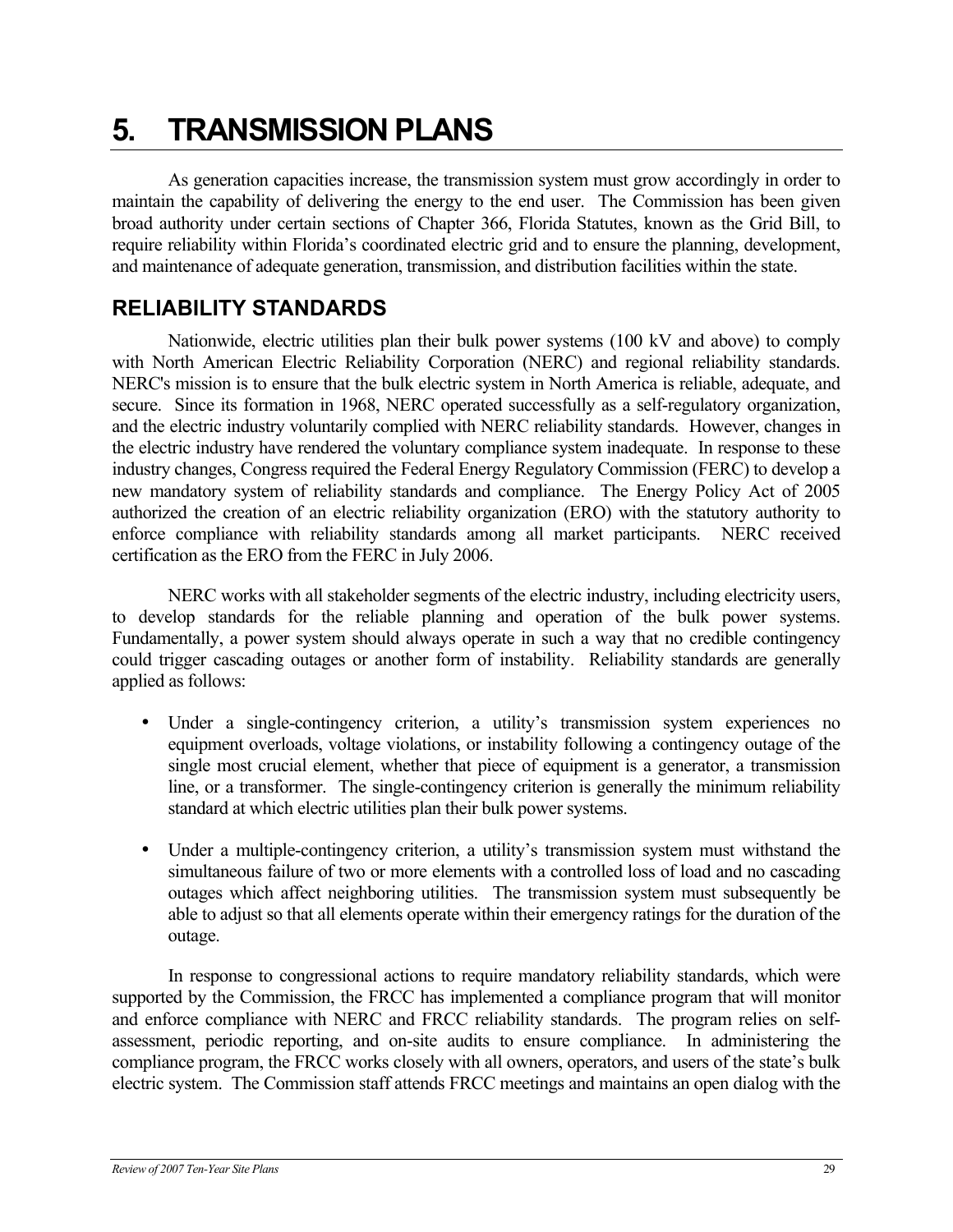<span id="page-35-0"></span>FRCC on reliability matters affecting the state. The Commission will continue to work closely with the FRCC, NERC, and FERC to ensure the adequacy and reliability of Florida's electric grid.

## **FRCC TRANSMISSION PLANNING PROCESS**

One of the benefits attributed to the formation of a regional transmission organization (RTO) is centralized, coordinated transmission planning. In April 2006, the Commission closed a lengthy investigation into the prudence of forming an RTO, known as GridFlorida, because it did not appear to be cost-effective. The Commission directed Peninsular Florida's utilities to coordinate their transmission planning activities through the FRCC in an effort to capture some benefits of an RTO. The FRCC's transmission planning process is expected to yield a more complete transmission expansion plan from a peninsular perspective. The process will ensure that the reliability standards and criteria established by the NERC and the FRCC are met and will use the specific design, operating, and planning criteria employed by Peninsular Florida transmission owners. The Commission staff has participated in the FRCC's meetings on transmission planning. The Commission will continue to monitor coordinated planning efforts by Florida's utilities and, if necessary, will exercise its Grid Bill authority to ensure the adequacy and reliability of Florida's transmission system.

The FRCC performs a long range, ten-year study, as well as a study of the interface between Florida and the Southern Company (Southern). Sensitivity studies test the robustness of Peninsular Florida's transmission system under various conditions and are performed within both studies. Examples of the sensitivities studied are as follows:

- Transmission and/or generation facilities unavailable due to scheduled and/or forced outages.
- Weather extremes for summer and winter periods.
- Different load levels (e.g., 100-, 80-, 60-, and 40 percent) and/or seasons of the year.
- Various generation dispatches that will test or stress the transmission system.
- Reactive supply and demand assessment (generator reactive limits and power factor).
- Specific areas of combination/cluster of generation and load serving capability among various transmission owners/providers in the FRCC that continually experience or are expected to experience significant congestion.
- Other scenarios or system conditions, such as stability analysis.

Consistent with the FRCC transmission planning process, these sensitivity studies will not necessarily call for the construction of transmission facilities identified in the studies, but will provide insight into how robust the planned transmission system is expected to be.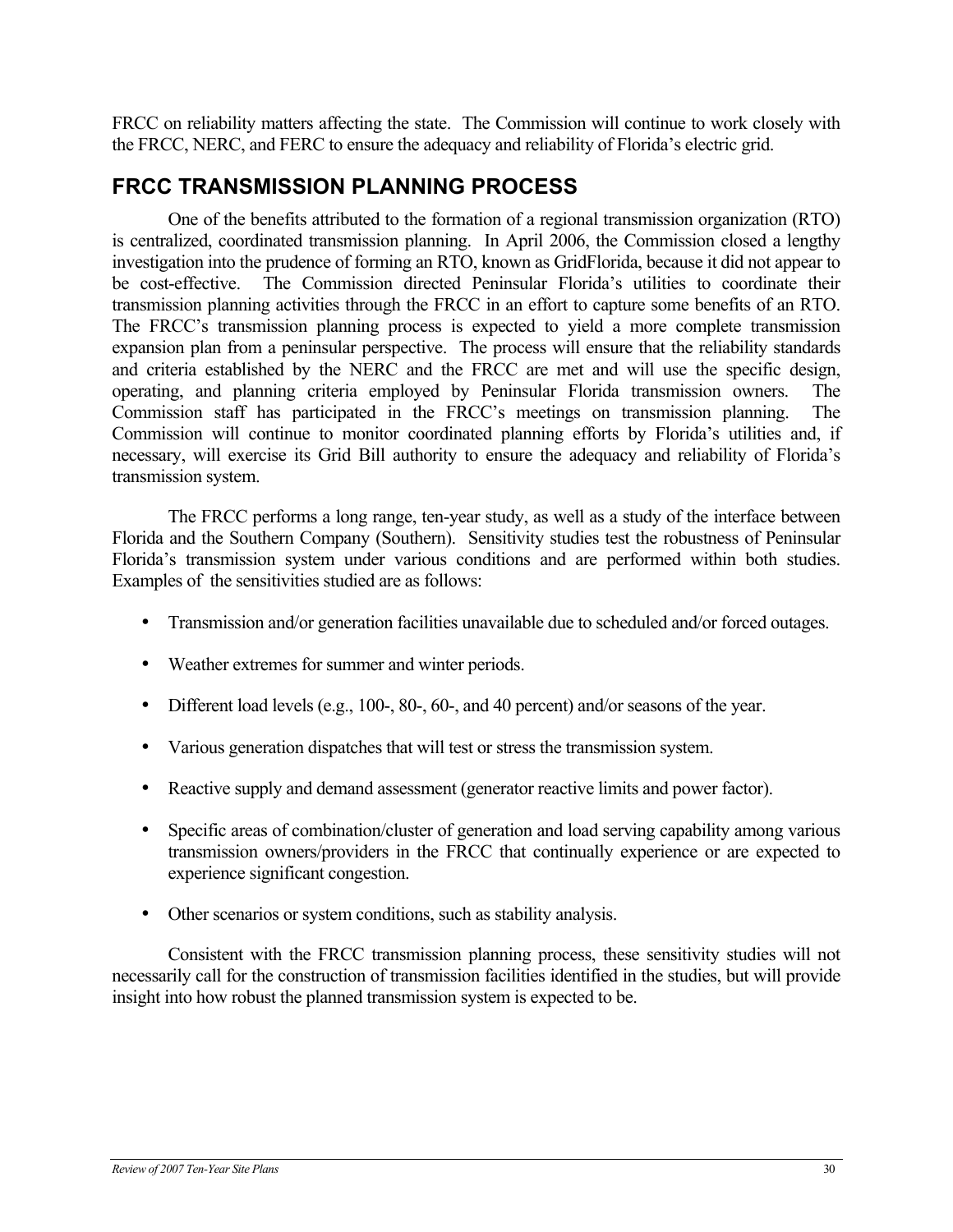### <span id="page-36-0"></span>**2007-2016 LONG RANGE TRANSMISSION STUDY**

The long range transmission study is a steady-state assessment of the adequacy of the FRCC's bulk and 69 kV transmission system for 2007-2016. NERC Transmission Planning Standards are used to gauge the adequacy of the transmission system. These transmission planning standards state that the transmission system will remain stable within the applicable thermal and voltage rating limits without cascading outages, under normal system conditions, as well as single and multiple contingency events. The FRCC's *Long Range Transmission Reliability Study* consists of two parts; the first part represents the first five years which are analyzed in detail with specific remediation recommendations for all thermal and voltage screening criteria violations in the area while the second part represents the second five years which are studied to determine if any trends that may require attention are developing. Many assumptions made for testing purposes are based on additions reported in the utilities' 2006 Ten-Year Site Plans. With several capacity changes not reflected in the utilities' 2006 Ten-Year Site Plans, the confidence level of the reliability study's results decreases with respect to time.

The results of the *Long Range Transmission Reliability Study* for normal, single, and multiple contingency events within the FRCC region meet NERC Transmission Planning Standards for bulk power systems.

The *Long Range Transmission Reliability Study* for transmission facilities, 69kV and greater, within the FRCC Region concluded that potential thermal and voltage screening criteria violations can be resolved by operator intervention meeting NERC Transmission Planning Standards. The resolutions were thoroughly reviewed by the transmission owners and found to be adequate in order to maintain acceptable system performance under all conditions and events. The FRCC found no major projects requiring long lead times.

## **FLORIDA-SOUTHERN INTERFACE TRANSFER CAPABILITY STUDY**

Currently, Peninsular Florida's utilities use approximately two-thirds of the total Florida-Southern interface capability to import firm capacity into the FRCC region. Firm capacity exports to Southern do not occur at this time, nor are they forecasted to occur during the planning horizon. The FRCC and Southern annually perform an interregional transmission study to confirm the maximum import and export capability between the two regions and to ensure that the transmission plans of both regions jointly meet the NERC reliability standards. Based on studies performed by the FRCC and Southern, there do not appear to be any reliability constraints at the Florida-Southern interface at this time concerning the current use of interface capacity. The 2007 study confirmed the total transfer capabilities between the FRCC and Southern, which are contained in Table 11.

| <b>Transfer</b>              | <b>Transfer Capability (MW)</b> |               |  |  |
|------------------------------|---------------------------------|---------------|--|--|
|                              | <b>Summer</b>                   | <b>Winter</b> |  |  |
| Southern to Florida (import) | 3600                            | 3700          |  |  |
| Florida to Southern (export) | 1500                            | 2000          |  |  |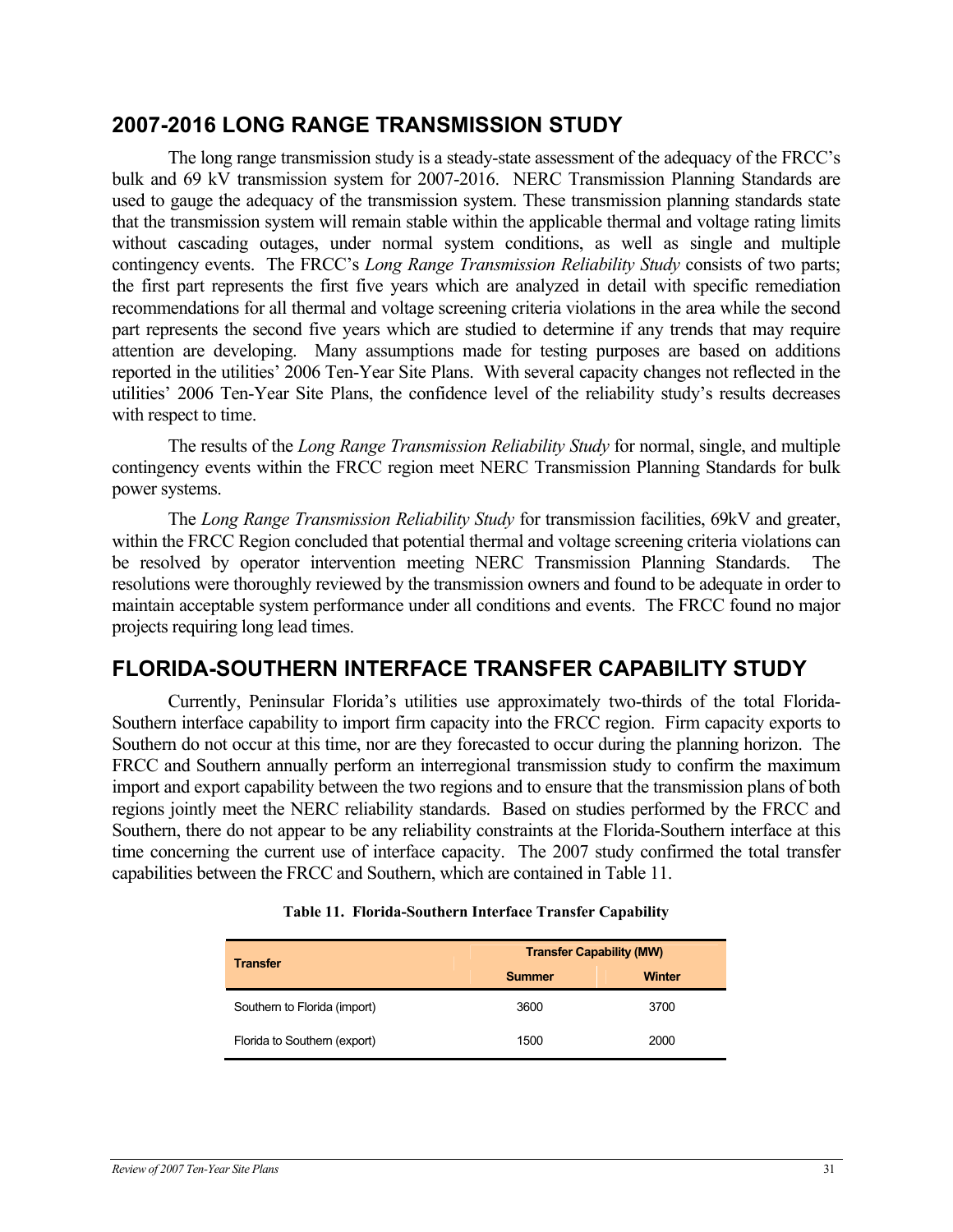### <span id="page-37-0"></span>**Update of 2006 Florida Central Coordinated Study**

The Florida Central Coordinated Study, completed in 2006, identified several major 230 kV projects that need to be constructed and in service as soon as possible. Work on these projects has begun and many of these projects will be in service by June 2011, including the Lake Agnes-Gifford 230 kV transmission line, which has recently been approved. The 2007-2016 Long Range Transmission Study performed by the FRCC, showed significant improvements throughout Central Florida due to the implementation of the planned and committed projects in this area, and until 2011, operational actions will continue to be required.

## **PROPOSED TRANSMISSION LINES REQUIRING CERTIFICATION**

Many of the transmission lines proposed by the FRCC as needing to be built require TLSA certification. To require certification under Florida's TLSA, a proposed transmission line must meet the following criteria: a rating of at least 230 kV, crossing a county line, and a length of at least fifteen miles. Proposed lines in an existing corridor are exempt from TLSA requirements. The Commission determines the reliability need for and the proposed starting and ending points for lines requiring TLSA certification. The Commission must issue a final order granting or denying a determination of need within 90 days of the filing of a petition. The proposed corridor route is determined by the DEP during the certification process. The Governor and Cabinet sitting as the Siting Board ultimately must approve or deny the overall certification of the proposed line.

The Commission has granted a Determination of Need for five transmission lines in recent years. Two of these facilities have also received certification under the TLSA by Florida's Governor and Cabinet. Table 12 lists all proposed transmission lines in the Ten-Year Site Plans that meet the criteria for TLSA certification.

| <b>LINE</b><br><b>OWNER</b> | <b>TRANSMISSION LINE</b>                | <b>LINE</b><br><b>LENGTH</b><br>(MILES) | <b>NOMINAL</b><br><b>VOLTAGE</b><br>(kV) | <b>DATES</b>                   |                                 | IN-            |
|-----------------------------|-----------------------------------------|-----------------------------------------|------------------------------------------|--------------------------------|---------------------------------|----------------|
|                             |                                         |                                         |                                          | <b>NEED</b><br><b>APPROVED</b> | <b>TLSA</b><br><b>CERTIFIED</b> | <b>SERVICE</b> |
| <b>PEF</b>                  | Hines Energy Complex-West Lake Wales #1 | 21.0                                    | 230                                      | 11 / 2004 <sup>26</sup>        | 6 / 2005 <sup>26</sup>          | 12/2007        |
| <b>FPL</b>                  | St. Johns-Pringle                       | 26.0                                    | 230                                      | 5/2005                         | 4 / 2006                        | 12/2008        |
| PEF/TEC                     | Lake Agnes-Gifford                      | 32.3                                    | 230                                      | 9/2007                         |                                 | 6/2011         |
| <b>FPL</b>                  | Manatee-Bob White                       | 30.0                                    | 230                                      | 8/2006                         |                                 | 12/2011        |
| <b>FPL</b>                  | Grove Area-Sweatt                       | 25.0                                    | 230                                      |                                |                                 | 6/2012         |
| <b>TEC</b>                  | <b>Willow Oak-Davis</b>                 | 29.4                                    | 230                                      | 6/2007                         |                                 | 6/2012         |

#### <span id="page-37-1"></span>**Table 12. Proposed Transmission Lines Requiring Certification**

 $\overline{a}$ 

<span id="page-37-2"></span><sup>&</sup>lt;sup>26</sup> Approved with Need Approval of Hines CC Unit 4, Certified with PPSA Certification of Hines CC Unit 4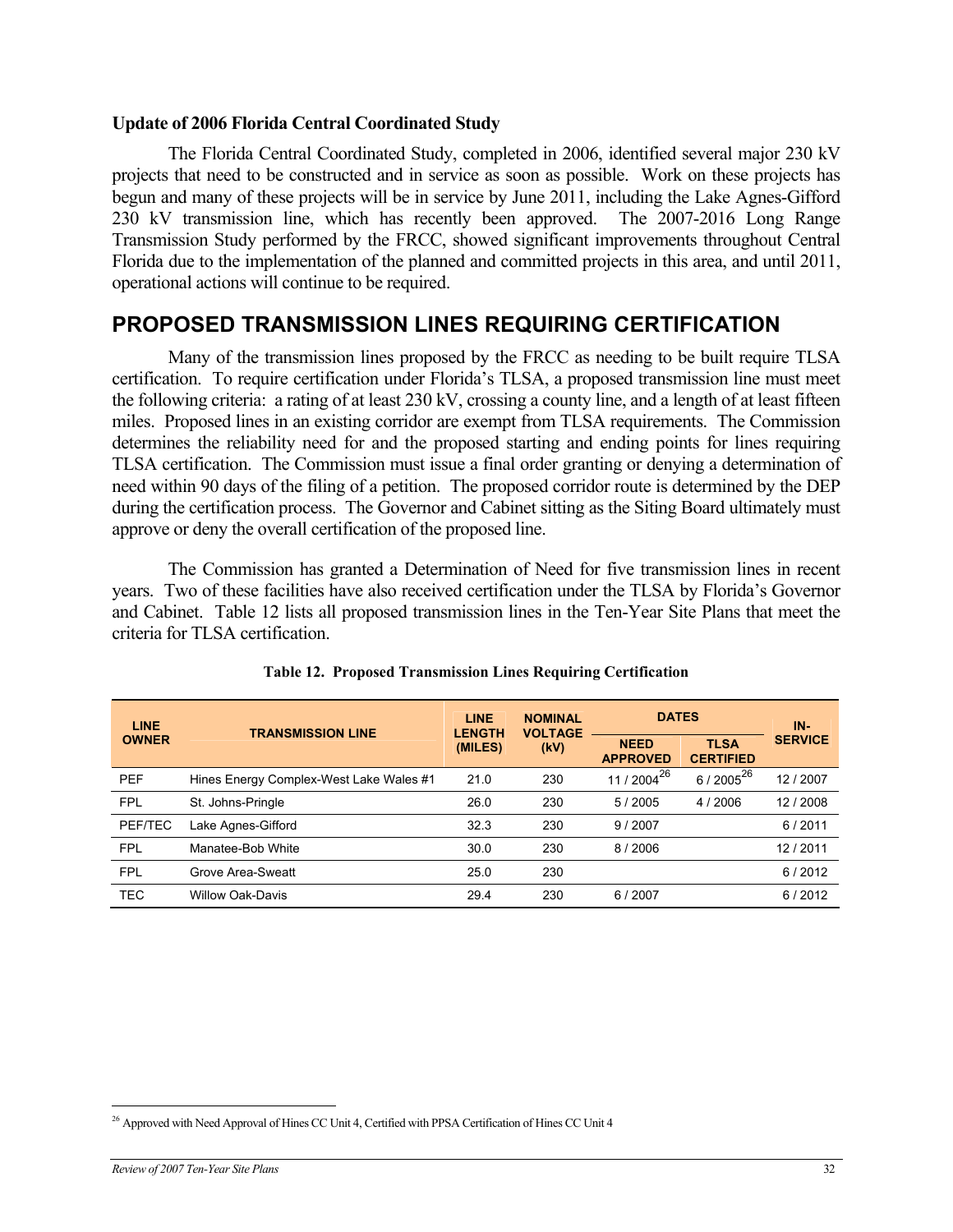# <span id="page-38-0"></span>**6. FUEL SUPPLY, PRICE, AND TRANSPORTATION**

Utilities must decide which type of plant to build several years in advance: approximately four years for combined cycle, seven years for coal, and ten or more years for nuclear. As a result, the risk associated with selecting a generation technology is highly dependent on the accuracy of the longterm fuel price forecast. A utility's fuel price forecast is the foundation for determining the type of new capacity additions needed to reliably serve load.

Figure 15 illustrates the weighted average forecasted fuel price for the eleven reporting utilities. The forecasted price for each fuel type is weighted by energy generation, meaning that utilities that generate large amounts of electricity for a particular fuel type will have more of an influence on the average. Prices for solid fuels such as nuclear and coal are forecasted to remain stable compared to oil and natural gas prices. Such a relationship highlights the importance of maintaining a balanced fuel supply.



**Figure 15. Reporting Utilities: 2007 Weighted Average Fuel Price Forecast**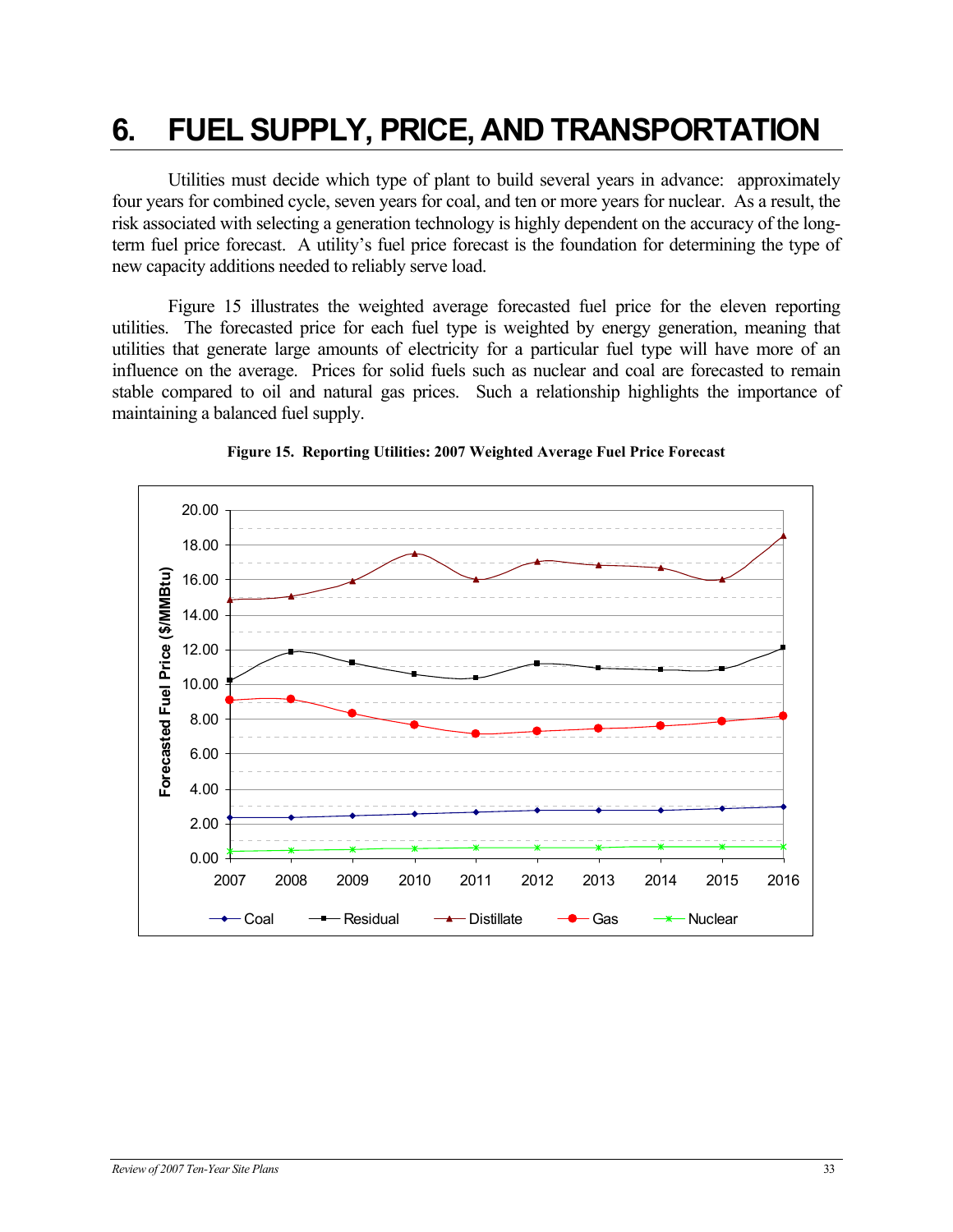## <span id="page-39-0"></span>**NATURAL GAS PRICE FORECASTS**

### **Supply and Price**

Figure 16 illustrates forecasts of declining domestically supplied natural gas coupled with increases in imports of Liquefied Natural Gas (LNG). Gas supplies from Canada and Mexico are projected to remain relatively stable. The reporting utilities are generally forecasting new gas supply from Canada's Mackenzie Delta region in 2009 and from LNG imports in 2010 to 2011. Domestic supply will decline even though new domestic sources, advances in drilling technology, and unconventional production in East Texas and the Rocky Mountains will slow the rate of decline. Longer term, domestic supply could be enhanced by development of resources in the Alaska North Slope area.



### **Figure 16. Natural Gas Consumption in the U.S. by Place of Origin**[27](#page-39-1)

Demand for natural gas over the planning period will be driven by the requirements of gasfired electric generators. Demand growth in other industry sectors and the residential sector is expected to be modest.

The utilities provided forecasts of natural gas prices in nominal dollars on a delivered basis. The utilities generally forecast gas prices ranging from \$7 to \$10 per MMBtu through 2009. Starting around 2010, the utilities forecast gas prices to decline to \$6 to \$9 per MMBtu as imports from Canada and imported LNG become available. High crude oil prices provide some support for gas prices due in part to fuel switching.

The utilities expect continued volatility in natural gas prices. Hurricanes and tropical storms in the Gulf of Mexico typically cause short-term spikes in the price of natural gas.

The price forecasts are based significantly on the expectation of sizable increases in imports of LNG. A delay for this expectation or decreases the expected amount of LNG will place upward pressure on natural gas prices. Furthermore, the expectation of increases in LNG supply is based on

<span id="page-39-1"></span><sup>&</sup>lt;u>.</u> <sup>27</sup> Sources: FPL. The Petroleum Industry Research Associates Energy Group (PIRA) and internal analysis by FPL.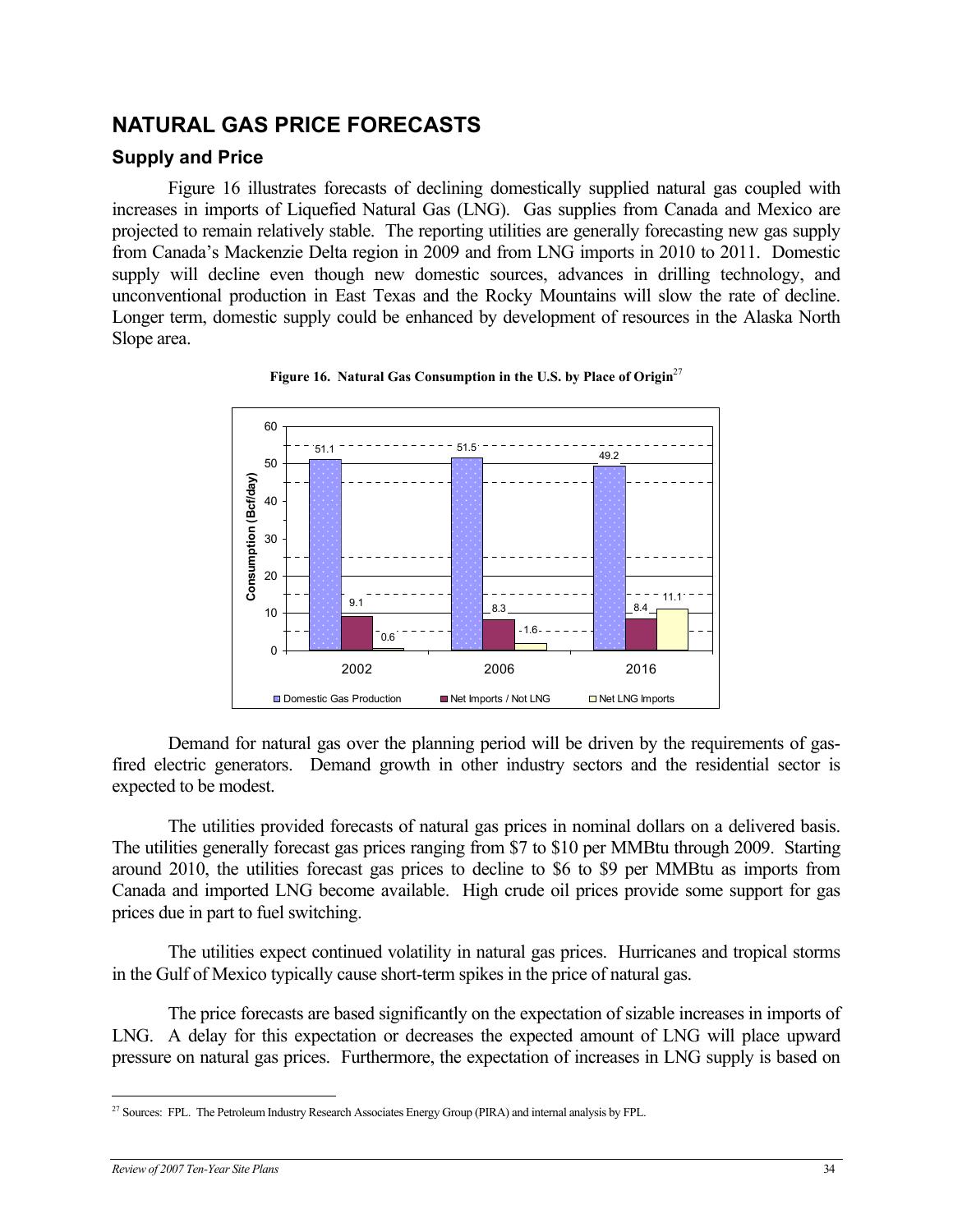new re-gasification and terminal facilities coming on line during the period 2008 through 2010. These projects are on schedule, and tanker capacity for importing LNG appears to be adequate. The primary source areas for LNG imports will be Qatar and Trinidad. Liquefaction capacity in these areas is currently somewhat tight.

### **Transportation**

In Florida, increased dependency on natural gas could affect the reliability of electric utility generation supply, primarily from the possibility of natural gas supply or transportation disruption. The NERC established a Gas/Electricity Interdependency Task Force to determine reliability impacts and to recommend mitigating measures should reliability risks arise. The NERC task force completed a study in May 2004, concluding in part that gas pipeline reliability can substantially impact electric generation, and that electric system reliability can have an impact on gas pipeline operations. The FRCC continues to review the recommendations made by the NERC task force to determine where to focus future analyses. The FRCC has recommended that Peninsular Florida has adequate pipeline capacity for reliability purposes for both current and future natural gas demand. However, with this statement the FRCC assumes that generating units having the capability to burn oil will do so at time of peak demand. Therefore, economics may be the driving factor for any future gas pipeline expansions.

Florida currently relies primarily on two gas pipeline companies, Florida Gas Transmission (FGT) and Gulfstream Natural Gas (Gulfstream), to supply natural gas to electric utilities, large industrial customers, and local distribution companies. FGT operates approximately 5,000 miles of pipeline nationwide, including 3,300 miles in Florida. FGT's system has undergone six expansions since its inception in 1959, increasing pipeline capacity from its original 0.278 Bcf/day to its current 2.2 Bcf/day. Gulfstream has a system pipeline capacity of 1.1 Bcf/day. The first phase of Gulfstream's system, which entered service in 2002, crosses the Gulf of Mexico between Pascagoula, Mississippi, and Manatee County, Florida, with more than 430 miles of 36'' diameter pipe. The Phase II expansion, a 110-mile extension to FPL's Martin plant site in Martin County entered service in February 2005.

### **In-State Pipeline Transportation Projects**

FGT: FGT's Phase VII Expansion Project involves construction of 33 miles of 36'' diameter pipeline looping and installation of 9,800 horsepower of compression. The expansion provides approximately 0.16 Bcf/day of additional capacity to transport natural gas from a connection with Southern Natural Gas Company's Cypress Pipeline. The expansion began service in May 2007.

Gulfstream: Gulfstream's Phase III expansion will provide service to FPL's West County Energy Center and is expected to begin service in the summer of 2008. The Phase IV expansion will provide pipeline capacity for PEF's Bartow site in Pinellas County.

Cypress Pipeline: Phase I of this project is a 24'' pipeline that connects the Elba Island LNG facility near Savannah, Georgia, to FGT's system near Jacksonville. This pipeline began service in May 2007 and provides gas to PEF's Hines units. This pipeline plans additional phases involving looping and additional compression.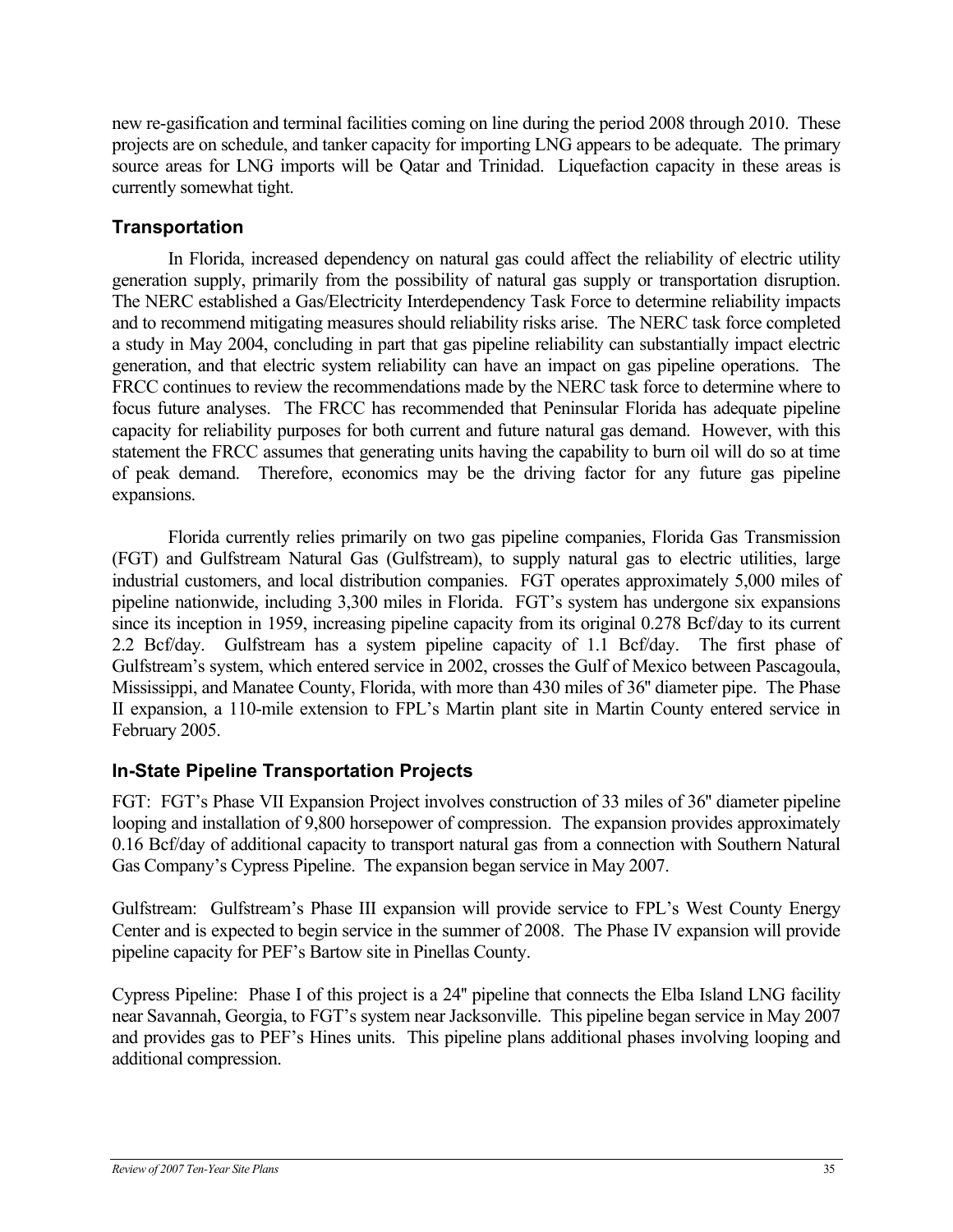### <span id="page-41-0"></span>**Out-of-State Pipeline Projects**

Southeast Supply Header: Duke Energy and CenterPoint Energy will construct a 270 mile, 36'' diameter pipeline from the Perryville hub in Louisiana to interconnect with the Gulfstream Pipeline at Pascagoula, Mississippi. It will intersect with major pipelines and storage facilities. FPL has contracted for 50 percent of the capacity and PEF has contracted for 20 percent. For both utilities, the Commission has approved the recovery of prudent transportation costs associated with this pipeline through the fuel cost recovery clause. This pipeline is expected to begin service in July 2008.

Columbia Gulf Transmission: Columbia Gulf plans to construct a pipeline from the Perryville hub to Pascagoula, Mississippi. It is expected to begin service at the end of 2007 and will interconnect with FGT and Gulfstream.

Gulf South Pipeline Company: Gulf South has proposed three expansion projects. Like the abovementioned projects, these expansions intend to bring unconventional gas, from areas such as the Barnett Shale and Bossier Sands in east Texas, to connections with FGT and Gulfstream.

### **Liquefied Natural Gas Pipeline Projects**

In addition to the Cypress Pipeline, two LNG projects are proposed to serve Florida. The Calypso project is sponsored by Suez Energy North America. This project will involve a submerged buoy system off the Southeast Florida coast that will serve as an offshore delivery point for LNG. This port would be located approximately 10 miles offshore from Port Everglades in Broward County. The expected capacity is approximately 1.9 Bcf/day. The project is in the permitting stage.

Höegh LNG – Port Dolphin: This proposed offshore terminal and submerged buoy system would be 28 miles offshore and would be connected to Port Manatee near Tampa Bay by a 42 mile pipeline. The proposed capacity is 1.2 Bcf/day. In April 2007, the project applied with the U.S. Coast Guard to build and operate this LNG import/regasification terminal.

## **COAL PRICE FORECASTS**

### **Supply and Price**

The reporting utilities forecasted coal prices in nominal dollars on a delivered basis. Therefore, there are differences in the forecasted prices depending on the location of the particular utility's coal plant and the mode of transportation. The forecasts use existing long-term contract prices and estimates of the spot market prices.

The reporting utilities generally see stable coal prices over the planning horizon. Some upward trend in prices is expected as demand increases due to new coal generation units coming on line across the U.S. Exports and increased mining cost also provide upward price pressure. However, an ample supply of domestic coal exists and the use of imported coal is expected to increase. Several Florida utilities import coal from Colombia and Venezuela. Current coal prices are high compared to prices in the past five years. This should provide mine operators an incentive to increase production. Increased supply from the Powder River Basin and Illinois Basin, as well as imports, should moderate coal prices over the planning horizon.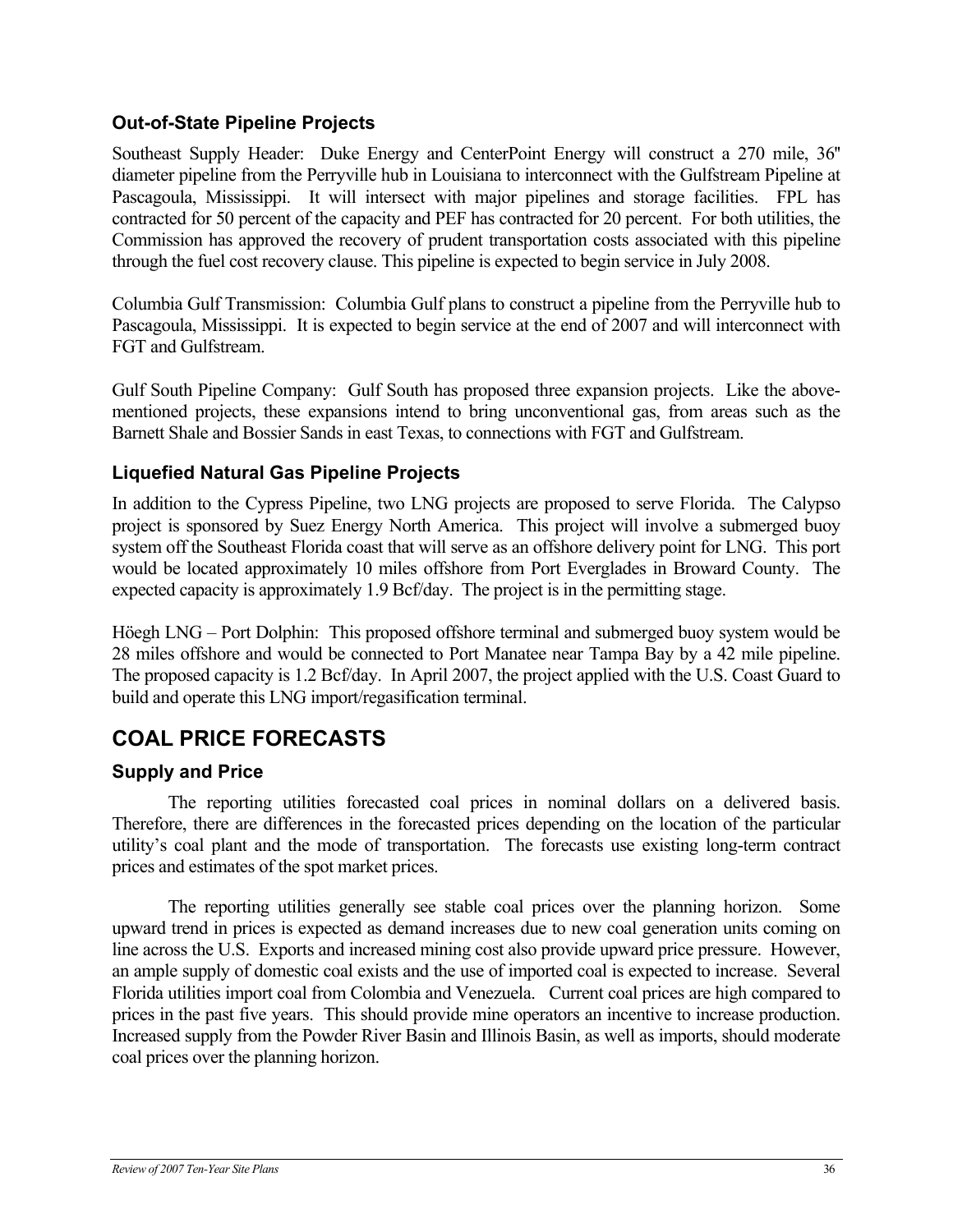<span id="page-42-0"></span>In its Annual Energy Outlook for 2007, EIA expects a slight decrease in average Minemouth prices during the period 2010 to 2015. This decrease is driven by production shifting away from highcost Central Appalachian coal. EIA notes surface mined coal from the West should capture a growing share of the market. EIA also indicates that coal prices are sensitive to changes in energy and environmental policies. Steps to reduce greenhouse gas emissions will affect future coal supply and demand.

 Several reporting utilities burn a mix of coal and petroleum coke (petcoke), which is a byproduct of petroleum refining. An increase in coal units would increase the demand for petcoke. However, refinery capacity will increase in the Gulf Coast area and the Caribbean Basin, which will increase supply. The forecasts suggest that petcoke prices will be stable.

### **Transportation**

Also contributing to today's relatively high delivered prices is rail transportation congestion. Moreover, as railroads expand tracks to relieve the problem, transportation costs will increase since the railroads will include returns on expansions in rates. Some reporting utilities depend entirely on rail for coal transport. Others use waterborne and rail transportation, both of which can reduce costs. Over the planning horizon, EIA sees periodic bottlenecks for railroads transporting western coal to the eastern United States.

Potentially, a combination of ocean transport with short-haul rail transport can reduce delivered MMBtu costs. For utilities with plants at interior sites, the ability to get short-haul rail transport contracts is an important factor for reducing the costs of delivered coal over the planning period.

## **RESIDUAL OIL PRICES AND DISTILLATE OIL PRICES**

### **Supply and Price**

For the planning period, OPEC countries are expected to gain market share over non-OPEC countries. By 2012, seven countries will account for 50 percent of world crude oil production. Based on announced exploration and production projects, the supply of oil will increase through 2012.

Crude oil prices should increase with the projected 3 percent annual global economic growth. Oil prices depend on global economic growth, other competing energy developments, and geopolitics. Economic growth in India, China, and the Pacific Rim countries has increased demand. Platts, an energy information service, states there will always be a geopolitical risk premium in oil prices. Current sources of geopolitical risk for oil prices are Venezuela, Nigeria, Russia, former Soviet States, and the Middle East. New supplies through 2012 may moderate price increases, but as OPEC gains market share, oil prices are expected to increase at a higher rate. Spare production capacity for OPEC countries – specifically, Saudi Arabia and the United Arab Emirates – has decreased, which reduces the ability of these countries to increase supply and reduce prices.

Several Florida electric utilities make significant use of residual fuel oil (heavy oil) for generation. The companies provided price forecasts showing nominal delivered prices for residual fuel oil, typically in three categories based on sulfur content. As noted for petroleum coke, refinery capacity will increase in the Gulf Coast area and the Caribbean Basin. This expansion will increase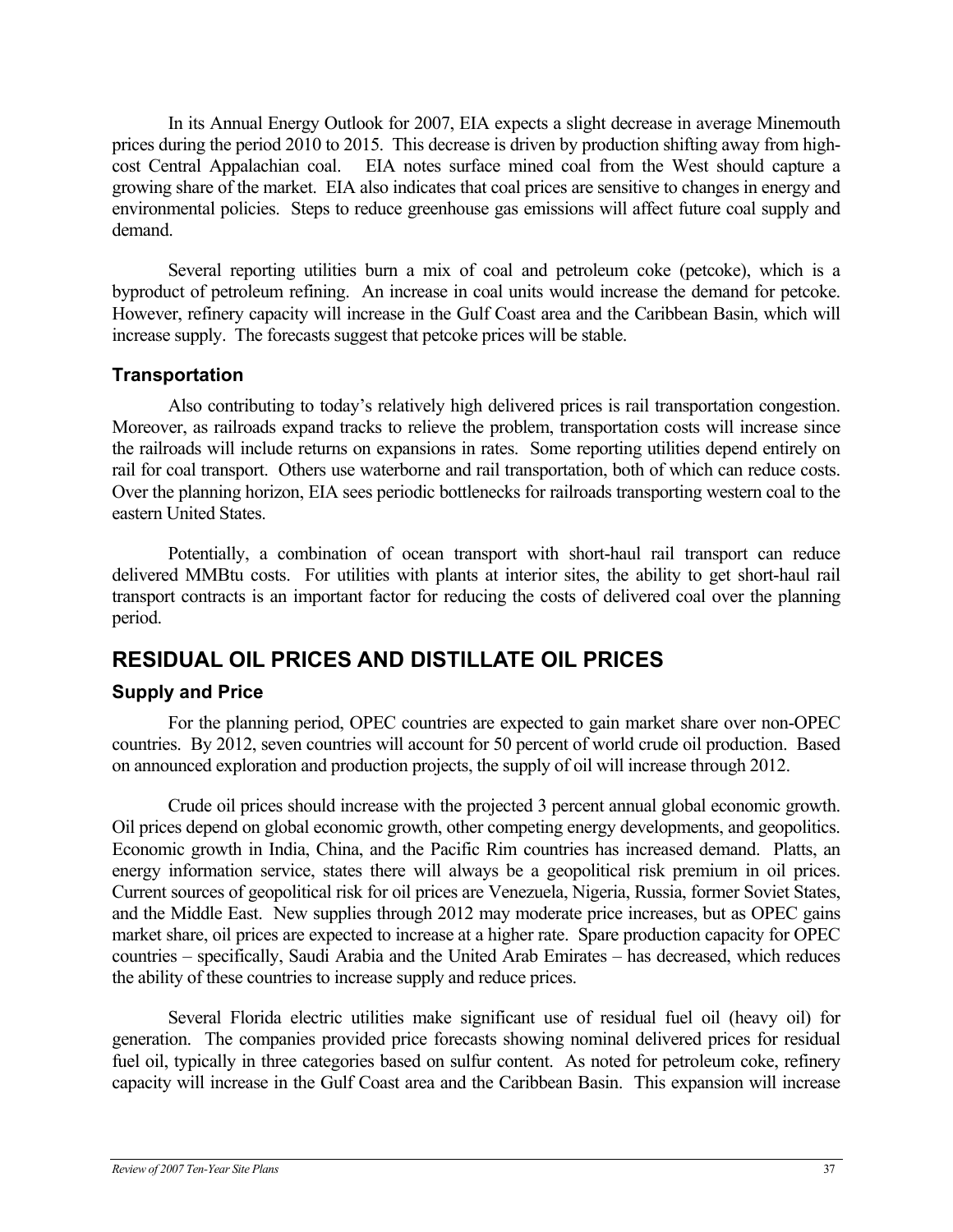<span id="page-43-0"></span>the supply of residual fuel oil. For the planning period, the utilities are forecasting stable residual oil prices.

 Florida electric utilities also use distillate oil – No. 2 fuel oil – as a back-up fuel for natural gas plants that are fuel switchable and as a starter fuel for coal plants. Due to its relatively high price, utilities do not use distillate oil to generate a significant amount of electricity. As with residual oil prices, the utilities are forecasting stable distillate oil prices.

## **NUCLEAR FUEL PRICES**

### **Supply & Price**

The long-term outlook for the nuclear fuel supply chain is currently influenced by the following factors:

- Aging milling, conversion, and enrichment facilities.
- Lack of excess capacity.
- Lack of supply diversification at processing facilities.
- Potential regulatory changes and increased security requirements.
- Number and timing of the start-up of new nuclear plants.
- Number and timing of the start-up of new mines and milling facilities.
- Performance of processing plants.

Traditionally, nuclear fuel prices have been very stable; however, based on the above factors, prices are becoming more volatile. Both owners of Florida nuclear units – PEF and FPL – are forecasting a moderate upward trend in nuclear fuel prices for the 2007 to 2016 planning period. An additional feature of industry pricing is that customers depend increasingly on long-term contracts, with terms out to five years, for uranium conversion, enrichment, and fabrication.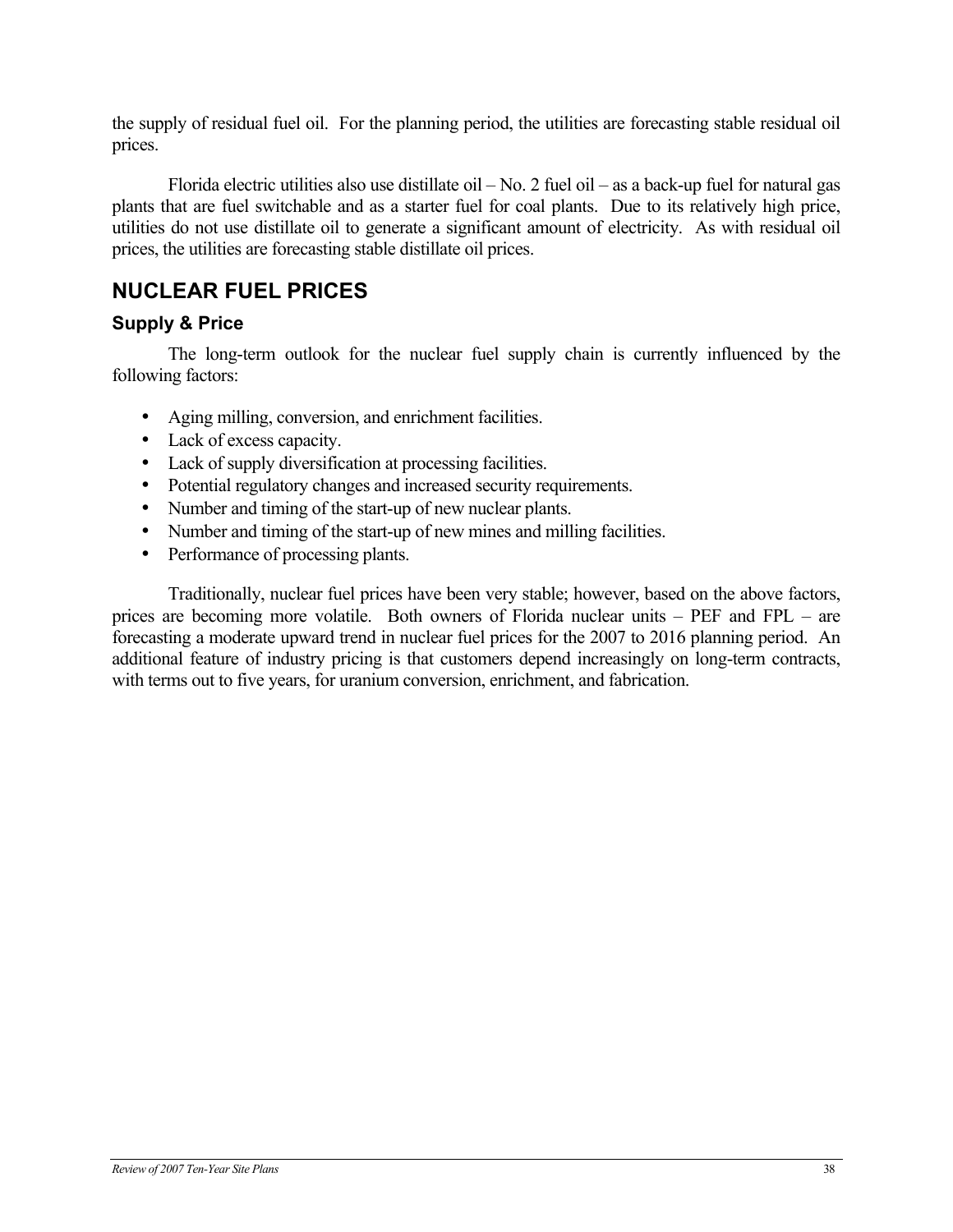## <span id="page-44-0"></span>**7. STATE, REGIONAL, AND LOCAL AGENCY COMMENTS**

### **Florida Municipal Power Agency**

Department of Environmental Protection. FMPA's Ten-Year Site Plan is adequate for planning purposes.

Florida Fish and Wildlife Conservation Commission. FMPA's Ten-Year Site Plan is suitable for planning purposes.

North Central Florida Regional Planning Council. No comment on FMPA's Ten-Year Site Plan.

South Florida Regional Planning Council. FMPA should diversify fuel sources and emphasize renewable clean fuels. Planning measures should be consistent with Strategic Regional Policy Plan goals and objectives including energy conservation and the development of renewable, clean fuels.

Treasure Coast Regional Planning Council. FMPA has a potential site at T.G. Smith Power Plant in Lake Worth suitable for possible upgrades. The capacity upgrades described are consistent with the strategic Regional Policy Plan.

South Florida Water Management District. No adverse comments regarding the proposed sites discussed in FMPA's Ten-Year Site Plan.

### **Florida Power & Light Company**

Department of Environmental Protection. FPL's Ten-Year Site Plan is adequate for planning purposes.

Florida Fish and Wildlife Conservation Commission. FPL's planning for Turkey Point and Glades Power Park is suitable for planning purposes. Concerns relating to the West County Energy Center include water resource needs and impact and or interaction with the Everglades Restoration Plan. Also any development or installation through the Corbett Wildlife Management Area would be a concern.

Central Florida Regional Planning Council. FPL's planning documents have been reviewed and no potential conflicts with natural resources, growth management policies, or the Strategic Regional Policy Plan have been identified.

South Florida Regional Planning Council. FPL should diversify fuel sources and emphasize renewable clean fuels. Planning measures should be consistent with Strategic Regional Policy Plan goals and objectives including energy conservation and development of renewable, clean fuels.

Treasure Coast Regional Planning Council. FPL has no new preferred site plans within Treasure Coast's jurisdiction. Potential sites at the Martin Power Plant and the Riviera Plant Site do not conflict with regional policy.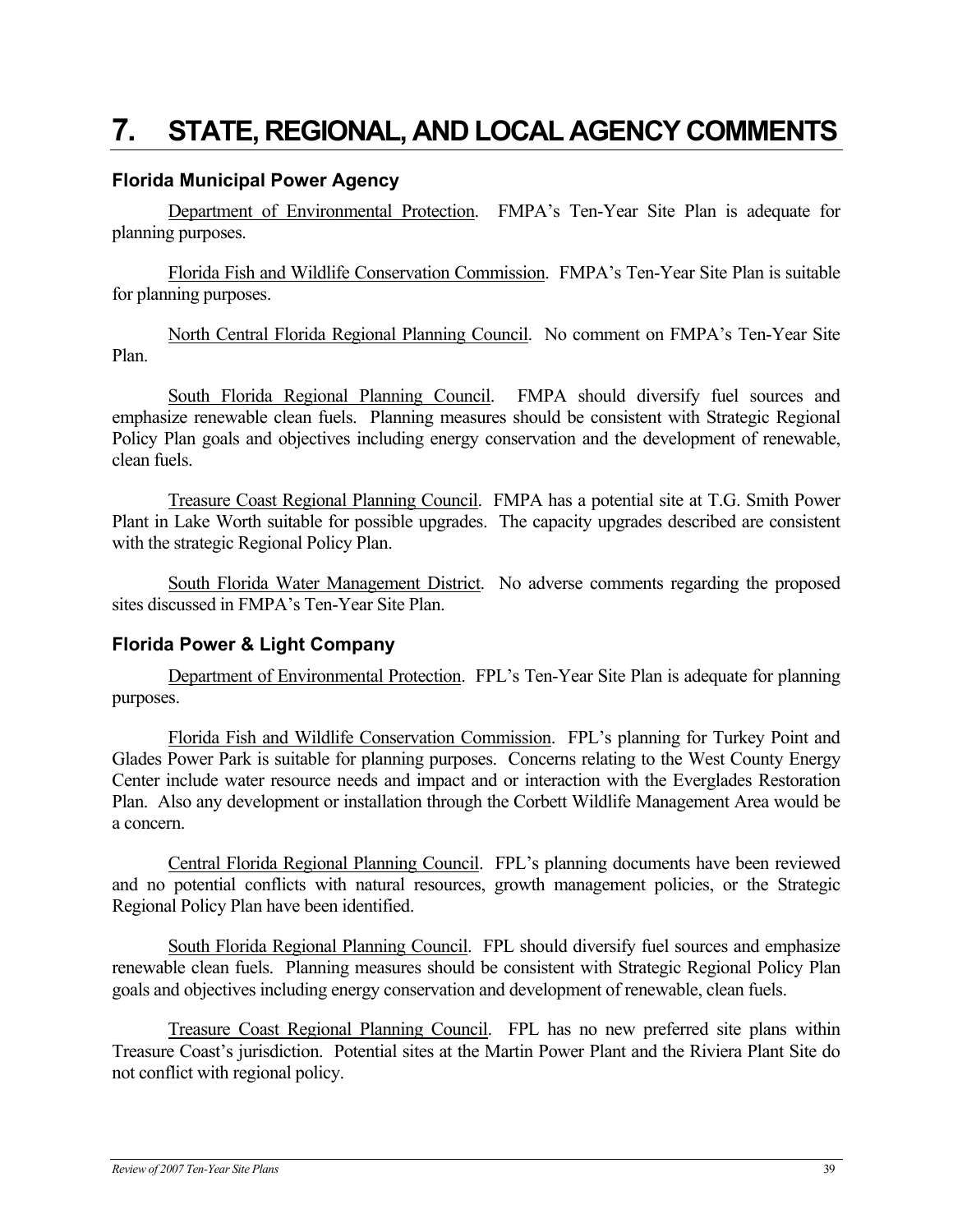South Florida Water Management District. Has no adverse comments regarding the proposed sites discussed in FPL's Ten-Year Site Plan.

Brevard County Board of County Commissioners. The FPL plan for generator additions for the Cape Canaveral Plant should be consistent with local zoning regulation and growth management policies. Possible impacts of water discharges into the adjacent Indian River Lagoon are a concern.

### **Gulf Power Company**

Department of Environmental Protection. GULF's Ten-Year Site Plan is adequate for planning purposes.

Florida Fish and Wildlife Conservation Commission. GULF's Ten-Year Site Plan is suitable for planning purposes.

Apalachee Regional Planning Council. GULF's potential plans for capacity addition to the Sholz Plant Site in Jackson County should be consistent with local zoning regulation, growth management policies, and environmental regulation.

West Florida Regional Planning Council. GULF's Ten-Year Site Plan is consistent with the West Florida Strategic Regional Policy Plan.

The County of Escambia. GULF's proposed project, located in Escambia County, should be consistent with the Escambia County Land Development Code.

### **JEA**

Department of Environmental Protection. JEA's Ten-Year Site Plan is adequate for planning purposes.

North Central Florida Regional Planning Council. No comment on JEA's Ten-Year Site Plan.

North Florida Regional Council. JEA's Ten-Year Site Plan contained ample forecasting. Council supports efforts to reduce reliance on coal and oil as well as efforts to increase energy conservation activities and develop clean alternative energy alternatives.

### **Orlando Utilities Commission**

Department of Environmental Protection. OUC's Ten-Year Site Plan is adequate for planning purposes.

South Florida Water Management District. No adverse comments regarding the proposed sites discussed in OUC's Ten-Year Site Plan.

Orange County. OUC's Ten-Year Site Plan does not appear to indicate any inconsistencies with Orange County's Growth Management policies at this time.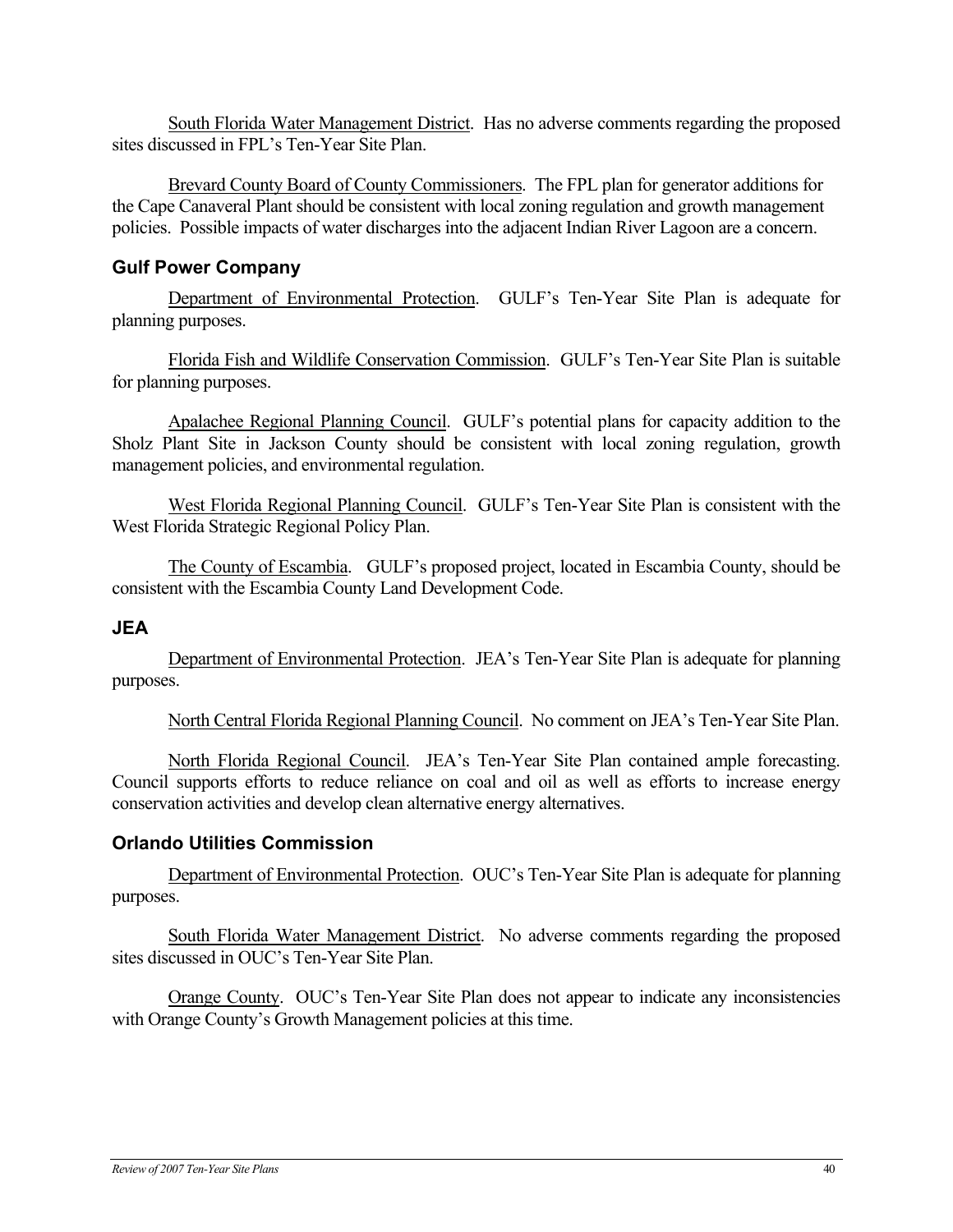### **Progress Energy Florida**

Department of Environmental Protection. PEF's Ten-Year Site Plan is adequate for planning purposes.

Florida Fish and Wildlife Conservation Commission. PEF's Ten-Year Site Plan is suitable for planning purposes.

Central Florida Regional Planning Council. PEF's planning documents have been reviewed and no potential conflicts with natural resources, growth management policies, or the Strategic Regional Policy Plan have been identified.

Tampa Bay Regional Planning Council. PEF's Ten-Year Site Plan is consistent with the Council's Strategic Regional Policy Plan. Proposed changes to the Polk site will have a net positive impact on air quality and water quality in, and surrounding, the Tampa Bay region.

### **Seminole Electric Cooperative**

Department of Environmental Protection. SEC's Ten-Year Site Plan is adequate for planning purposes.

Central Florida Regional Planning Council. SEC's planning documents have been reviewed and no potential conflicts with natural resources, growth management policies, or the Strategic Regional Policy Plan have been identified.

North Florida Regional Council. SEC's Ten-Year Site Plan contained ample forecasting. Council supports efforts to reduce reliance on coal and oil as well as efforts to increase energy conservation activities and develop clean alternative energy alternatives.

Putnam County Planning and Development Services. No comment on SEC's Ten-Year Site Plan.

### **City of Tallahassee**

Department of Environmental Protection. TAL's Ten-Year Site Plan is adequate for planning purposes.

Florida Fish and Wildlife Conservation Commission. TAL's Ten-Year Site Plan is suitable for planning purposes.

Apalachee Regional Planning Council. With the recent uncertainty of the Taylor Energy Center, concerns regarding transmission capabilities are raised.

North Central Florida Regional Planning Council. No comment on TAL's Ten-Year Site Plan.

Leon County Planning Department. TAL's Ten-Year Site Plan does not raise any consistency issues.